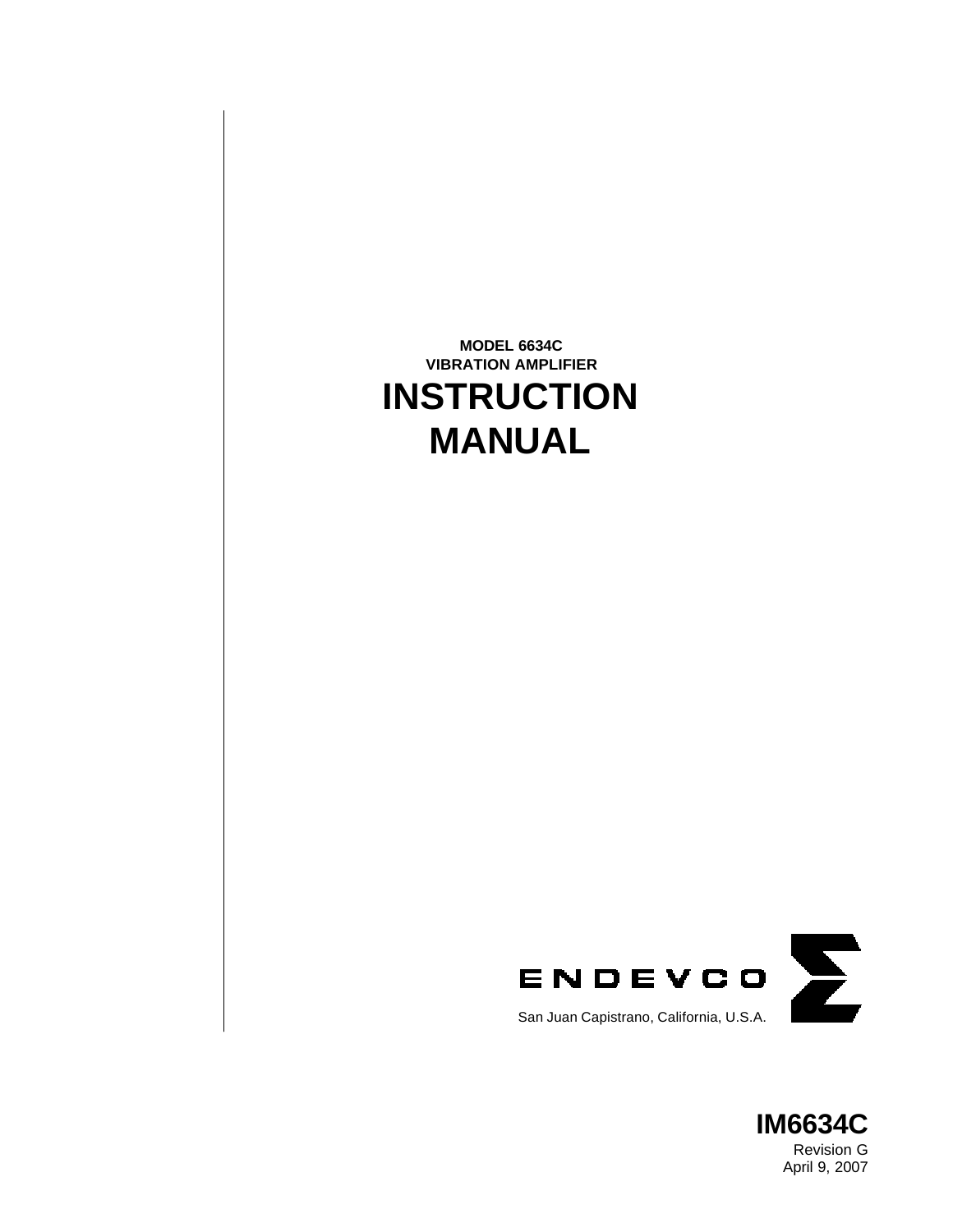### **TABLE OF CONTENTS**

|                | <b>SECTION 1: INTRODUCTION</b>                          | <b>PAGE</b> |
|----------------|---------------------------------------------------------|-------------|
| 1 <sub>1</sub> | <b>INTRODUCTION</b>                                     | $1 - 1$     |
| 2.             | CONFIGURATION                                           | $1 - 1$     |
| 3.             | <b>ELEMENTARY THEORY</b>                                | $1 - 2$     |
|                | 4. PERFORMANCE DATA AND SPECIFICATIONS                  | $1 - 4$     |
|                | <b>SECTION 2: UNPACKING AND CHECKOUT</b>                |             |
| $1_{-}$        | <b>INTRODUCTION</b>                                     | $2 - 1$     |
| 2.             | <b>UNPACK</b>                                           | $2 - 1$     |
| 3.             | <b>INSTALL OPTION BOARDS</b>                            | $2 - 1$     |
| 4.             | <b>SET JUMPERS</b>                                      | $2 - 2$     |
| 5.             | POWER UP                                                | $2 - 2$     |
| 6.             | CHECKING OUT UNIT                                       | $2 - 2$     |
| 7.             | <b>CONNECTIONS</b>                                      | $2 - 4$     |
| 8.             | ACCESSORY LIST                                          | $2 - 7$     |
| 9.             | JUMPER CONFIGURATION                                    | $2 - 8$     |
|                | <b>SECTION 3: OPERATING INSTRUCTIONS</b>                |             |
| 1.             | <b>KEYBOARD AND DISPLAY</b>                             | $3 - 1$     |
| 2.             | <b>NORMAL MODE</b>                                      | $3-1$       |
| 3.             | <b>INPUT SETTINGS</b>                                   | $3 - 2$     |
| 4.             | <b>OUTPUT AND DISPLAY SETTINGS</b>                      | $3 - 4$     |
| 5.             | PROGRAMMABLE FILTER                                     | $3 - 5$     |
| 6.             | ALARM                                                   | $3-6$       |
| 7.             | STORE/RECALL SETTINGS, KEYBOARD LOCKUP, AND BUS ADDRESS | $3-6$       |
| 8.             | EXTERNAL CALIBRATION                                    | $3 - 7$     |
|                | <b>SECTION 4: OPERATION WITH RS-232 INTERFACE</b>       |             |
| 1.             | <b>OVERVIEW AND COMMAND FORMAT</b>                      | 4-1         |
| 2.             | <b>INPUT SETTINGS</b>                                   | $4 - 3$     |
| 3.             | <b>OUTPUT SETTINGS</b>                                  | $4 - 4$     |
| 4.             | PROGRAMMABLE FILTER                                     | 4-6         |
| 5.             | ALARM                                                   | $4 - 8$     |
| 6.             | <b>EXTERNAL CALIBRATION</b>                             | $4 - 9$     |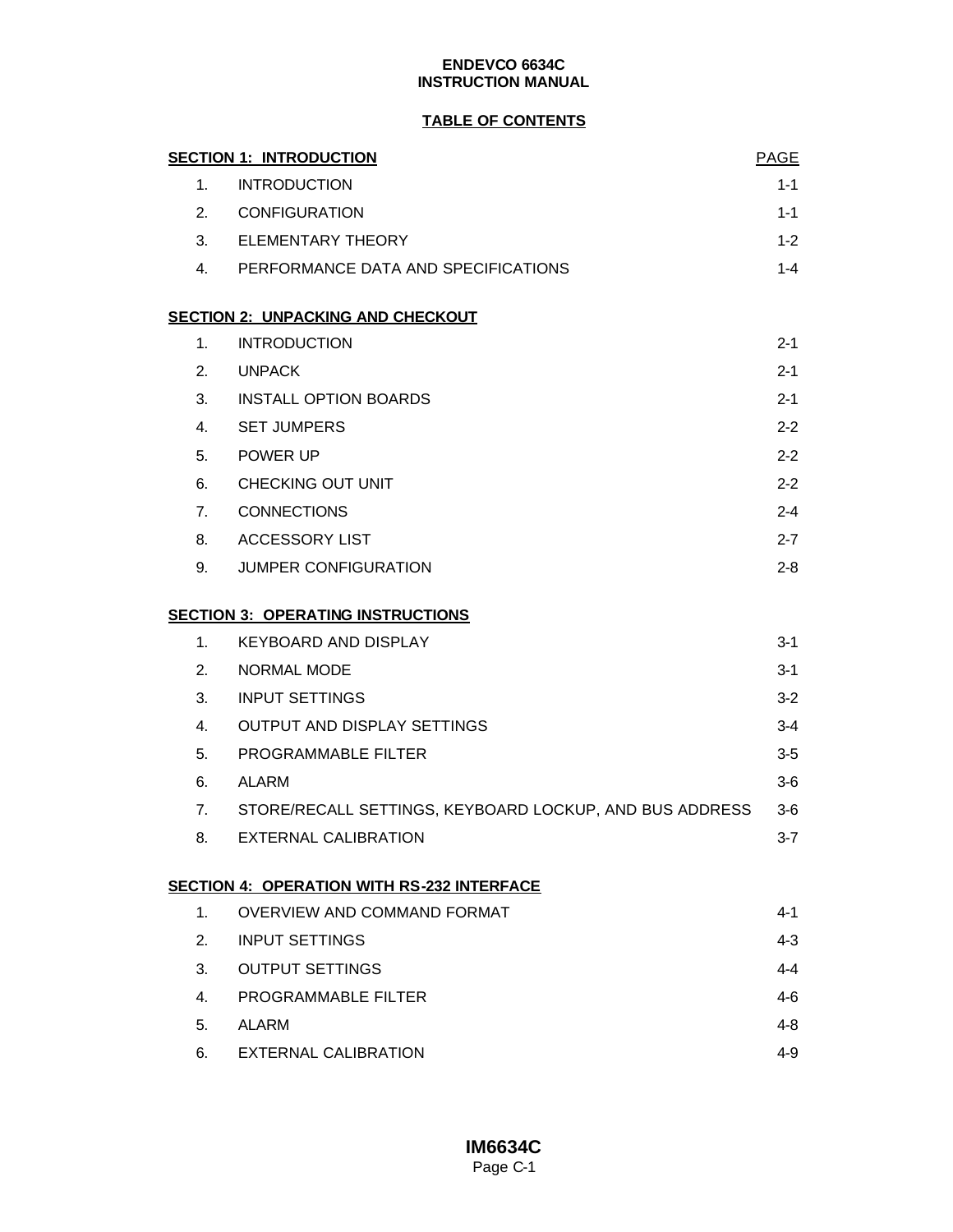### **TABLE OF CONTENTS (continued)**

|         | <b>SECTION 4: OPERATION WITH RS-232 INTERFACE (continued)</b> | PAGE     |
|---------|---------------------------------------------------------------|----------|
| 7.      | STORE AND RECALL SETUPS                                       | 4-10     |
| 8.      | STATUS                                                        | 4-10     |
| 9.      | ASCII CHARACTER SET TABLE                                     | $4 - 12$ |
|         | <b>SECTION 5: MAINTENANCE</b>                                 |          |
| 1.      | ROUTINE MAINTENANCE AND HANDLING                              | $5 - 1$  |
|         | 2. VERIFYING AND EXCHANGING FAULTY ASSEMBLIES                 | $5-1$    |
| 3.      | REPLACING EPROMS                                              | $5 - 2$  |
|         | <u>APPENDIX A: DETAILED THEORY OF OPERATION</u>               |          |
| 1.      | AMPLIFICATION                                                 | $A-1$    |
| 2.      | RCC/ISOTRON OPERATION                                         | $A-2$    |
| 3.      | SIGNAL FILTERING                                              | $A-5$    |
| 4.      | ANALOG-TO-DIGITAL CONVERSION CIRCUITY                         | $A-5$    |
| 5.      | PHASE RESPONSE FOR 6634C                                      | $A-6$    |
| 6.      | <b>INTERFACE TO 6726 TRACKING FILTER</b>                      | $A - 7$  |
| 7.      | INTERFACE WITH 6634A INSTALLATIONS                            | $A-8$    |
|         | <b>LIST OF ILLUSTRATIONS</b>                                  |          |
| 1-1     | MODEL 6634C INPUT/OUTPUT DIAGRAM                              | $1 - 2$  |
| $1 - 2$ | SIMPLIFIED BLOCK DIAGRAM OF THE MODEL 6634C                   | $1 - 4$  |
| $2 - 1$ | WIRING DIAGRAM FOR INPUT AND OUTPUT CONNECTORS                | $2 - 6$  |
| $2 - 2$ | SERIAL INTERFACE CABLE CONNECTOR PINOUTS                      | $2 - 7$  |
| $2 - 3$ | <b>INPUT/OUTPUT CONNECTOR PINOUTS</b>                         | $2 - 8$  |
| 2-4     | JUMPER LOCATIONS ON MAIN BOARD                                | $2 - 9$  |
| $3 - 1$ | KEYBOARD DIAGRAM OF MODEL 6634C                               | $3-2$    |
| $5-1$   | <b>EPROM LOCATION ON MAIN BOARD</b>                           | $5 - 3$  |
| A-1     | SIMPLIFIED BLOCK DIAGRAM OF THE MODEL 6634C                   | $A-3$    |
| $A-2$   | SIMPLIFIED SCHEMATIC OF RCC/ISOTRON CIRCUITRY                 | A-4      |
| $A-3$   | RCC/ISOTRON FREQUENCY RESPONSE NOMOGRAPH                      | A-4      |
| A-4     | DIGITAL SIGNAL FLOW DIAGRAM                                   | A-6      |
| A-5     | PHASE RESPONSE FOR 6634C                                      | A-7      |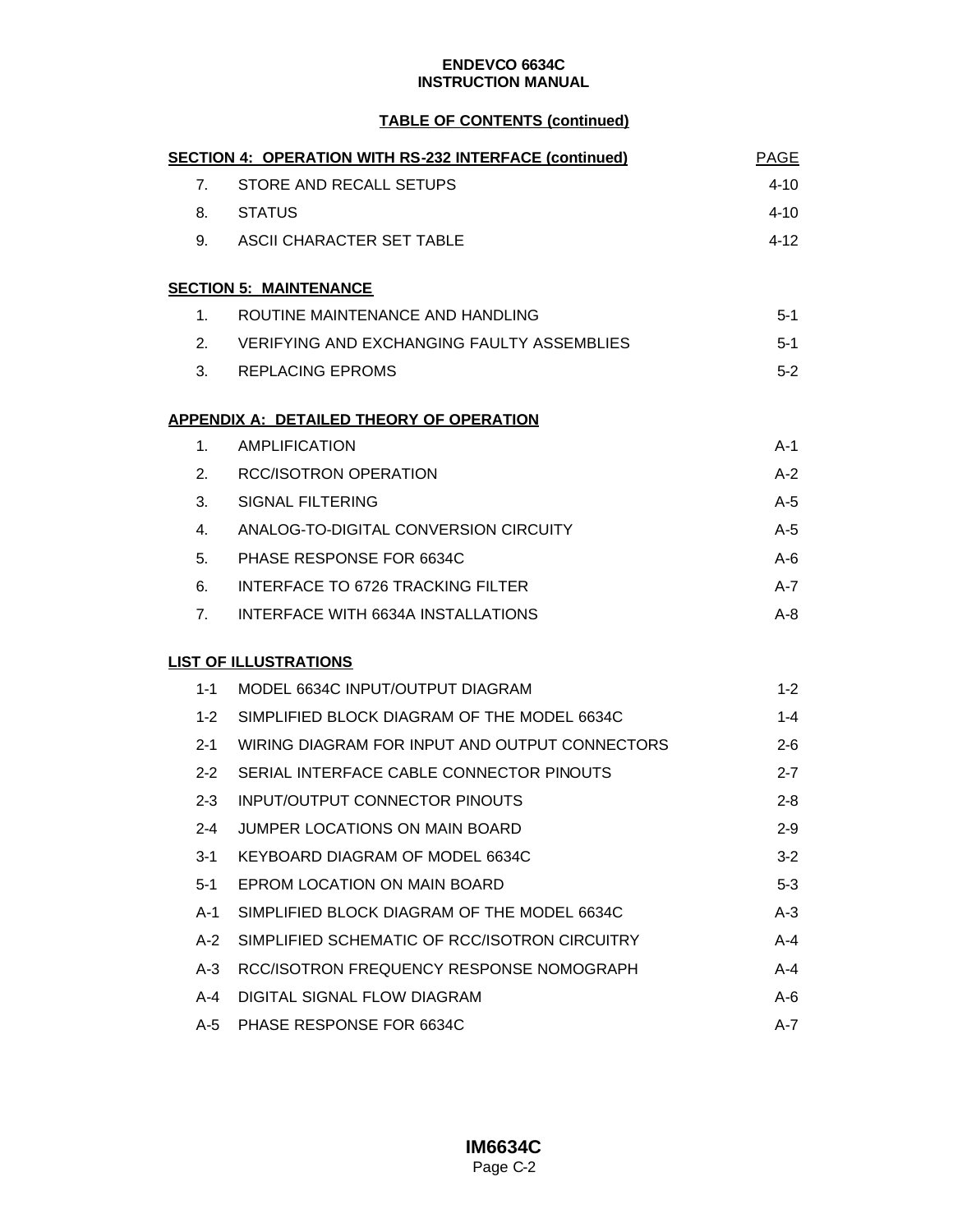### **SECTION 1: DESCRIPTION**

### 1. INTRODUCTION

The ENDEVCO Model 6634C Vibration Amplifier, shown in Figure 1-1, is a microprocessor-based signal conditioning instrument designed to condition and display accelerometer signals in vibration testing of rotating machines.

The 6634C-X Vibration Amplifier is a single channel instrument which operates from one of the following Input Sources:

- **External Calibration Source**
- Single Ended Piezoelectric (PE) Accelerometer
- Differential PE Accelerometer

The 6634C produces the following Output Signals (English units, as provided by the Model 6634C-E, are shown; Metric units are provided by the Model 6634C-M):

- Broadband acceleration output
- Acceleration Output (fixed at 50 mV/g pk)
- Velocity Output (fixed at 100 mV/ips pk)
- Displacement Output (fixed at 200 mV/mil pk-pk)
- AC Programmable Output can be set to:

|           | Acceleration<br>$\sim$                | 2g pk to 200 g pk, Full Scale         |
|-----------|---------------------------------------|---------------------------------------|
|           | Velocity                              | 1.0 ips pk to 100 ips pk, Full Scale  |
|           | Displacement -                        | 0.5 mils to 50 mils pk-pk, Full Scale |
| $\bullet$ | DC Programmable Output can be set to: |                                       |
|           | Acceleration<br>$\sim$                | 2g pk to 200 g pk, Full Scale         |
|           | Velocity                              | 1.0 ips pk to 100 ips pk, Full Scale  |
|           |                                       |                                       |

Displacement - 0.5 mils to 50 mils pk-pk, Full Scale

The DC Output can also be programmed to represent true-RMS, average, or peak (pk-pk for displacement). Two TTL compatible latched alarm outputs, triggered if the DC output exceeds preprogrammed levels. The DC and AC Full Scale Outputs can be independently set to 1V, 5V, or 10V by internal jumpers.

The 6634C provides the following front panel Displays:

- Digital Display of DC Output in Engineering Units
- LED Display of Engineering Units in Effect
- LED Display of Alarm Status
- Digital Display of OL representing overload of AC or DC output

### 2. CONFIGURATION

The 6634C is a line-powered, single-channel instrument which may be used independently or up to 6 units may be mounted in an optional 19" rack (Endevco P/N 4948, 5" high). All signal and power connections are made at the rear panel of the unit.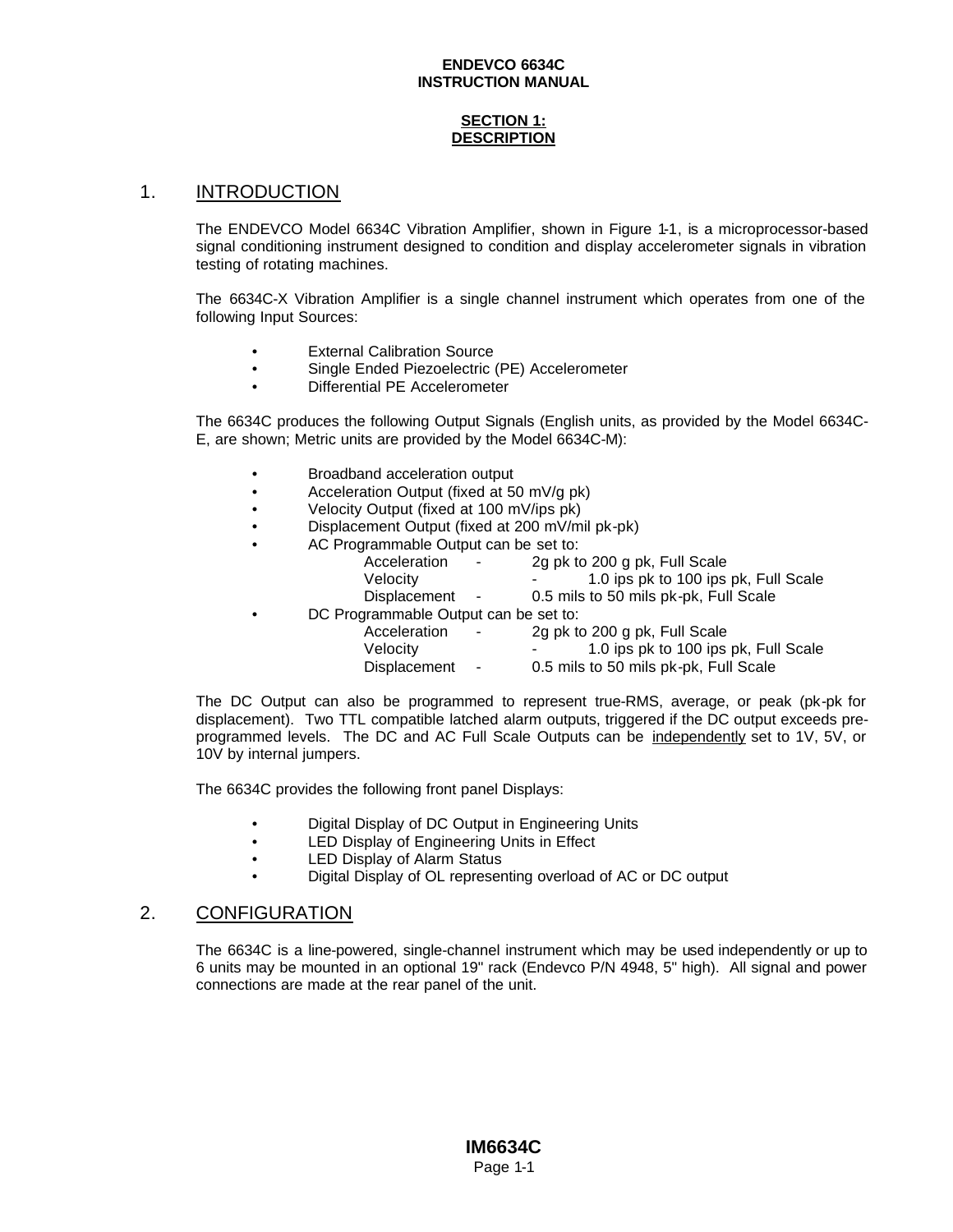The Vibration Amplifier is powered by 45 to 440 Hz AC input power:

90 - 240 VAC Model 6634C (internal switch selectable)

The performance capabilities of the 6634C can be expanded by adding the following options:

- Programmable Six-Pole Filter Model 35840A
- Serial Interface Board Model 35843



Figure 1-1: Model 6634C Input/Output Diagram.

# 3. ELEMENTARY THEORY

The ENDEVCO Model 6634C Vibration Amplifier is a single-channel signal conditioner and display instrument which provides a wide range of modes and settings, selected by the operator from the front panel or from a controller/computer via an RS-232 bus (optional), and which are set, verified, and monitored by an internal microprocessor.

The ENDEVCO Model 6634C is a programmable signal conditioner providing a number of types of output, as well as a front panel digital display. The internal microprocessor sets up all the operating parameters in response to commands input at the front panel keyboard or to ASCII string commands transmitted over the RS-232 bus from a controller/computer (with the optional Model 35843 Serial Interface Board installed).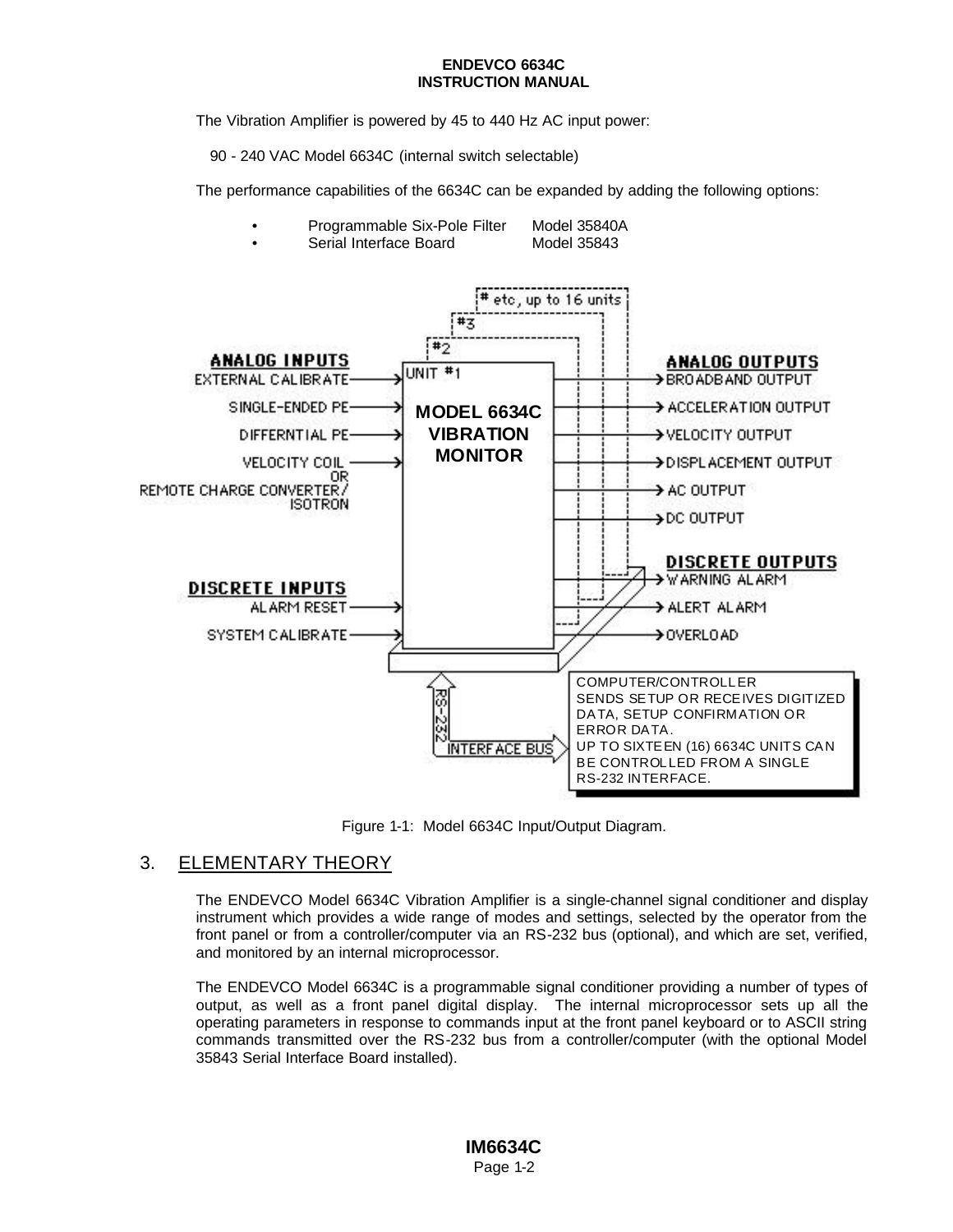Figure 1-2 shows a simplified circuit of the Model 6634C. The optional Serial Interface, Six-Pole Programmable Filter input (Model 6634C-XSF) are shown installed.

### A. INPUTS

The Model 6634C accepts inputs from:

- **External Calibration Source**
- Single-ended piezoelectric (PE) accelerometer
- Differential PE accelerometer
- Velocity Coil transducer (6634C), or jumper-selectable between Velocity Coil transducer and Remote Charge Converter (6634C)

The Remote Charge Converter (RCC) input provides a constant current source to power Remote Charge Converter electronics or Isotron accelerometers. The External Calibration input provides for inserting an externally supplied signal for system gain verification and calibration.

### B. AMPLIFIERS AND FILTERS

The PE inputs (and the Ext Cal input) are amplified by a fixed-gain charge amplifier. The Velocity Coil input is amplified by a fixed-gain instrumentation amplifier. The Remote Charge Converter input is amplified by the fixedgain voltage amplifier. Programmable switches configure these input stages to deliver the desired amplified signal to the Sensitivity Amplifier. This stage is programmed to normalize the signal for the sensitivity of the sensor. This normalized signal is delivered to the Broadband Output and can be filtered in the optional Six-Pole Filter or routed directly to the next stages. The corner frequency of the optional Six-Pole Filter is programmable from the front panel or over the RS-232 bus (with the optional Serial Interface). The External Filter can be used with or without the programmable filter installed. (See Section 4.4.C)

### C. INTEGRATORS AND ANALOG OUTPUTS

The filtered or unfiltered output can be integrated once (to provide velocity data) or twice (to provide displacement data). The filtered or unfiltered signals are delivered to the Accel-Out, Vel-Out, and Disp-Out Outputs. One of these signals is switch-selected to be routed to the programmable gain Range Amplifier. The output of the Range Amplifier is amplified in the fixed-gain AC Output Amplifier and delivered to the AC-Output. The Full-Scale amplitude of the AC-Output can be set to 1V pk, 5V pk, or 10V pk using internal jumpers.

### D. DIGITAL OUTPUTS AND DISPLAY

The RMS value of the Range Amplifier output is converted to DC, which is then converted to 10-Bit digital data in the A/D Converter. The microprocessor converts that data into engineering units and sends the value to the front panel display. This same value is converted to an analog signal in the D/A Converter, amplified in the fixed gain DC Output Amplifier, and delivered to the DC-Output. The Full-Scale amplitude of the DC-Output can be set to 1V, 5V, or 10V using internal jumpers.

### E. ALARMS

The digital amplitude data is compared to two pre-programmed alarm levels, and the microprocessor generates a Warning Alarm and/or an Alert Alarm when the appropriate level is exceeded. In addition, the microprocessor generates an Overload Alarm if the input to the A/D Converter (or any of the preceding amplifiers) exceeds the saturation level for more than 3 seconds.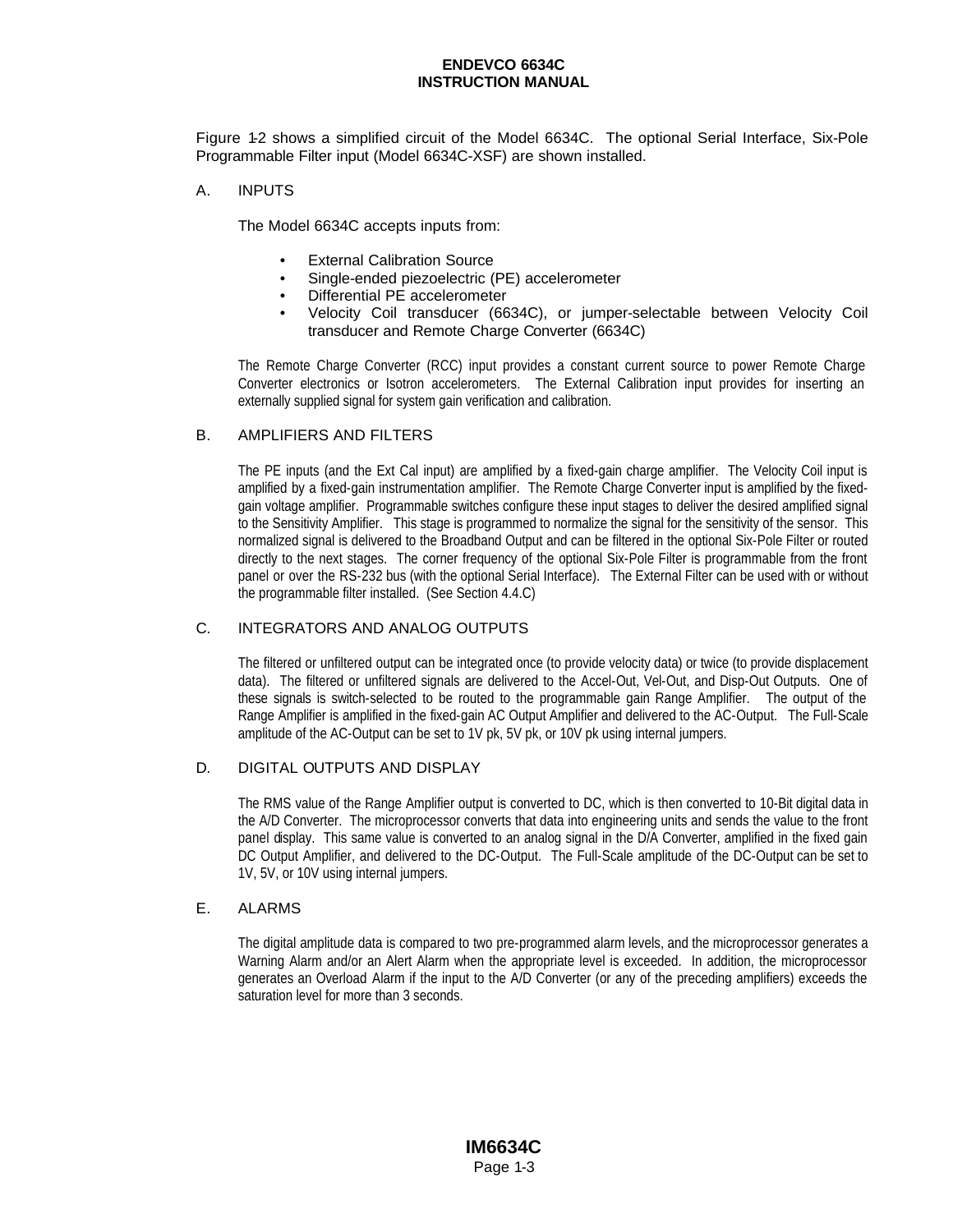

Figure 1-2: Simplified block diagram of the Model 6634C. Settings are implemented by keyboard inputs or through software commands over the RS-232 bus.

# 4. PERFORMANCE DATA AND SPECIFICATIONS

A Data Sheet and set of current Specifications are provided which define the expected limits of performance for the Model 6634C.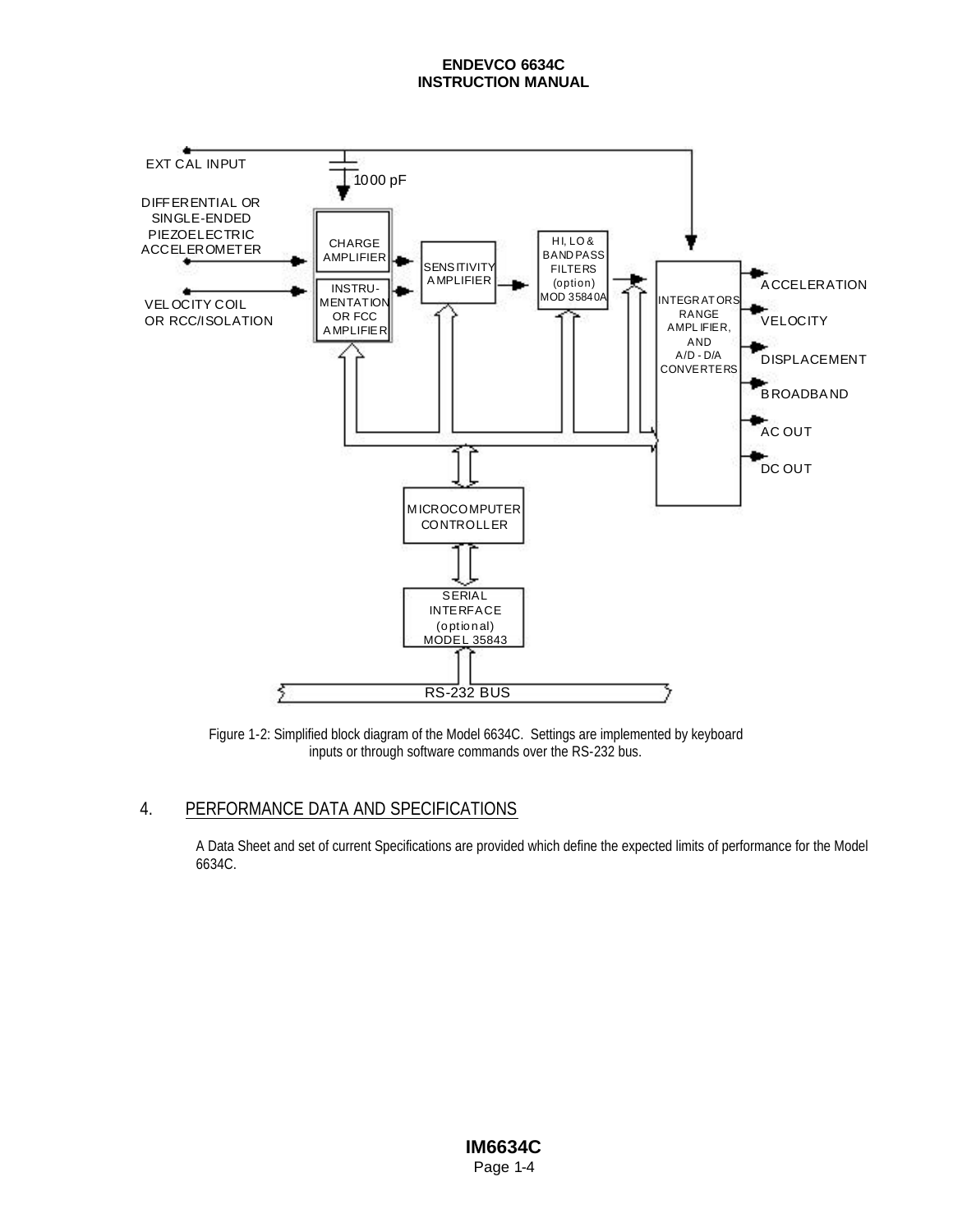#### **SECTION 2: UNPACKING AND CHECKOUT**

### 1. INTRODUCTION

Unpack and check for all items in shipment, install optional boards, and power-up.

The ENDEVCO Model 6634C Vibration Amplifier is normally shipped in a single box containing the Model 6634C with the ordered X (English/Metric) choices installed. The power cable, mating multi-pin connectors, and manual are also packed in this box. Option boards are shipped in individual packages. Option boards will be installed in the amplifier if ordered as a system.

### 2. UNPACK

The equipment has been inspected and tested at the factory, and is ready for operation when received. Inspect for damage during shipment. Carefully open the box and inspect each item for signs of damage. Report any obvious damage to the carrier, immediately. If the shipping container or cushioning material is damaged, it should be kept until the contents of the shipment have been checked mechanically and electrically. In any case, save the packing materials for future shipments of the hardware. Check each item of the shipment against the included packing list. Notify ENDEVCO of any discrepancy.

Unwrap the Model 6634C and set on a level, firmly supported surface. The unit contains a built-in power supply. No cooling fan is required. There is no power switch, and the unit derives its power from the rear power cable connector. The line voltage selection switch is inside the unit, and should be checked to ensure that it is correctly set.

### **WARNING: REMOVE POWER CORD FROM UNIT BEFORE OPENING CASE TO PREVENT ELECTRICAL SHOCK.**

### 3. INSTALL OPTION BOARDS

Optional boards may be installed by the user or at the factory. CARE MUST BE TAKEN when unwrapping and handling the plug-in cards to avoid electrostatic discharge (ESD) which may damage sensitive components.

### **WARNING: HANDLE UNWRAPPED CARDS ONLY AFTER GROUNDING YOUR BODY WITH AN ESD DEVICE, SUCH AS A GROUNDED WRIST STRAP.**

Unpack the option board and unwrap it from its anti-static wrapping. Install the Model 35840A Programmable Six-Pole Filter Board by plugging board (component side down) into multi-pin connector (P8) located on upper edge of main board, just behind the power supply module (See Figure 2-4). Install the Model 35843 Serial Interface Board by plugging board (component side up) into multi-pin connector (P7) located on lower edge of main board, midway between power supply module and front panel. In either case, secure board by installing the supplied screws into brackets in option board (two per board). For the Model 35843 board, mount remote RS-232 connector to back panel and route wiring below power supply module. Observe any instructions provided with Optional Board.

NOTE: External Calibration must be performed after installing Programmable Filter Board to obtain specified accuracy.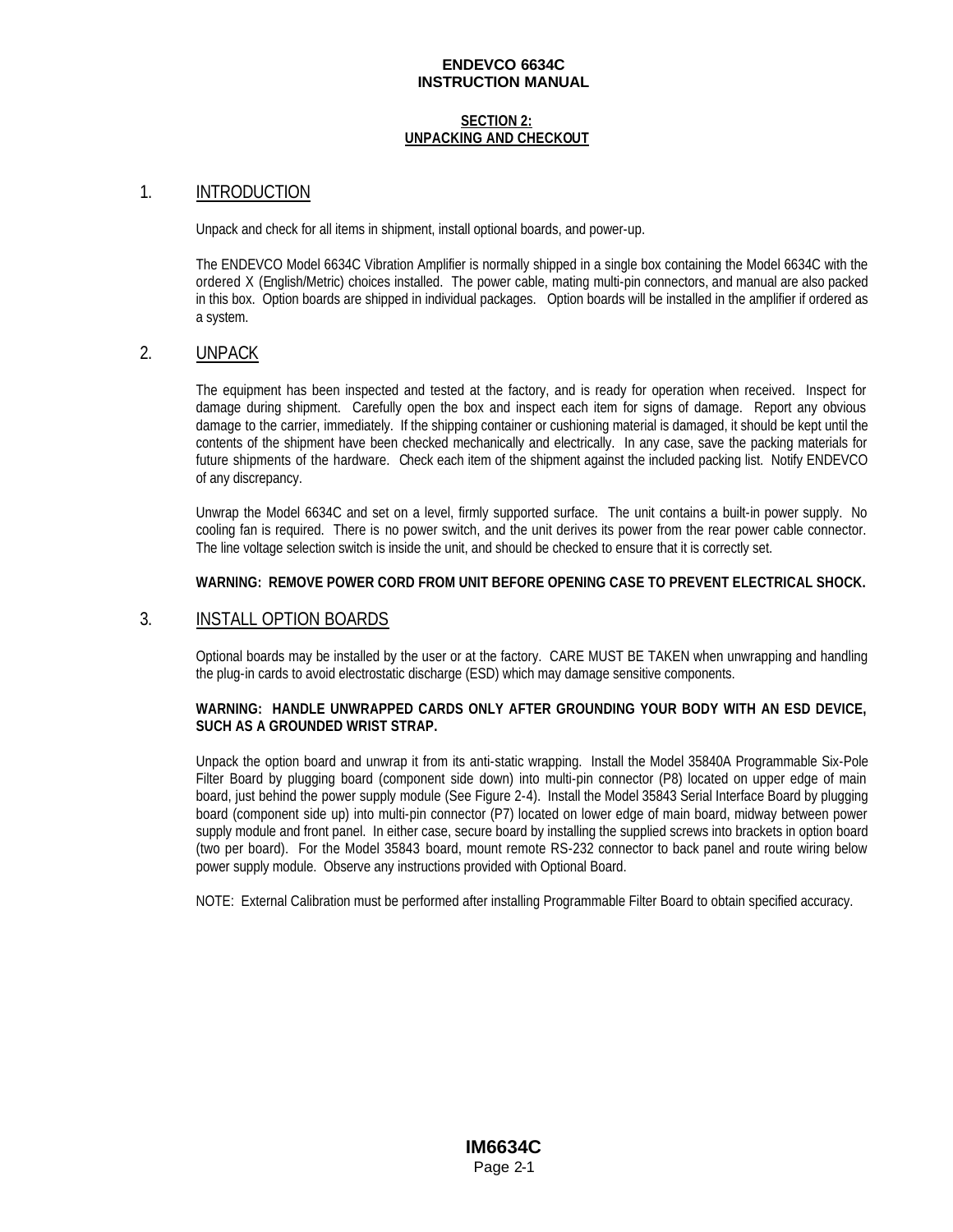### 4. SET JUMPERS

Before replacing cover, set the internal jumpers as desired. Jumper locations and settings are shown on Figure 2-4. W7 sets the DC Full Scale Output to 1V, 5V, or 10V, and W5 sets the AC Full Scale Output to 1V, 5V, or 10V (refer to Section 3.3 for more information). W1 selects Velocity Coil or RCC input in Model 6634C-XSF only (refer to Section 3.2 for more information).

### 5. POWER UP

Replace the cover and tighten the four screws in place. Then, plug the power cord into the power receptacle on the rear of the unit and into an electrical receptacle with the appropriate voltage and frequency.

### **WARNING: TO PREVENT SERIOUS INJURY, ENSURE THAT THE COMMON CONNECTION OF THE POWER OUTLET IS CONNECTED TO EARTH GROUND RETURN.**

There is no power switch on unit. Unit is powered-up upon plugging power cord into live receptacle. On power-up, the microprocessor runs a self-test. All LEDs are turned on for a few seconds during self-check. The serial interface address will be displayed on the front-panel digital display for a few seconds, if the optional serial interface is installed. The frontpanel digital display will display an Error Message if a malfunction is detected. Front-panel error messages, which may occur at power-up, are:

| Err#             | Description                           | Acknowledge by     |
|------------------|---------------------------------------|--------------------|
| Frr <sub>2</sub> | <b>EPROM Checksum Error</b>           | <b>System Stop</b> |
| Fr3              | <b>RAM Error</b>                      | <b>System Stop</b> |
| Frr4             | Setup RAM Checksum Error              | $<$ ENTER $>$      |
| Frr5             | <b>Calibration RAM Checksum Error</b> | $<$ ENTER $>$      |
| Err6             | <b>Keyboard Error</b>                 | <b>System Stop</b> |

If an Error Message is displayed, go to Section 5 of this manual for trouble-shooting instructions. A steady numerical display on the front-panel display indicator indicates that the Model 6634C is functioning correctly.

### 6. CHECKING OUT UNIT

How to check out the Model 6634C, using the front panel keyboard.

### A. INTERCONNECT SYSTEM

With the power turned OFF, connect an input cable and appropriate transducer to one of the inputs on the rear panel of the Model 6634C. It is not necessary to connect output cabling at this time.

Turn on the power. The 6634C always powers up in "LOCAL" mode, in which the operating commands are taken from the front panel keyboard. With the Serial Interface Board installed, the unit can be commanded to change to the "REMOTE" mode by a Remote Command sent over the RS-232 bus (when the LOCAL/REMOTE pins are connected together).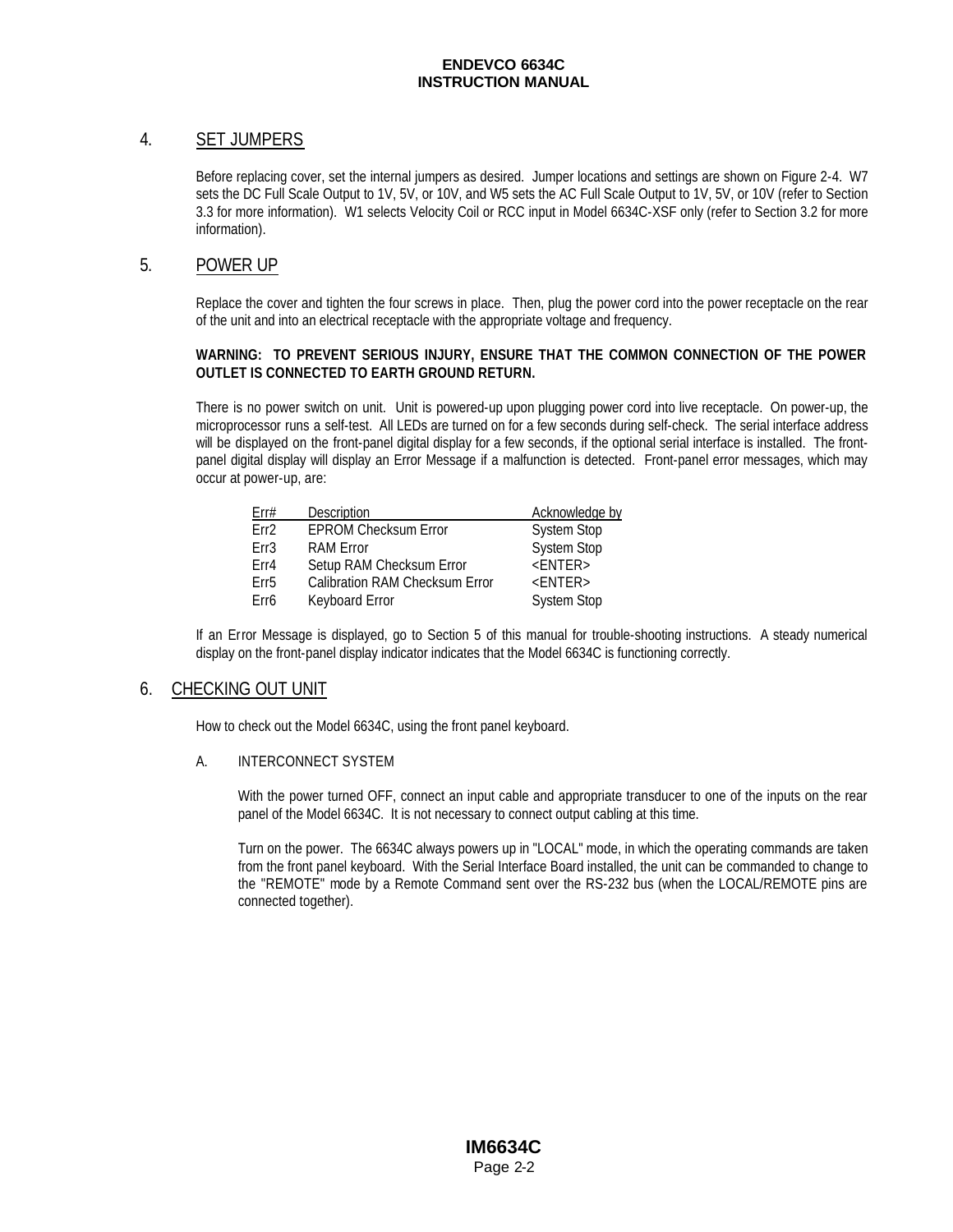### B. LOCAL MODE

In the LOCAL Mode, the front panel displays the vibration amplitude of the DC Output in a fixed decimal format (decimal point fixed by the selected full scale). The OUTPUT LEDs show the selected output in Engineering Units (AC Output unit = g, ips, or mils), and the type of indication on the DC Output (RMS, average, or peak [pk-pk for displacement]). The ALARM LEDs illuminate when the DC output exceeds the Warning or the Alert Alarm levels. The digital display shows a flashing OL whenever the AC or DC Output is overloaded.

In LOCAL Mode, any of the programmed settings can be displayed by pressing the appropriate key on the front panel keypad. Pressing <ENTER> accepts the displayed setting and reverts to normal display. Alternately, the display reverts to normal mode after about 20 seconds. The following table lists the possible responses to pressing the various keys (tems marked \* only operate with optional filter installed, items marked \*\* only operate with optional serial interface installed). Pressing <ENTER> executes selection.

| SINGLE KEYPRESS:               | <b>UNIT RESPONDS WITH:</b>                     |
|--------------------------------|------------------------------------------------|
| <b>TYPE</b>                    | SEPE<br>Single-Ended PE                        |
|                                | Differential PE<br><b>DIFF</b>                 |
|                                | UEL Velocity Coil                              |
|                                | EPE RCC Input (if installed)                   |
| <b>SENS</b>                    | Digital Display shows Input Sensitivity        |
| DC OUT                         | Flashes DC Output Type (RMS, avg, pk) LED      |
| <b>MODE</b>                    | Flashes AC/DC Output Units (g, ips, mils) LED  |
| FS.                            | Digital Display shows Full Scale Output        |
| IN/OUT*                        | Digital Display shows Filter In or Out         |
| UPPER CUTOFF*                  | Digital Display shows Cutoff (-3 dB) Frequency |
| LOWER CUTOFF*                  | Digital Display shows Cutoff (-3 dB) Frequency |
| <b>ALARM WARNING</b>           | Digital Display shows Warning Setting (% FS)   |
| ALARM ALERT                    | Digital Display shows Alert Setting (% FS)     |
| <b>RESET</b>                   | Pressing RESET resets both alarm settings      |
| <b>MULTIPLE KEYPRESS:</b>      | UNIT RESPONDS WITH:                            |
| $<$ ENTER><3>**                | Digital Display shows Serial Interface Address |
| $<$ ENTER $>$ <1>              | Store Setup to Non-volatile Memory             |
| $<$ ENTER> $<$ 6>              | Recall Setup from Non-volatile Memory          |
| <enter><reset></reset></enter> | Lock/Unlock Keyboard                           |

By checking the programmed settings, the current state of the unit (stored in Non-Volatile Memory) is determined.

Setups can be stored and recalled from Non-Volatile Memory. Any present setup can be stored to one of 10 registers by pressing <ENTER> then <1> to activate Storage Mode. The display flashes "Str" to indicate Storage Mode. Pressing a register number (0 through 9) and <ENTER> while the "Str" is flashing stores the setup and returns unit to normal mode. (The unit automatically returns to normal mode if no key is pressed.) Similarly, any one of the 10 setups can be recalled by pressing <ENTER> then <6> to activate recall mode. The display flashes "rCL" to indicate recall mode. Pressing a register number (0 through 9) and <ENTER> while the "rCL" is flashing recalls the selected setup and returns the unit to normal mode.

The keyboard can be locked-up to prevent accidental setup changes. Pressing <ENTER> then <RESET> will lock-up the keyboard. Pressing <ENTER> then <RESET> again will unlock the keyboard. When the keyboard is locked-up, only the <ENTER> and <RESET> keys are operational, and the display shows "dbL" (disabled) for a few seconds. When the keyboard is unlocked, the display shows "EbL" (enabled) for a few seconds.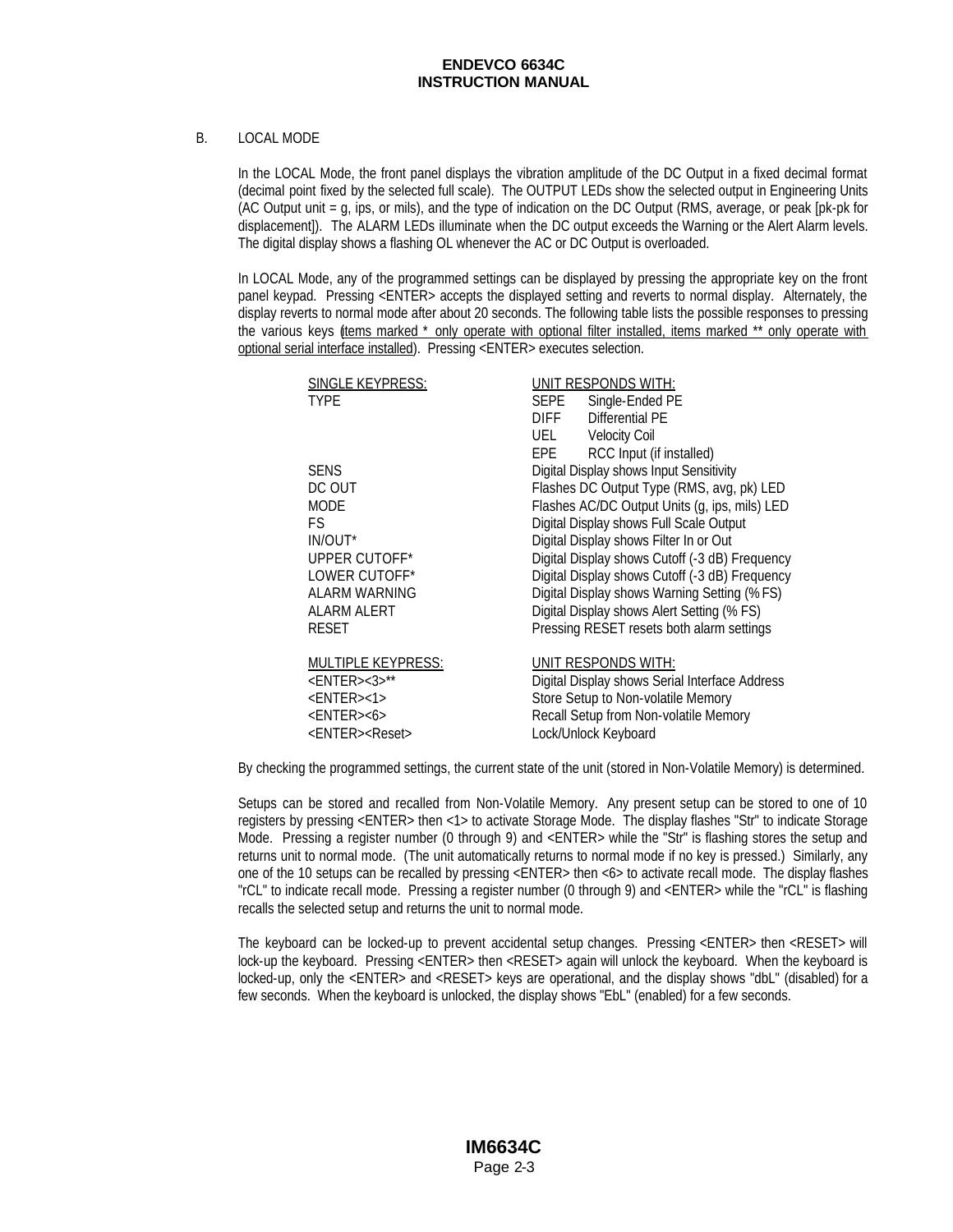#### C. REMOTE MODE

In the REMOTE mode, the front panel continuously displays the RS-232 address, Adnn, where nn is the address of the unit. In the Remote Mode, any of the settings can be programmed by sending commands over the RS-232 bus to the Model 6634C. The same checks which were made in the previous paragraphs can be performed over the RS-232 bus. This technique will be covered in Section 4 of this manual.

Connect the computer/controller to the Model 6634C via the RS-232 bus as follows. Turn off the power to both the controller and the 6634C. Attach the interconnect cable to the RS-232 connector at the computer/controller and to the RS-232 connector on the rear panel of the 6634C. Tie the LOCAL/REMOTE pins on the serial interface connector together. If more than one Model 6634C is used, connect all the RS-232 Transmit pins (on the 6634C's) to the computer/controller Receive pin. Connect all the RS-232 Receive pins (on the 6634C's to the computer/ controller Transmit pin.

No two 6634C's can have the same RS-232 address (except Ø, see below). The address of each 6634C can be set from the front panel (in Local mode). Press <ENTER> then <3>. The front panel displays Adnn, where nn is the present address of the unit. Input the new desired address, from 1 to 16, and press <ENTER>. Unit returns to normal mode with new address installed. Address Ø disables REMOTE operation. Address Ø is the factory-set address for the Model 6634C.

Up to 16 Model 6634C units can be daisy-chained with a single computer/controller. All 6634C can receive commands simultaneously from controller, but only one (at a time) can be made Listener/Talker (see Section 4, Operation with RS-232 Interface).

### 7. CONNECTIONS

Operating conditions and input/output connections.

The ENDEVCO Model 6634C Vibration Amplifier may be located in a normal laboratory operating environment. Specified performance is obtained over the following limits:

Temperature:  $+41$  to  $122^{\circ}F$  (+5 to  $50^{\circ}C$ )

Humidity: 0 to 95% relative humidity

### A. PREPARE CONNECTIONS

The input connections to the Model 6634C are standard BNC coaxial and Endevco P/N EP316 differential connectors. The output connections from the Model 6634C are standard 25-socket, "D" connectors (Endevco P/N EJ370). Wiring diagrams for these connectors are shown in Figure 2-1 and 2-3.

### B. SYSTEM CALIBRATION

Calibration is performed at ENDEVCO on each Model 6634C. For a pre-operational checkout and unit calibration, perform the following System Calibration:

For a calibration of each 6634C channel, pulse the /SYS-CAL input (TTL digital discrete input, or ground /SYS-CAL) low for at least 100 milliseconds while applying a 5.000V pk, 300.0 Hz sinewave signal at the EXT-CAL input (and at the VEL COIL/RCC input, if velocity coil or RCC input requires calibration). Allow 3 minutes for the test to be completed. As the Calibration process proceeds, the Cal Status is shown on the front panel display as follows: adjusting the dc offset (CAL1), adjusting the full scale output and the integrators (CAL2), adjusting the input sensitivities (CAL3), adjusting the filter cutoffs (CAL 4, if filter is installed). Failure of Calibration is signaled by displayed error messages.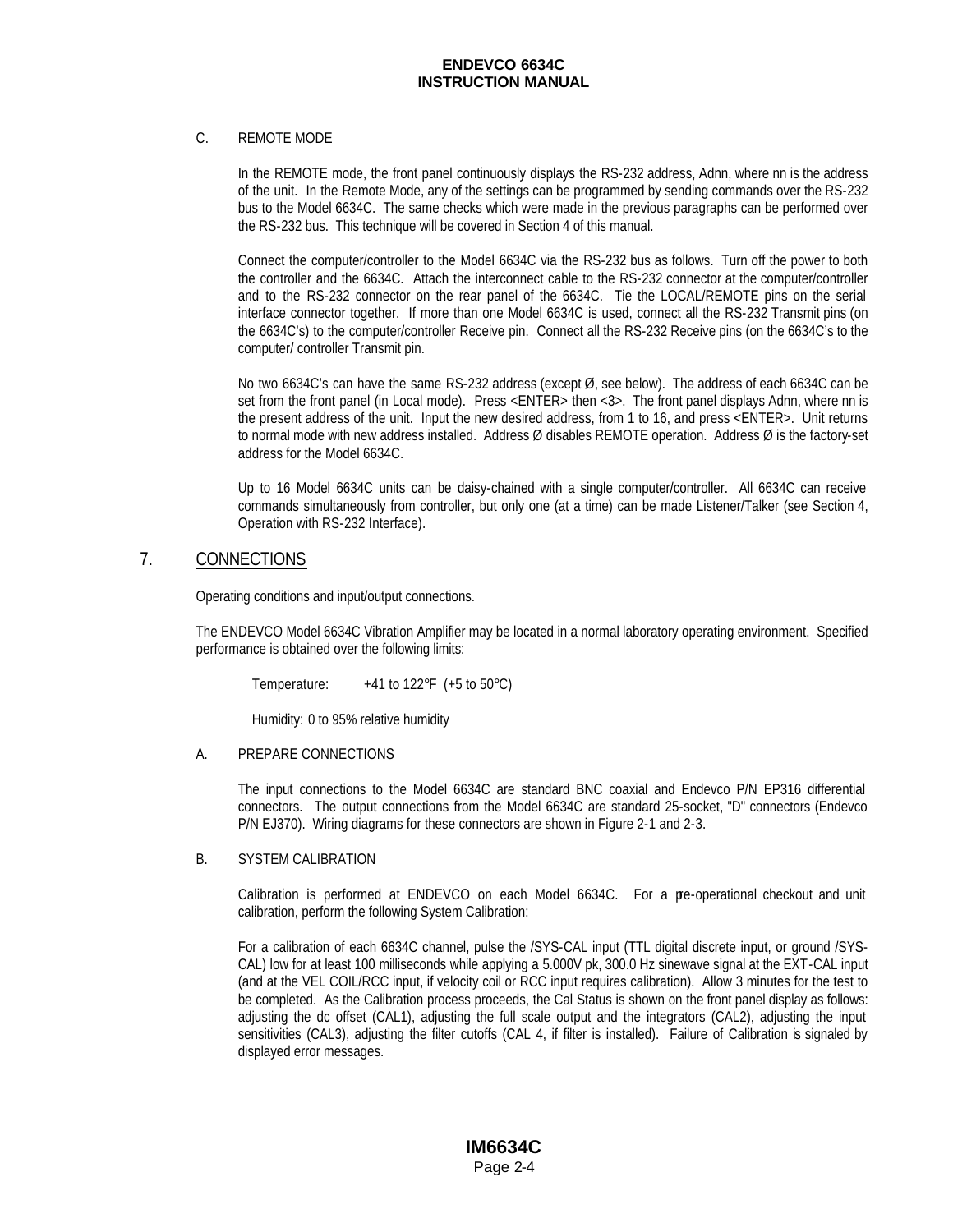Continue the Calibration procedure listed above for each 6634C channel installed in the rack (/SYS-CAL can be daisy chained to calibrate all 6634C units at the same time). If all channels Calibrate without errors, the system is fully calibrated and ready to operate. The operation command instructions are described in Section 3.

If the optional programmable Filter (Model 35840A) is installed by user in the field, the unit must be recalibrated for optimum filter performance. Simply repeat the System Calibration described above.

A detailed discussion of the Calibration process is provided in Section 3.7/4.6.

For more detailed testing of the unit, such as frequency response, etc., an external electrical input can be used or the transducers can be placed on a transducer calibration system (shaker, etc.) for providing a calibrated input at any frequency of interest.

#### C. EXTERNAL ALARM HOOKUPS

Hookup requirements for alarms are as follows: (Reference Figure 2-1)

NOTE: The maximum sink current available from the 6634C is approximately 20mA, due to a 200 ohm series resistor.

> Pin 4 Analog ground Pin 14 /Overload Pin 15 Alarm Alert Pin 16 Alarm Warning Pin 17 +5 Volts DC Pin 19 Alarm Reset Pin 20 Digital Ground

Setup: Pins 14, 15, and 16 are TTL outputs, normally high.

Alarm Reset: Pin 19 a TTL signal, normally high, may be momentarily shorted to ground to reset the 6634C.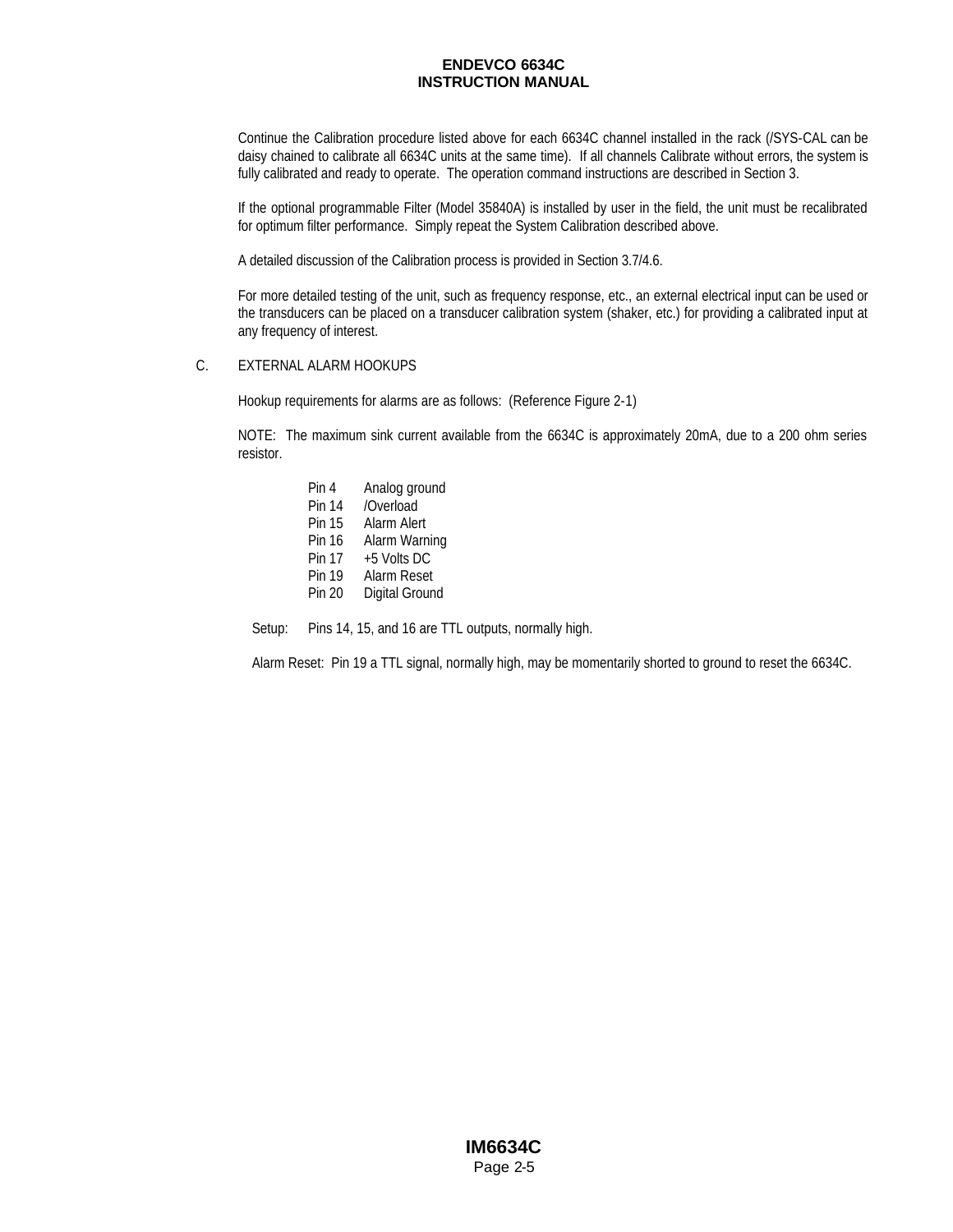

Figure 2-1: Wiring diagram for input and output connectors.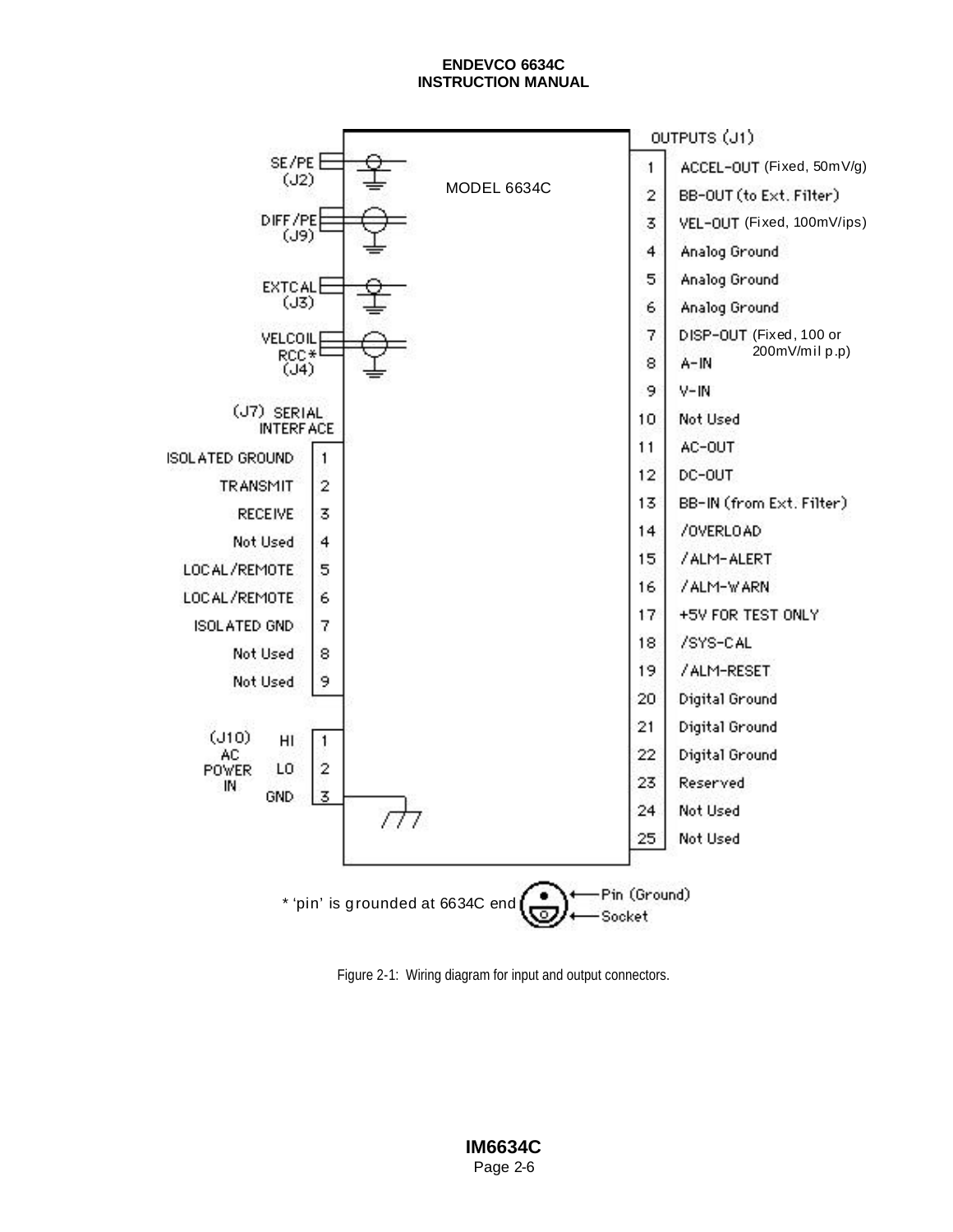### C. INTERCONNECT RS-232 INTERFACE

With the rack power off, plug in the cable connecting the computer/controller RS-232 interface to the RS-232 interface connector (optional) on the rear panel of the Model 6634C enclosure. The RS-232 Connector (Endevco P/N EJ584) pin connections are shown in Figure 2-2.

Connect an input cable and transducer to the appropriate input connection on the rear panel of the Model 6634C enclosure. It is not necessary to connect output cabling at this time.

The Model 6634C is ready to accept commands via the RS-232 interface. Send the appropriate RS-232 command strings to the Model 6634C using standard RS-232 conventions. Complete information on the use of command strings is given in Section 4.



(J7)

| PIN# | <b>DESCRIPTION</b>                  |
|------|-------------------------------------|
| 1    | ISOGND (Isolated from 6634C ground) |
| 2    | <b>TRANSMIT</b>                     |
| 3    | <b>RECEIVE</b>                      |
| 4    | Not Used                            |
| 5    | LOCAL/REMOTE                        |
| 6    | <b>LOCAL/REMOTE</b>                 |
| 7    | ISOGND (Isolated from 6634C ground) |
| 8    | Not Used                            |
|      | Not Used                            |

### 8. ACCESSORY LIST

The following accessories are supplied with, or are optional for, the Model 6634C:

|                     | <b>PART NUMBER</b> | <b>QUANTITY</b> |
|---------------------|--------------------|-----------------|
| 95-265V             | 17180              |                 |
| Twin BNC            | EP316              | 2               |
| 25-pin, "D"         | EJ600              |                 |
| BNC F to 10-32      | F.121              | Opt             |
|                     | <b>IM6634C</b>     |                 |
|                     | 4948               | Opt             |
| Programmable Filter | 35840A             | Opt             |
|                     | 35843              | Opt             |
|                     |                    |                 |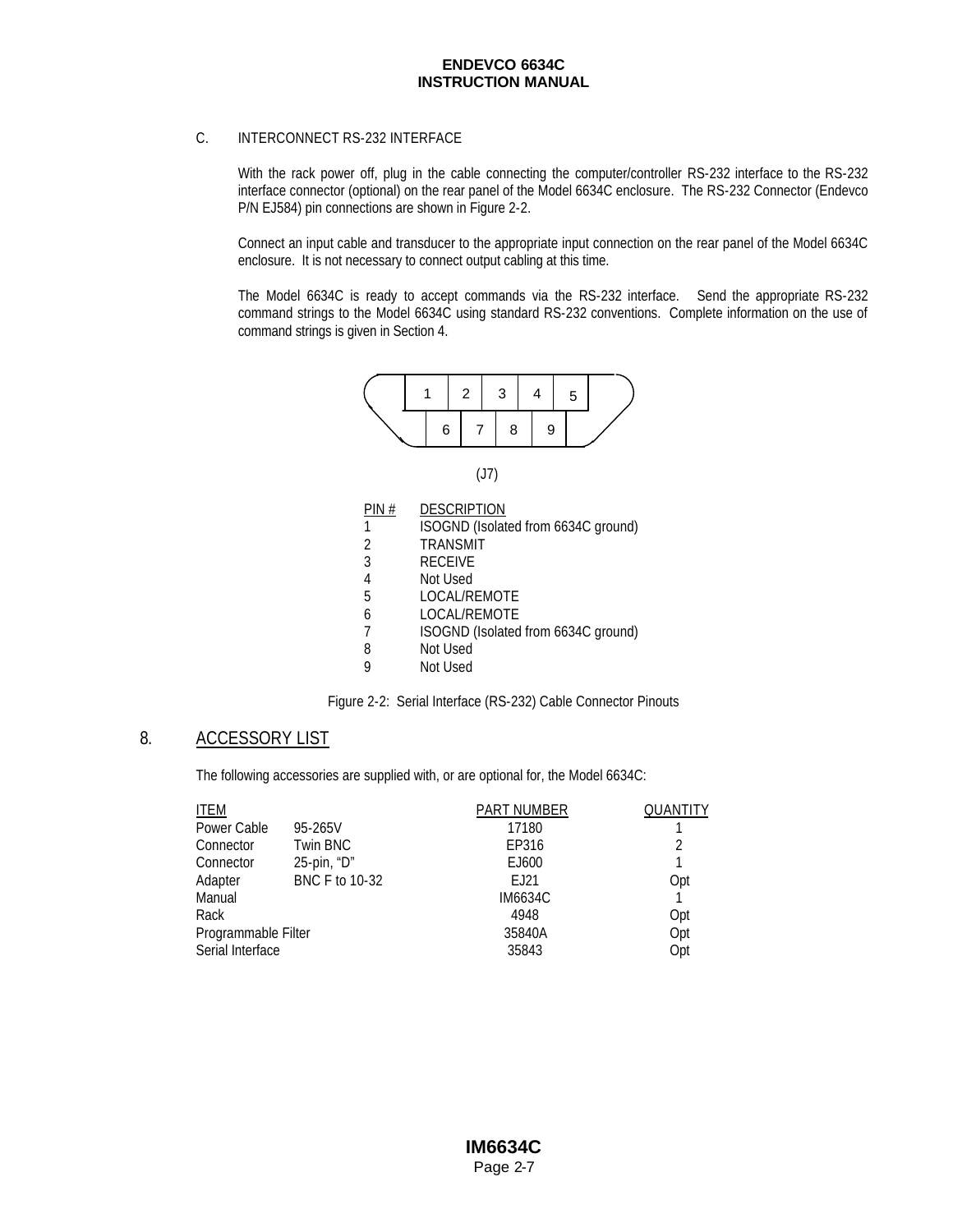

Note 2: "\*" indicates that proper jumper should be installed to enable external Accel, Vel, and/or Broadband inputs (refer to Figure 2-4).

Figure 2-3: Input/Output Connector Pinouts

### 10. JUMPER CONFIGURATION

The figure 2-4 diagram shows how the W1 and W8 jumpers should be set for each type of input.

| Isotron/RCC              | The current source is connected to the J4 A input to supply power to a remote charge<br>converter and couple the acceleration output to the signal conditioner. J4 B is connected to<br>signal ground.                                                                                                                                                                                         |
|--------------------------|------------------------------------------------------------------------------------------------------------------------------------------------------------------------------------------------------------------------------------------------------------------------------------------------------------------------------------------------------------------------------------------------|
| Differential Velocity    | The J4 A and B inputs are differential voltage inputs referenced to the signal ground (shell).<br>This configuration is normally used with a velocity coil.                                                                                                                                                                                                                                    |
| Single-ended Velocity    | J4 B is tied to signal ground. This configuration is used with 2 wire velocity coil inputs.                                                                                                                                                                                                                                                                                                    |
| 2777 Acceleration Output | This configuration supplies 24VDC to the 2777 on the J4 A input pin and couples the<br>acceleration signal to the signal conditioner input. J4 B is tied to signal ground.                                                                                                                                                                                                                     |
| 2777 Velocity Output     | 24VDC is supplied to the 2777 on the J4-A input pin. J4-B is tied to signal ground. The<br>input signal DC bias voltage is blocked by using the Isotron input circuit. The gain is scaled<br>to be the same as the velocity input. (NOTE: If 24VDC is supplied to the 2777 externally,<br>the jumper installed in position 17, 18 of W8 should be moved to the "24V Disable" position<br>7, 8. |

- W2 A jumper is installed to enable external acceleration signal inputs.
- W3 A jumper is installed to enable external broadband signal inputs.
- W4 A jumper is installed to enable external velocity signal inputs.
- W9 A jumper is installed to enable DRCC or velocity input software. \* Not Implemented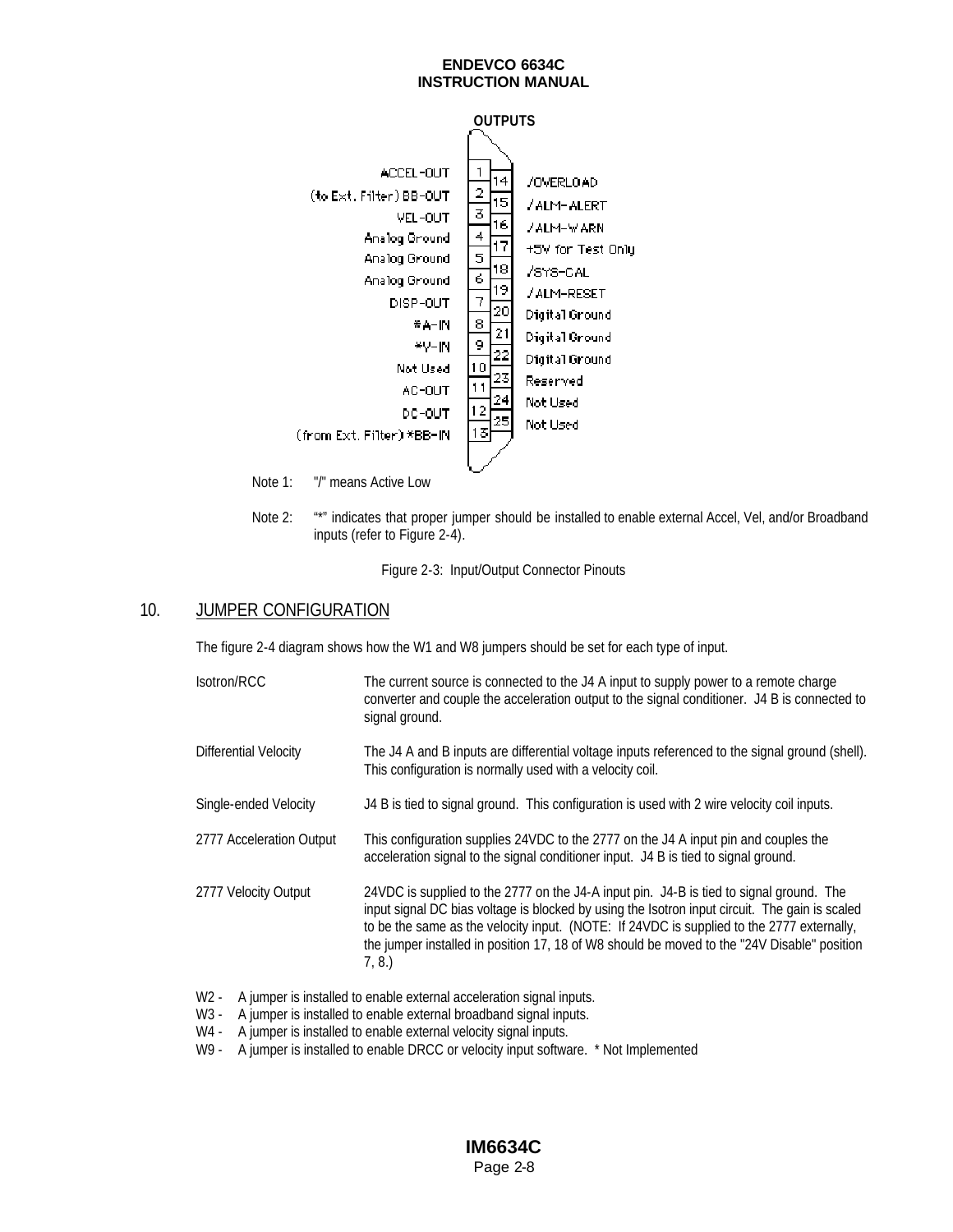

Figure 2-4: Jumper Locations on Main Board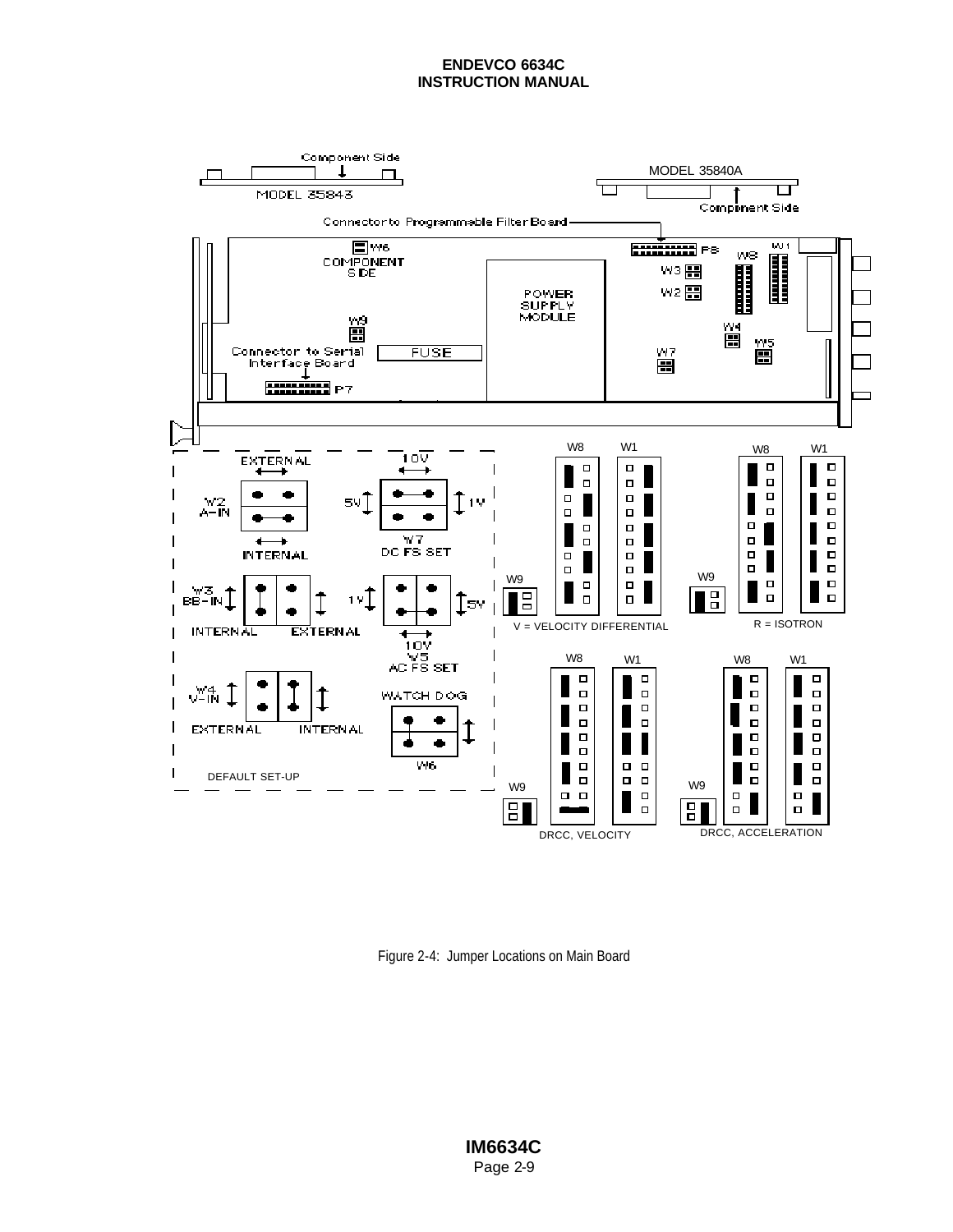#### **SECTION 3: OPERATING INSTRUCTIONS**

### 1. KEYBOARD AND DISPLAY

The Model 6634C is controlled using the keyboard and display when operating in the default, Local Mode.

When the 6634C is powered-up, it is in the LOCAL MODE, where the unit takes its instructions from the keyboard, and the vibration level is shown on the digital display. At power-up, all LEDs are illuminated for a few seconds.

The unit can be switched to REMOTE MODE by a Remote command sent to the unit over the (optional) Serial Interface (LOCAL/REMOTE pins must also be connected together for Remote Mode operation). Remote operation is described in Section 4 of this Manual.

The front panel of the Model 6634C is divided into the display area (upper panel) and the keyboard area (lower panel). The display area is divided into three sections:

DIGITAL READOUT (four-digit, seven-segment numeric displays)

ALARM INDICATORS (two individual LEDs)

Warning and Alert

#### OUTPUT INDICATORS (six individual LEDs)

Three for mode of operation (g, ips, mils) Three for DC scaling (RMS, Avg, Pk)

The keyboard is divided into five sections:

INPUT

OUTPUT

FILTER

ALARM

ENTER

### 2. NORMAL MODE

In the Normal Mode, the Digital Readout displays the vibration amplitude of the DC Output. One of the top row of the Output Indicators is illuminated indicating the selected engineering units (g, ips, mils). One of the bottom row of the Output Indicators is illuminated indicating the selected mode of AC/DC conversion (rms, average, peak [pk-pk for displacement]). The Alarm Indicators are illuminated if their respective alarm levels are exceeded (warning and alert level are individually settable). The Digital Readout flashes "OL" whenever the AC or DC Outputs are saturated.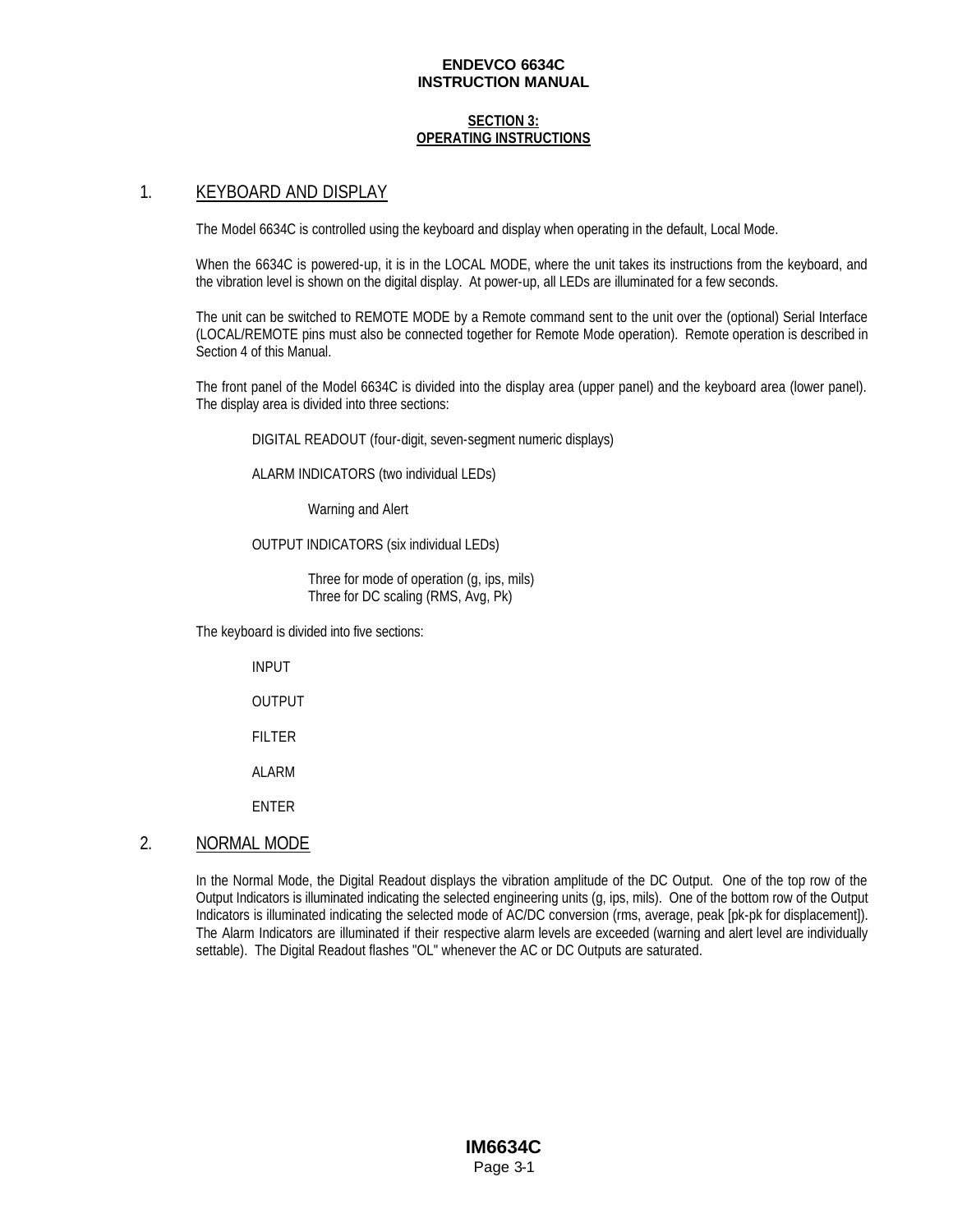

Figure 3-1: Keyboard Diagram of Model 6634C.

# 3. INPUT SETTINGS

The Model 6634C can be set to accept inputs from a variety of transducers and can be set to the sensitivity of the transducer so that the outputs are normalized to engineering units.

When the 6634C is powered-up, it is in the LOCAL MODE, where the unit takes its instructions from the keyboard. At power-up, the input is set to the default input type and input sensitivity which was previously stored in non-volatile memory. The Digital Readout displays the vibration amplitude corresponding to the DC Output setting with the decimal point fixed by the output full scale setting.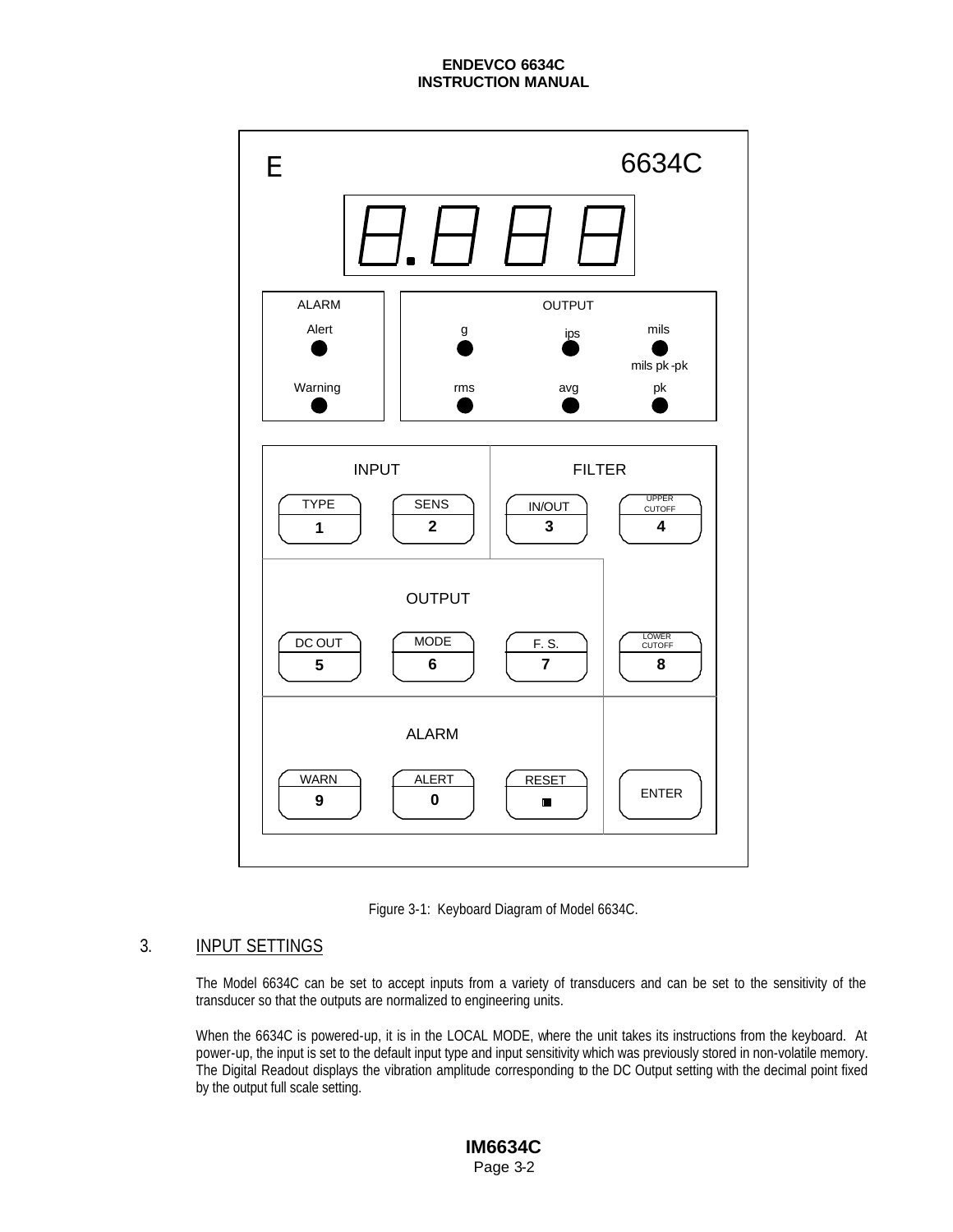#### A. INPUT TYPE

Pressing TYPE in the Normal Mode will cause the Digital Readout indicator to flash the present input type setting of the 6634C. The indicator will flash the following codes for each input setting:

- SEPE single-ended Piezoelectric (PE) transducer
- DIFF differential PE transducer
- VEL velocity coil, DRCC (velocity output)
- IEPE RCC input (optional) DRCC acceleration output

#### **CAUTION: Damage may result if the PE and ISOTRON units are not isolated to prevent potential ground loops. Differential units are not affected.**

While the INPUT TYPE is being indicated, the ALARM and OUTPUT displays are off.

To change the present setting, press TYPE again. The display will scroll to another input choice each time TYPE is pressed. When the desired choice is displayed, press ENTER. The new input choice is implemented, and the unit returns to Normal Mode. The unit automatically returns to Normal Mode if no key is pressed for about 20 seconds. The new input choice is stored as the default in non-volatile memory.

Switching between Velocity Coil and RCC input types is accomplished by moving internal jumpers on W1 and W8. W9 is used to enable DRCC software. Figure 2-4 shows the correct jumper setting for each type of input.

B. INPUT SENSITIVITY

Pressing SENS in the Normal Mode will cause the Digital Readout Indicator to flash the present sensitivity setting of the 6634C. The indicator will flash the sensitivity setting with the appropriate units for the selected input type, as follows:

- pC/g Single-ended or Differential PE
- mV/ips velocity coil or DRCC, VEL OUT
- mV/g RCC input or DRCC, ACC OUT

While the INPUT SENSITIVITY is being indicated, the ALARM and OUTPUT displays are off.

To change the present setting, type in the desired sensitivity using the numeric keys. The display will flash the numbers entered. If an illegal value is entered, the display flashes ERR1, indicating that an allowable value should be reentered. When the desired entry is displayed, press ENTER. The new sensitivity is implemented, and the unit returns to Normal Mode. The unit automatically returns to Normal Mode if no key is pressed for about 20 seconds. Different sensitivities can be selected for each input type. The new sensitivity settings are stored as the defaults for selected input type in non-volatile memory.

NOTE: When using the DRCC acceleration output, the sensitivity of the transducer is multiplied by the gain of the DRCC and the product is divided by 10. The sensitivity of the 6634C should be set a factor of 10 lower than the transducer sensitivity times the DRCC gain.

SENS = ( SENS x DRCC GAIN )/ 10

The allowable sensitivity ranges are as follows: PE (single-ended or differential) 1.500 to 150.0 pC/g Velocity Coil 15.00 to 1500 mV/ips RCC Input 1.500 to 150.0 mV/g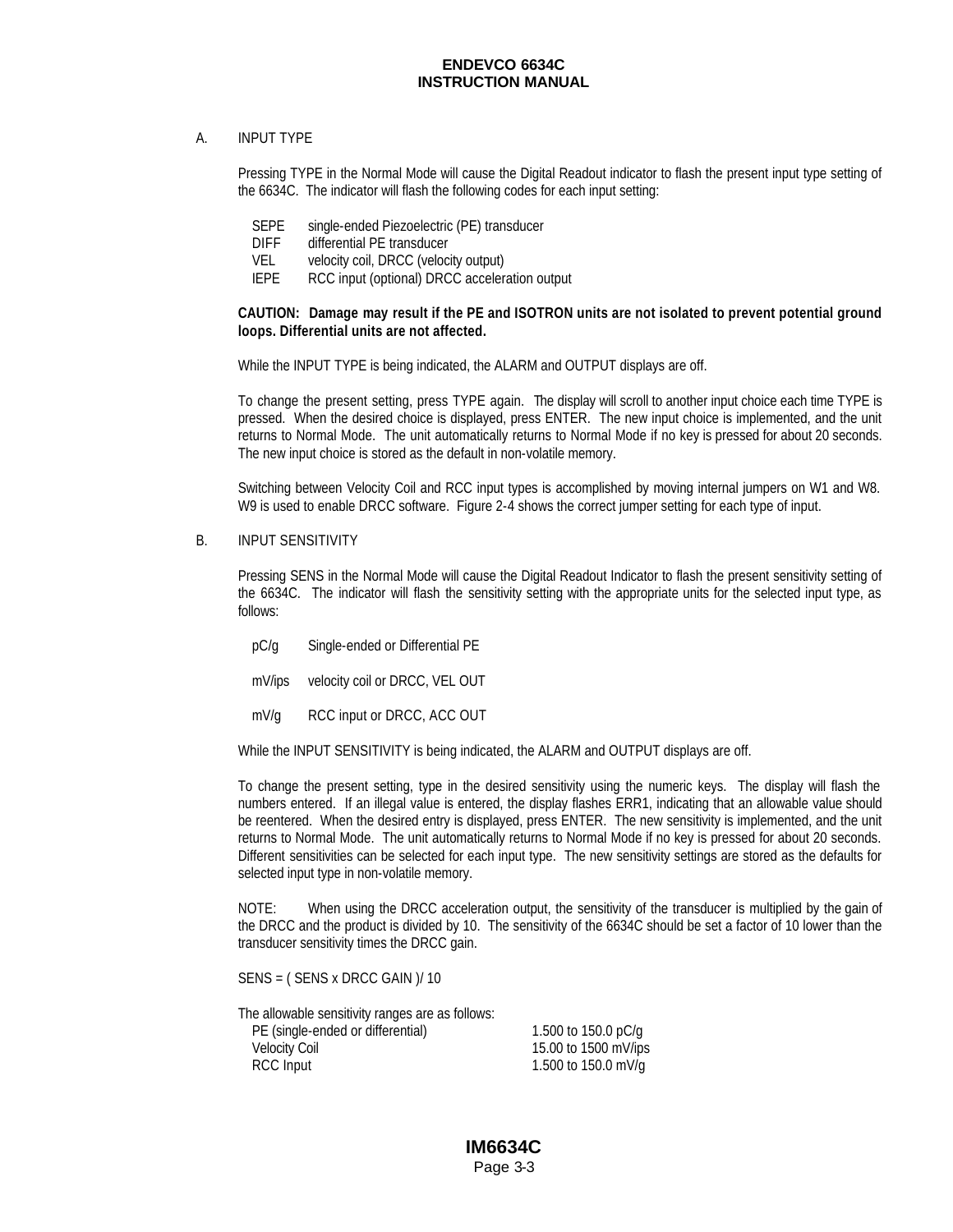### 4. OUTPUT AND DISPLAY SETTINGS

The Model 6634C can be set to provide display and outputs in a variety of engineering units.

At power-up, the outputs are set to the default settings which were previously stored in non-volatile memory. The Digital Readout displays the vibration amplitude corresponding to the DC Output with the decimal point fixed by the output full scale setting.

A. MODE

Pressing MODE in the Normal Mode will flash the AC and DC Output engineering unit LED corresponding to the present setting ("g", "ips", or "mils") of the 6634C. While the Mode is being indicated, the ALARM and Digital Readout displays are off.

To change the present setting, press MODE again. The display will scroll to another output choice each time MODE is pressed. When the desired choice is displayed, press ENTER. The new output engineering units choice is implemented, and the unit returns to Normal Mode. The unit automatically returns to Normal Mode if no key is pressed for about 20 seconds. Different Output engineering units can be selected for each input type (PE, Velocity Coil, RCC Input). The new output choices are stored as the defaults for each input type in non-volatile memory.

B. DC OUT

Pressing DC OUT in the Normal Mode will flash the DC Output unit LED corresponding to the present setting ("RMS", "AVG", or "PK") of the 6634C. While the DC OUT is being indicated, the ALARM and Digital Readout displays are off.

To change the present setting, press DC OUT again. The display will scroll to another output choice each time DC OUT is pressed. When the desired choice is displayed, press ENTER. The new output choice is implemented, and the unit returns to Normal Mode. The unit automatically returns to Normal Mode if no key is pressed for about 20 seconds. Different DC Output units can be selected for each input type (PE, Velocity Coil, RCC Input). The new output choices are stored as the defaults for each input type in non-volatile memory.

### C. FULL SCALE

Pressing F.S. in the Normal Mode will cause the Digital Readout Indicator to flash the present Full Scale setting of the 6634C. At the same time, the Output Display LED flashes the engineering unit and the DC Output unit LED flashes "pk" ("pk-pk" for displacement). While the Full Scale is being indicated, the ALARM display is off.

To change the present setting, type in the desired Full Scale using the numeric keys. The display will flash the numbers entered. If an illegal value is entered, the display flashes ERR1, indicating that a new value should be reentered. When the desired entry is displayed, press ENTER. The new Full Scale is implemented, and the unit returns to Normal Mode. The unit automatically returns to Normal Mode if no key is pressed for about 20 seconds. Different Full Scale settings can be selected for each input type and output mode. The new Full Scale settings are stored as the defaults for each input type and output mode in non-volatile memory.

The allowable Full Scale ranges are as follows:

| Acceleration | 2.00 to 200 g pk         |
|--------------|--------------------------|
| Velocity     | 1.00 to 100 ips pk       |
| Displacement | 0.500 to 50.0 mils pk-pk |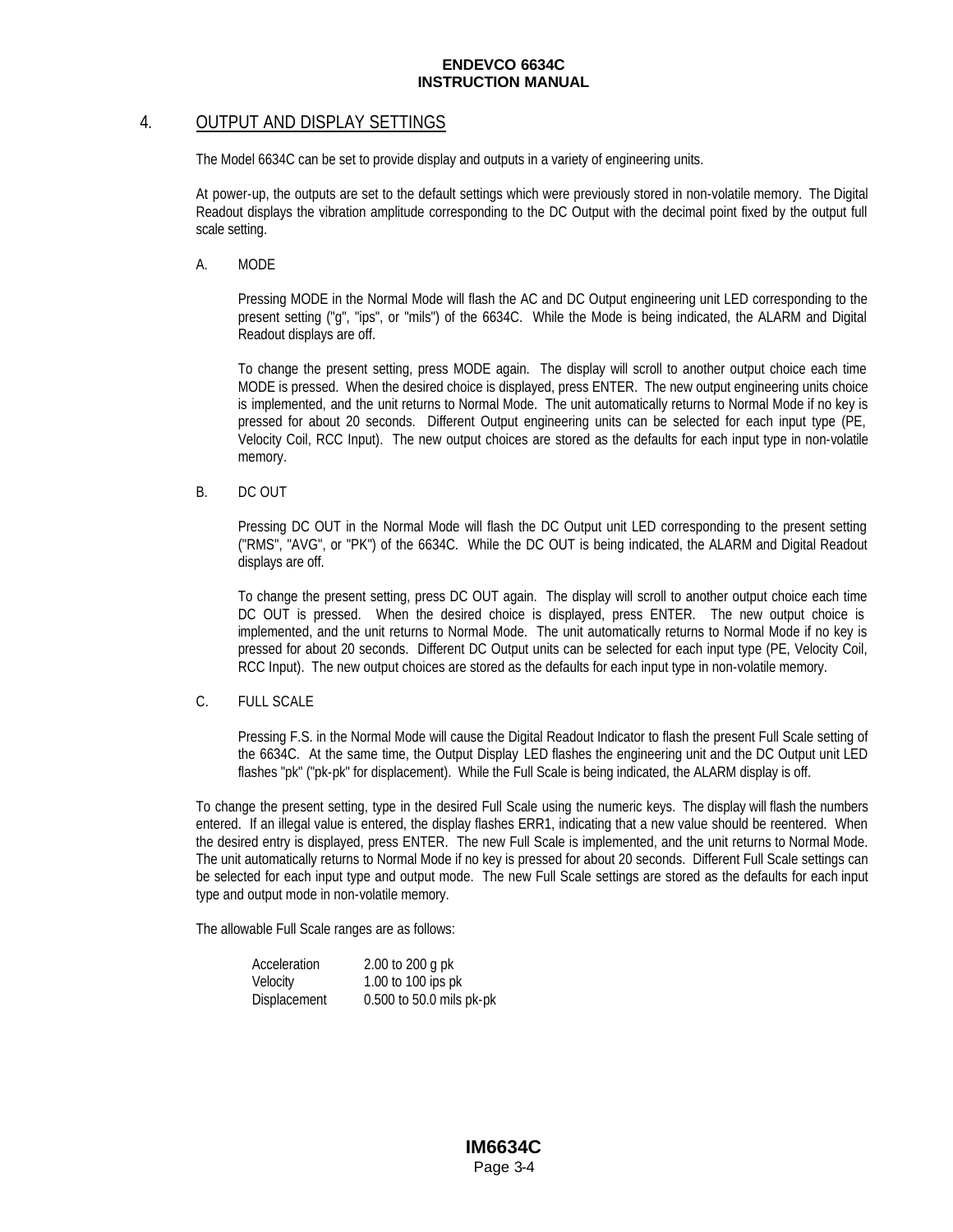#### D. FULL SCALE OUTPUT VOLTAGE

The AC and the DC Full Scale Output Voltages can be independently set to 1V, 5V, and 10 V, by moving internal jumpers. The W7 jumper on the main board controls the DC Output Voltage selection, and the W5 jumper on the main board controls the AC Output Voltage selection. The locations of these two jumpers are shown in Figure 2- 4. The shorting clip should be moved to the position corresponding to the desired output F.S. voltage on each jumper.

### 5. PROGRAMMABLE FILTER

An optional programmable filter (Model 35840A) may be used to limit the frequency range of the signal being measured and output.

The Programmable Six-Pole Filter is available is two configurations. 35840A jumper position provides a low-pass programming range of 50 Hz to 5,000 Hz or 100 Hz to 10,000 Hz (-3 dB point). (Note: The -5% frequency point can be obtained by multiplying the Cutoff Frequency by 1.2 for the high pass filter and by 0.833 for the low pass filter.)

At power-up, the filter corner frequencies are set to the default settings which were previously stored in non-volatile memory. The Digital Readout displays the vibration amplitude corresponding to the DC Output (measured on the signal amplitude in the pass band) with the decimal point fixed by the output full scale setting.

#### A. FILTER IN/OUT

Pressing IN/OUT in the Normal Mode will cause the Digital Readout Indicator to flash the present filter condition ("In" or "Out") of the 6634C. While the filter condition is being indicated, the ALARM and OUTPUT displays are off. If no filter is installed, the Digital Readout Indicator will flash "Err0", and the only keypress that will be accepted is ENTER.

To change the present setting, press IN/OUT again. The display will toggle between "in" and Out" each time IN/OUT is pressed. When the desired choice is displayed, press ENTER. The new filter condition choice is implemented, and the unit returns to Normal Mode. The unit automatically returns to Normal Mode if no key is pressed for about 20 seconds. A different filter condition can be selected for each input type (PE, Velocity Coil, RCC Input) and output mode. The new filter condition choices are stored as the defaults for each input type and output mode in non-volatile memory.

NOTE: With the filter disabled, the acceleration output frequency response is from 2 Hz to 30 kHz. With the filter enabled, the acceleration output frequency response will exhibit characteristics of the filter specifications.

#### B. CUTOFF FREQUENCIES

Pressing UPPER CUTOFF or LOWER CUTOFF in the Normal Mode will cause the Digital Readout Indicator to flash the present corresponding (upper or lower) filter cutoff frequency of the 6634C. While the cutoff frequency is being indicated, the ALARM and OUTPUT displays are off. If no filter is installed, the Digital Readout Indicator will flash "Err0", and the only keypress that will be accepted is ENTER.

To change the present setting, type in the desired Filter Cutoff using the numeric keys. The display will flash the numbers entered. If an illegal value is entered, the display flashes ERR1, indicating that a new value should be reentered. When the desired entry is displayed, press ENTER. The new cutoff frequency is implemented, and the unit returns to Normal Mode. The unit automatically returns to Normal Mode if no key is pressed for about 20 seconds. Different cutoff frequencies can be selected for each input type/output mode combination. The new cutoff frequency settings are stored as the defaults for each input type/output mode combination in non-volatile memory.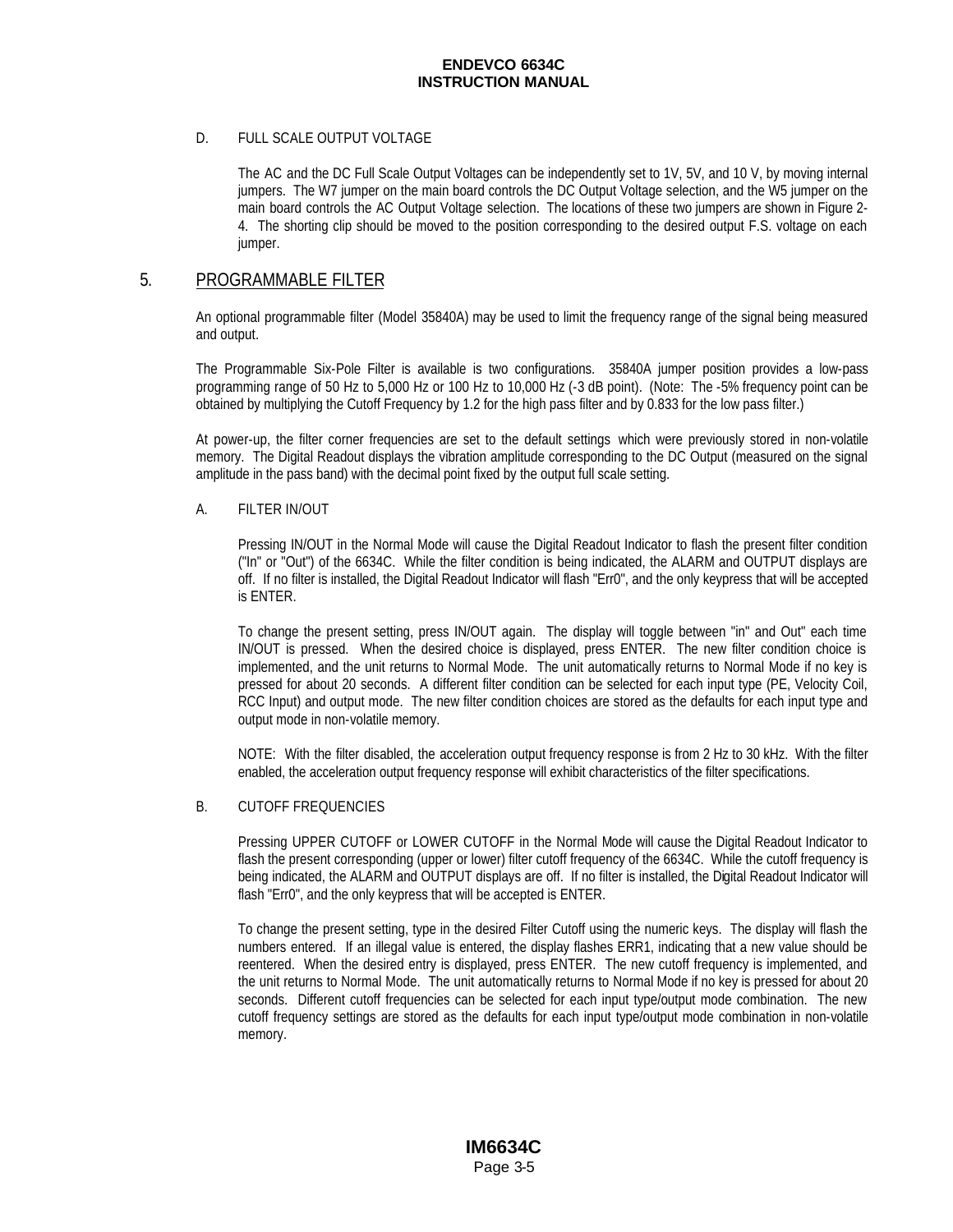The High and Low Pass Filters provide 36 dB/octave rolloffs with the allowable Cutoff (-3dB) Frequency ranges as follows:

High Pass 5 to 500 Hz

| Low Pass | 50 to 5000 Hz, Jumper selected    |
|----------|-----------------------------------|
|          | 100 to 10,000 Hz, Jumper selected |

### C. EXTERNAL FILTER

To use the 6634C in the external filter mode, install filter between pin 2, "BB-OUT", and pin 13, "BB-IN", of the 25 pin Output connector. Move jumper W3 (internal to unit) from the 1-2 position to the 3-4 position. With W3 in the 3-4 position, either an external filter must be installed, or a jumper must be installed between pins 2 and 13 of the Output connector to complete the signal path. When using an external filter you are still able to use an internal filter with the "FILTER IN/OUT" key on the front panel.

### 6. ALARM

Warning and Alert alarms are provided when the vibration signal exceeds preset levels. At power-up, the alarm levels are set to the default settings which were previously stored in non-volatile memory. The Digital Readout displays the vibration amplitude corresponding to the DC Output with the decimal point fixed by the output full scale setting.

#### A. ALARM LEVELS

Pressing WARNING or ALERT in the Normal Mode will cause the Digital Readout Indicator to flash the present corresponding ("Warning" or "Alert") Alarm Level of the 6634C. While the Alarm Level is being indicated, the ALARM and OUTPUT displays are off.

To change the present setting, type in the desired Alarm Level using the numeric keys. The Alarm Level is stated in percent of Full Scale, and the allowable levels are from 1.0% to 100.0% of Full Scale. Setting an Alarm Level of 100.0% disables the alarm.

The display will flash the numbers entered. If an illegal value is entered, the display flashes ERR1, indicating that a new value should be reentered. When the desired entry is displayed, press ENTER. The new Alarm Level is implemented, and the unit returns to Normal Mode. The unit automatically returns to Normal Mode if no key is pressed for about 20 seconds. Different Alarm Levels can be selected for each input type/output mode combination. The new Alarm Level settings are stored as the defaults for each input type/output mode combination in non-volatile memory.

### B. ALARM RESET

The Warning and/or Alert Alarm indication is maintained even though the vibration signal subsequently drops below the corresponding Alarm Level. Pressing RESET in the Normal Mode will reset both alarms.

### 7. STORE/RECALL SETTINGS, KEYBOARD LOCKUP, AND BUS ADDRESS SET

Settings can be stored and recalled, keyboard can be locked-up, and REMOTE bus address can be set from keyboard.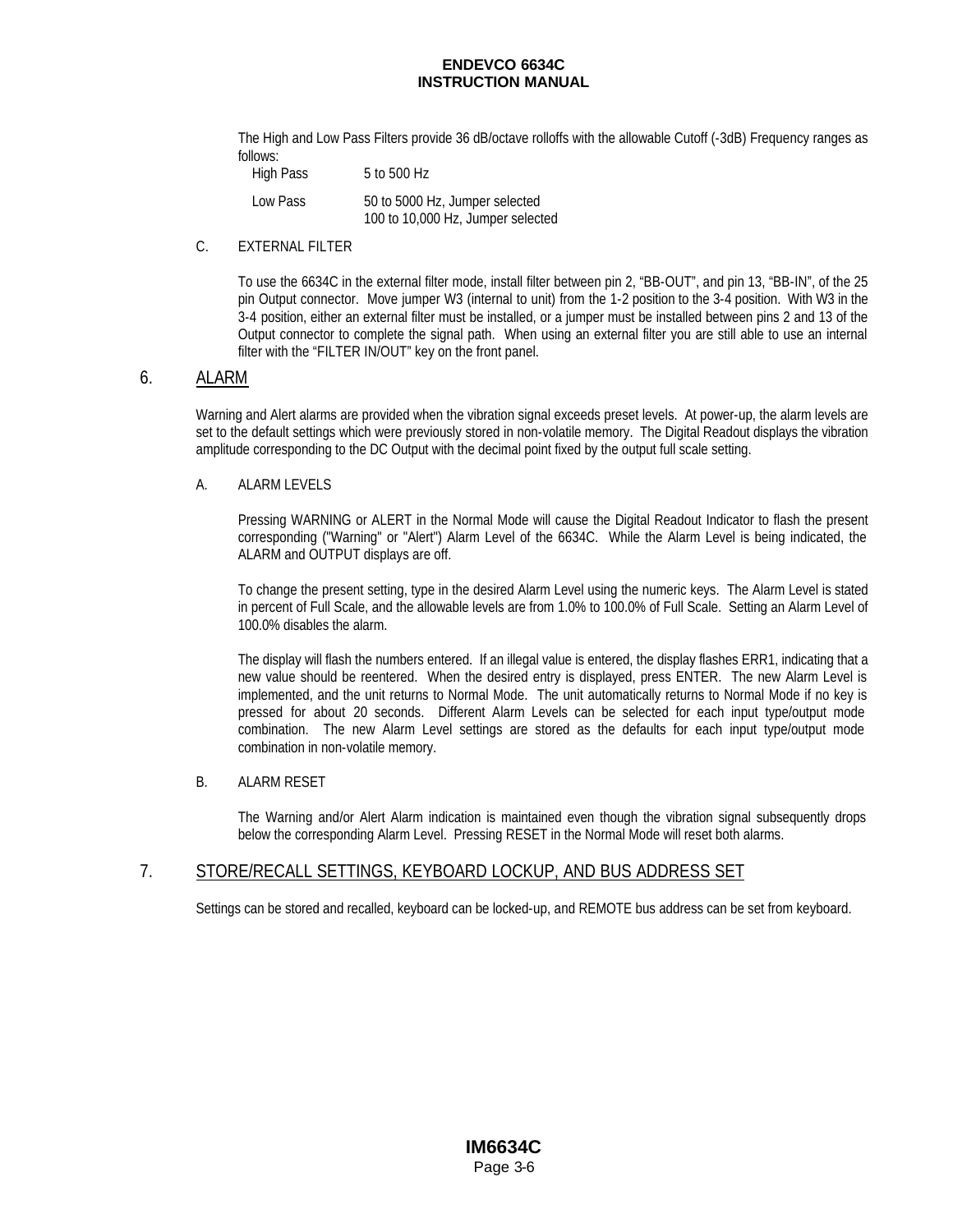### A. STORE/RECALL SETTINGS

Setups can be stored and recalled from Non-Volatile Memory. Any present setup can be stored to one of 10 registers by pressing <ENTER> then <1> to activate storage mode. The display flashes "Str" to indicate storage mode. Pressing a register number (0 through 9) and <ENTER> while the "Str" is flashing stores the setup and returns unit to normal mode. (The unit automatically returns to normal mode if no key is pressed.) Similarly, any one of the 10 setups can be recalled by pressing <ENTER> then <6> to activate recall mode. The display flashes "rCL" to indicate recall mode. Pressing a register number (0 through 9) and <ENTER> while the "rCL" is flashing recalls the selected setup and returns the unit to normal mode. ERR 1 is displayed if the register number to be recalled was not previously stored.

#### B. KEYBOARD LOCKUP

The keyboard can be locked-up to prevent accidental setup changes. Pressing <ENTER> then <RESET> will lock-up the keyboard. Pressing <ENTER> then <RESET> again will unlock the keyboard. When the keyboard is locked-up, only the <ENTER> and <RESET> keys are operational, and the display shows "dbL" (disabled) for a few seconds. When the keyboard is unlocked, the display shows "EbL" (enabled) for a few seconds.

#### C. REMOTE BUS ADDRESS SET

If the Serial Interface Board, Model 35843 is installed, the address of each 6634C can be set from the front panel (in Local mode). Press <ENTER> then <3>. The front panel displays Adnn, where nn is the present address of the unit. (If no serial interface board is installed, the front panel displays ERRØ.) Input the new desired address, from 1 to 16, and press <ENTER>. Unit returns to normal mode with new address installed. Address Ø disables REMOTE operation.

### 8. EXTERNAL CALIBRATION

In External Calibration, critical parameters of the 6634C are adjusted to ensure performance within specification.

Before initiating the External Calibration of the 6634C, an external calibration source must be connected to the EXT CAL input on the rear panel of the unit. The external calibration source must be adjusted to provide a 5.000V pk, 300.0 Hz sinewave signal at the EXT-CAL input (and at the VEL COIL/RCC input, if velocity coil or RCC input requires calibration). Refer to Figures 2-3 and 2-4. Monitor the input signal level for loading effects caused by the 6634C.

NOTE: The 5.000 Vpk signal must be accurate and noise free.

To initiate the External Calibration process, pulse the /SYS-CAL input low for at least 100 milliseconds. Allow 3 minutes for the calibration to be completed.

As the Calibration process proceeds, the Cal Status is shown on the front panel display as follows: adjusting the dc offset (CAL1), adjusting the full scale output and the integrators (CAL2), adjusting the input sensitivities (CAL3), adjusting the filter cutoffs (CAL 4, if filter is installed).

If the calibration is successfully completed (accelerometer and velocity coil/RCC are adjusted to within calibration tolerances), the system returns to normal operation. If a problem is encountered, the "Err7" error message flashes on the display. This message is given only if both accelerometer and Velocity Coil/RCC inputs are outside calibration signal ranges or if full scale is out of calibration. The calibration constant of the out of range input type will not be modified.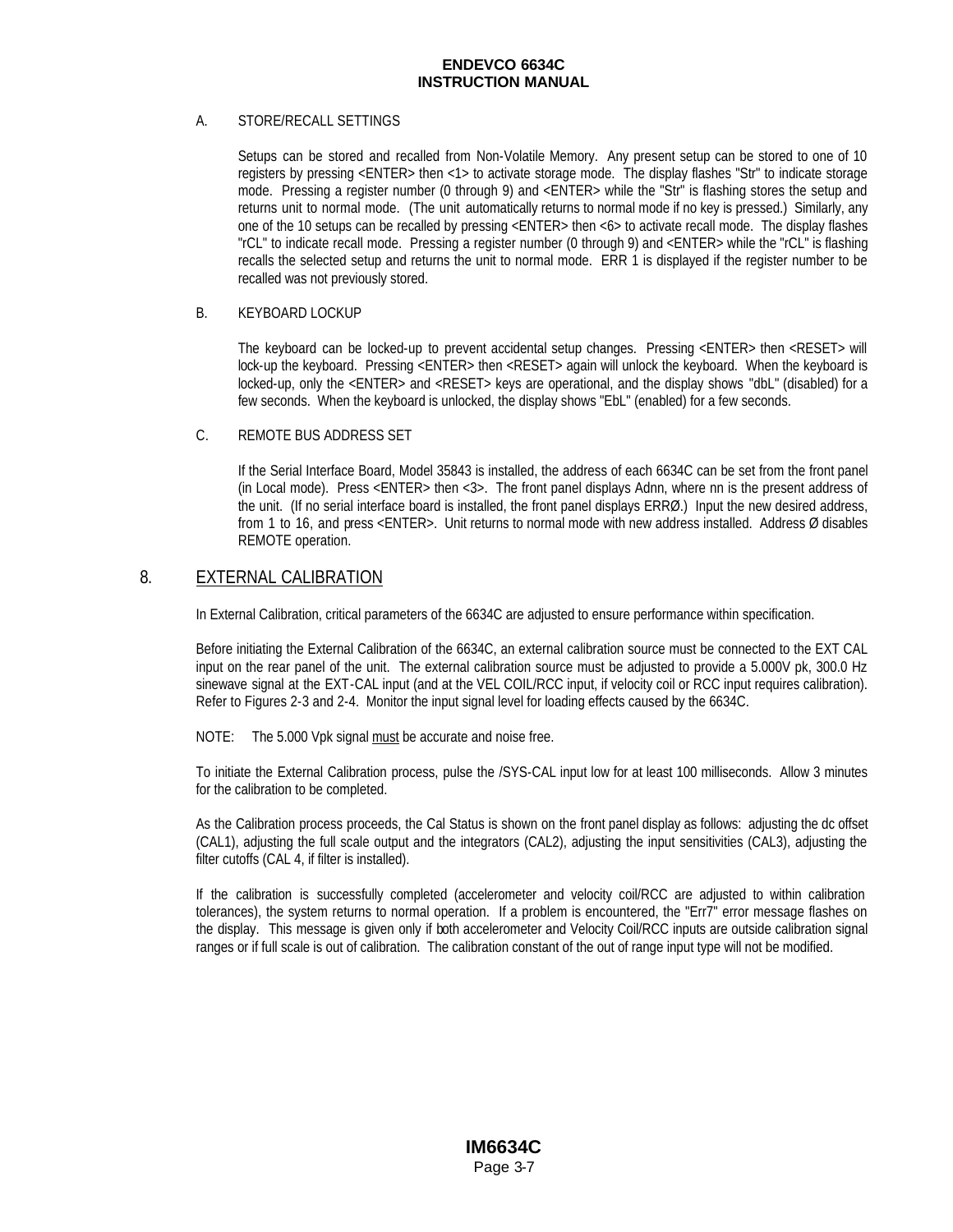### **SECTION 4: OPERATION WITH RS-232 INTERFACE**

### 1. OVERVIEW AND COMMAND FORMAT

With the optional Model 35843 Serial Interface Board, the Model 6634C can be controlled via the RS-232 interface bus by sending instructions that conform to the 6634C Command Syntax in accordance with the RS-232 protocol.

This Section provides information on controlling the 6634C from any computer/controller with RS-232 interface capability. This discussion assumes that the user is already familiar with RS-232 interfacing.

The optional Model 35843 Serial Interface Board must be installed to permit operation in the Remote Mode. With the 35843 board installed, the LOCAL/REMOTE pins of the 9-pin "D" connector must be connected together throughout the entire period of remote operation. In addition, a "Remote" command must be received over the RS-232 bus to initiate remote operation.

#### A. RS-232 INTERFACE

Data is sent and received over the RS-232 bus at 300 baud in 7-bit ASCII format, no parity, with one stop bit. A minimum three-wire configuration is used, with no handshake lines implemented. The internal RS-232 buffer is 600 bytes long, and commands longer than the buffer size may be lost.

The RS-232 interface is a 9-pin "D" connector and the internal transmitter/receiver complies with EIA RS-232C Standard, Section Two: Electrical Signal Characteristics (except that the input impedance of the receiver is higher and transmitter can be tristate to allow multidrop scheme).

Multiple Model 6634C's can share the same RS-232 bus. Connect all the RS-232 Transmit pins (on the 6634C's) to the computer/controller Receive pin. Connect all the RS-232 Receive pins (on the 6634C's to the computer/ controller Transmit pin.

The RS-232 transmitter/receiver ground is isolated from the Model 6634C system ground to reduce the ground noise.

Communication is done in fixed format of 7 bytes, defined as follows:

| Byte 0:      | Parameter                                          |  |
|--------------|----------------------------------------------------|--|
| Byte 1 to 5: | Numeric value (in the format tables X= don't care) |  |
| Byte 6:      | End of Message                                     |  |

NOTE: End of Message can be CR, LF, or ";".

#### B. REMOTE BUS ADDRESS SET

The address of each 6634C can be set from the front panel (in Local mode). Press <ENTER> then <3>. The front panel displays Adnn, where nn is the present address of the unit. Input the desired address, from 1 to 16, and press <ENTER>. Unit returns to normal mode with new address installed. Address Ø disables REMOTE operation.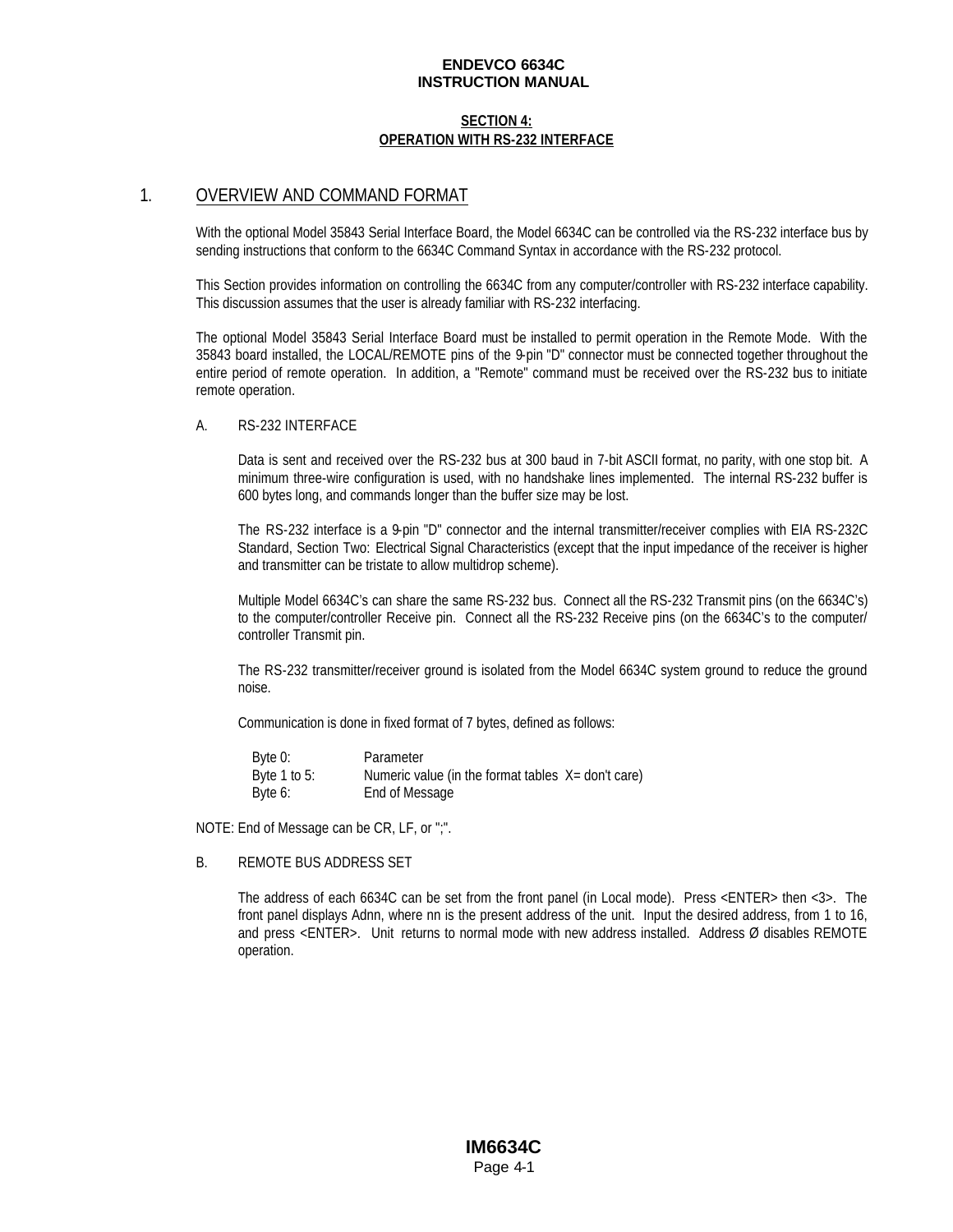### C. MESSAGE PROTOCAL

Data sent across the RS-232 bus to and from the Model 6634C shall conform to the format shown in Table 4-1.

| Byte 0      | Byte 1 to 5                          | Byte 6          | <b>Description</b>                                                                |
|-------------|--------------------------------------|-----------------|-----------------------------------------------------------------------------------|
|             | Remote/Local Command from Controller |                 |                                                                                   |
| Ζ           | nnXXX                                | CR, LF, or ";"  | Go to REMOTE if nn equal address of serial board (nn =                            |
|             |                                      |                 | Ø1 to 16). Address set by front panel keyboard.                                   |
| Υ           | nnXXX                                | CR,LF, or ";"   | Go to LOCAL (default) if nn equal address of serial board                         |
|             |                                      |                 | ( $nn = \emptyset$ 1 to 16). Address set by front panel keyboard.                 |
| Z           | *XXXX                                | CR,LF, or ";"   | All the channels go to idle REMOTE mode.                                          |
| Υ           | *XXXX                                | CR,LF, or ";"   | All the channels will go to LOCAL.                                                |
| T           | nnXXX                                | CR,LF, or ";"   | "nn" channel is active REMOTE channel. Only                                       |
|             |                                      |                 | addressed channel becomes Listener/ Talker,                                       |
|             |                                      |                 | while all others become idle.                                                     |
|             | *XXXX                                | CR,LF, or ";"   | All REMOTE channels Active (Listen Only).                                         |
|             |                                      |                 | Parameter Setup Command from Controller (accepted only by Active Remote Channels) |
| Τ           | 0XXXX                                | CR,LF, or ";"   | Enter single-ended PE input type                                                  |
| T           | 1XXXX                                | CR, LF, or ";"  | Enter velocity coil input type                                                    |
| T           | 2XXXX                                | CR,LF, or ";"   | Enter RCC input type                                                              |
| T           | 3XXXX                                | CR,LF, or ";"   | Enter differential PE input type                                                  |
| S           | nnnnn                                | CR,LF, or ";"   | Enter sensitivity as nnnnn (pC/g,mV/ips, or mV/g                                  |
|             |                                      |                 | depending on input type selected)                                                 |
| M           | 0XXXX                                | CR, LF, or "; " | Enter acceleration output mode                                                    |
| M           | 1XXXX                                | CR,LF, or ";"   | Enter velocity output mode                                                        |
| M           | 2XXXX                                | CR,LF, or ";"   | Enter displacement output mode                                                    |
| D           | 0XXXX                                | CR, LF, or ";"  | Enter rms as DC output mode                                                       |
| D           | 1XXXX                                | CR,LF, or ";"   | Enter average as DC output mode                                                   |
| D           | 2XXXX                                | CR, LF, or ";"  | Enter peak as DC output mode                                                      |
| $\mathsf O$ | nnnnn                                | CR, LF, or ";"  | Enter full scale as nnnnn (g, ips, or mils depending on                           |
|             |                                      |                 | output mode selected)                                                             |
| $F^*$       | 0XXXX                                | CR, LF, or ";"  | Select filter out                                                                 |
| $F^*$       | 1XXXX                                | CR,LF, or ";"   | Select filter in                                                                  |
| $L^*$       | nnnnn                                | CR,LF, or ";"   | Enter lower cutoff as nnnnn (Hz)                                                  |
| U*          | nnnnn                                | CR,LF, or ";"   | Enter upper cutoff as nnnnn (Hz)                                                  |
| W           | nnnnn                                | CR,LF, or ";"   | Enter warning alarm level (%)                                                     |
| Α           | nnnnn                                | CR, LF, or ";"  | Enter alert alarm level (%)                                                       |
| R           | XXXXX                                | CR,LF, or ";"   | Reset both alarms                                                                 |
| $\mathsf C$ | XXXXX                                | CR,LF, or ";"   | Calibrate system                                                                  |
| P           | nXXXX                                | CR, LF, or ";"  | Store setup $n, n = 0$ to 9                                                       |
| $\Omega$    | nXXXX                                | CR, LF, or ";"  | Recall setup $n, n = 0$ to 9                                                      |

### NOTES:

1. nnnnn is in floating point decimal format. Its 5-bytes value is equal to: 0.(byte0) (byte1)(byte2)(byte3) E (byte4).

2. 'I' command is enabled only in Remote mode of operation.

- 3. Commands marked with "\*" apply only if Filter Option (Model 35840A) is installed.
- 4. Status commands are not allowed and Error Codes are not transmitted in 'Listen Only' mode of operation.
- 5. Any command which contains a syntax error will be responded to (if unit is not in Listen Only mode) by:

| 1XXXX | "BFI" | <b>Syntax Error</b> |
|-------|-------|---------------------|
|       |       |                     |

Table 4-1: RS-232 Command Format List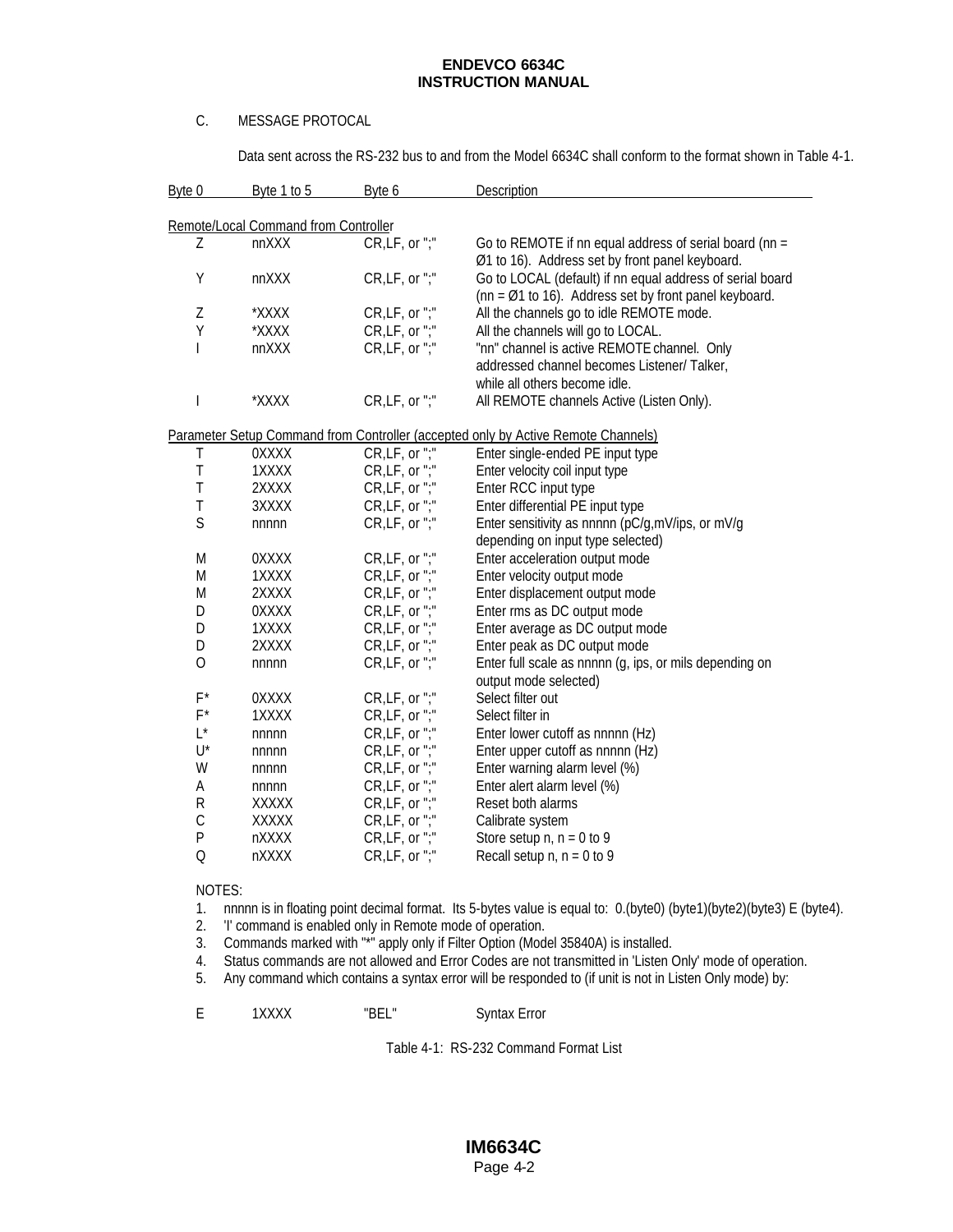### 2. INPUT SETTINGS

The Model 6634C can be remotely set to accept inputs from a variety of transducers and can be set to the sensitivity of the transducer so that the outputs are normalized to engineering units.

When the 6634C is powered-up, it is in the LOCAL MODE, where the unit takes its instructions from the keyboard. At power-up, the input is set to the input type and input sensitivity from the last used setup, which was previously stored in non-volatile memory. The Digital Readout displays the vibration amplitude corresponding to the DC Output setting with the decimal point fixed by the output full scale setting.

The unit can be switched to REMOTE MODE by a Remote command sent to the unit over the Serial Interface. (The optional Model 35843 Serial Interface Board must be installed to permit Remote Mode operation.) Even with the 35843 board installed, the LOCAL/REMOTE pins of the 9-pin "D" connector must be connected together throughout the entire period of remote operation. Then, a "Remote" command [ZnnXXX ;] received over the RS-232 bus will initiate remote operation. (If RS-232 interface connector is removed from 6634C, the unit immediately reverts to LOCAL mode of operation.)

### A. INPUT TYPE

To remotely set the Input Type, send one of the following commands to the 6634C:

| TOXXXX : | Set input to single-ended PE input type |
|----------|-----------------------------------------|
| T1XXXX:  | Set input to velocity coil input type   |
| T2XXXX:  | Set input to RCC input type             |
| T3XXXX : | Set input to differential PE input type |

If new input type is successfully setup, no response will be provided by the 6634C. If a problem is encountered, and unit is in the Listener/ Talker mode, one of the following messages will be provided:

| EOXXXX" BEL" | Function not installed, unit will proceed with previous settings       |
|--------------|------------------------------------------------------------------------|
| E1XXXX "BEL" | Setup entered is not allowed; unit will proceed with previous settings |

To determine the current input type setting, send the following command to the 6634C (after selecting the specific 6634C unit as Listener/Talker using the InnXXX; command):

T?XXXX ; Request current input type

Unit responds with:

TnXXXX "ACK" where n is the number corresponding to byte 1 of the input type command, i.e.:

T0XXXX "ACK" = Single-Ended PE T1XXXX "ACK" = Velocity Coil T2XXXX "ACK" = Remote Charge Converter (RCC) T3XXXX "ACK" = Differential PE

### B. INPUT SENSITIVITY

To remotely set the Input Sensitivity, send the following command to the 6634C:

Snnnnn; Set input sensitivity to nnnnn, where nnnnn is in floating point decimal format. Its value is equal to 0.(byte0)(byte1)(byte2)(byte3) E (byte4).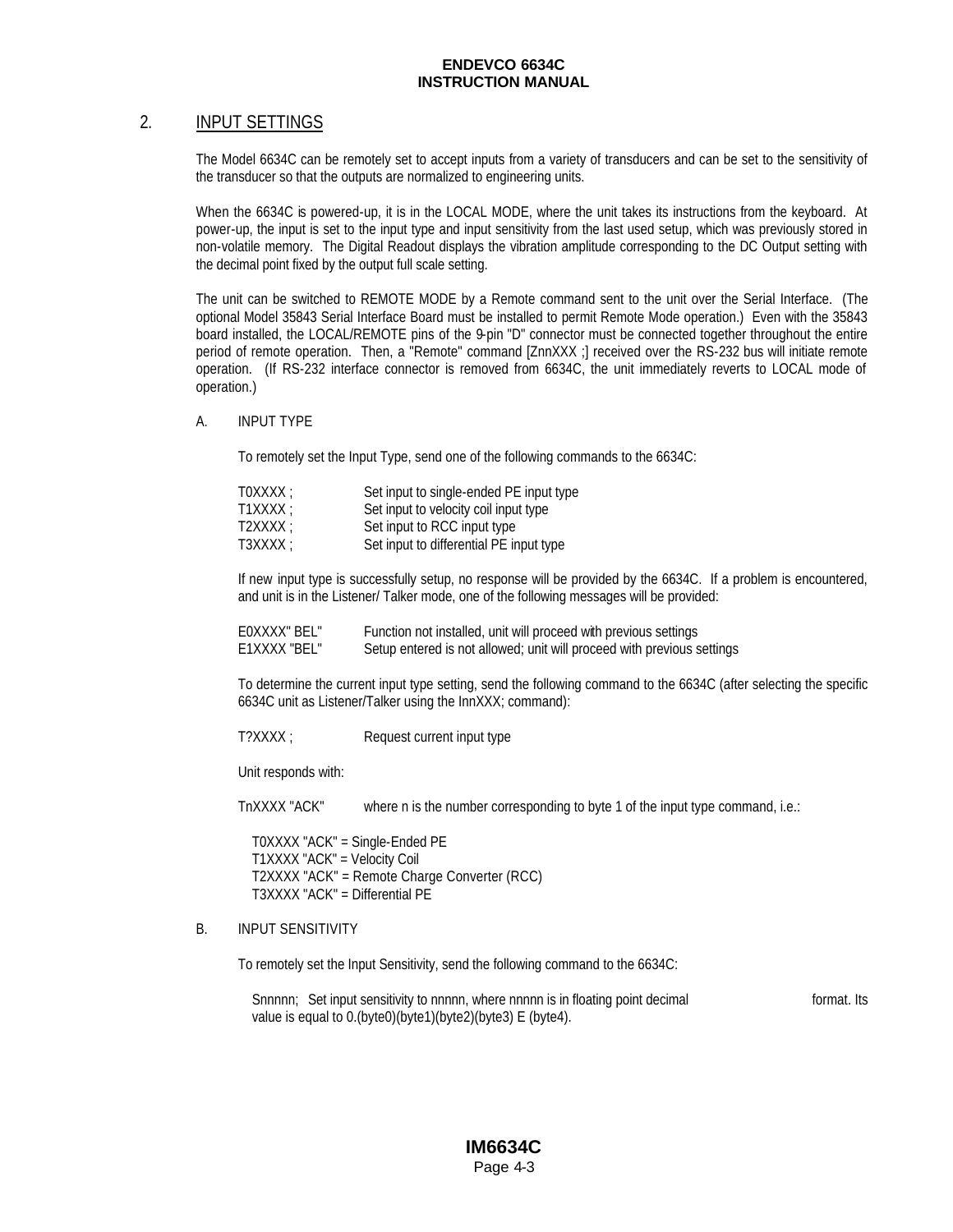If new input sensitivity is successfully setup, no response will be provided by the 6634C. If a problem is encountered, and unit is in the Listener/Talker mode, the following message will be provided:

E1XXXX "BEL" Setup entered is not allowed; unit will proceed with previous settings

After the new sensitivity is successfully implemented, the unit returns to Normal Mode. Different sensitivities can be selected for each input type. The new sensitivity settings are stored as the defaults for each input type in nonvolatile memory.

The allowable sensitivity ranges are as follows:

| PE (single-ended or differential) | 1.500 to 150.0 pC/g   |
|-----------------------------------|-----------------------|
| Velocity Coil, or DRCC VEL out    | 15.00 to 1500 mV/ips  |
| RCC Input                         | 1.500 to 150.0 mV/g   |
| DRCC ACC out                      | (SENS x DRCC GAIN)/10 |
| DRCC VEL out                      | 15.00 to 1500 mV/ips  |
|                                   |                       |

To determine the current input sensitivity setting, send the following command to the 6634C:

S?XXXX ; Request current input sensitivity

Unit responds (if unit is in Listener/Talker mode) with:

Snnnnn "ACK" where nnnnn is sensitivity in floating point decimal format.

The sensitivity is indicated in the appropriate units for the selected input type, as follows:

pC/g Single-ended or Differential PE

mV/ips velocity coil

mV/g RCC input (optional)

### 3. OUTPUT SETTINGS

The Model 6634C can be remotely set to provide outputs in a variety of engineering units.

At power-up, the outputs are set to the default settings which were previously stored in non-volatile memory.

A. MODE

To remotely set the Mode (acceleration, velocity, or displacement), send one of the following commands to the 6634C:

| MOXXXX : | Set unit to acceleration output mode |
|----------|--------------------------------------|
| M1XXXX : | Set unit to velocity output mode     |
| M2XXXX : | Set unit to displacement output mode |

If new output mode is successfully setup, no response will be provided by the 6634C. If a problem is encountered, and the unit is in the Listener/Talker mode, the error message E1XXXX "BEL", setup is not allowed will be provided by the 6634C.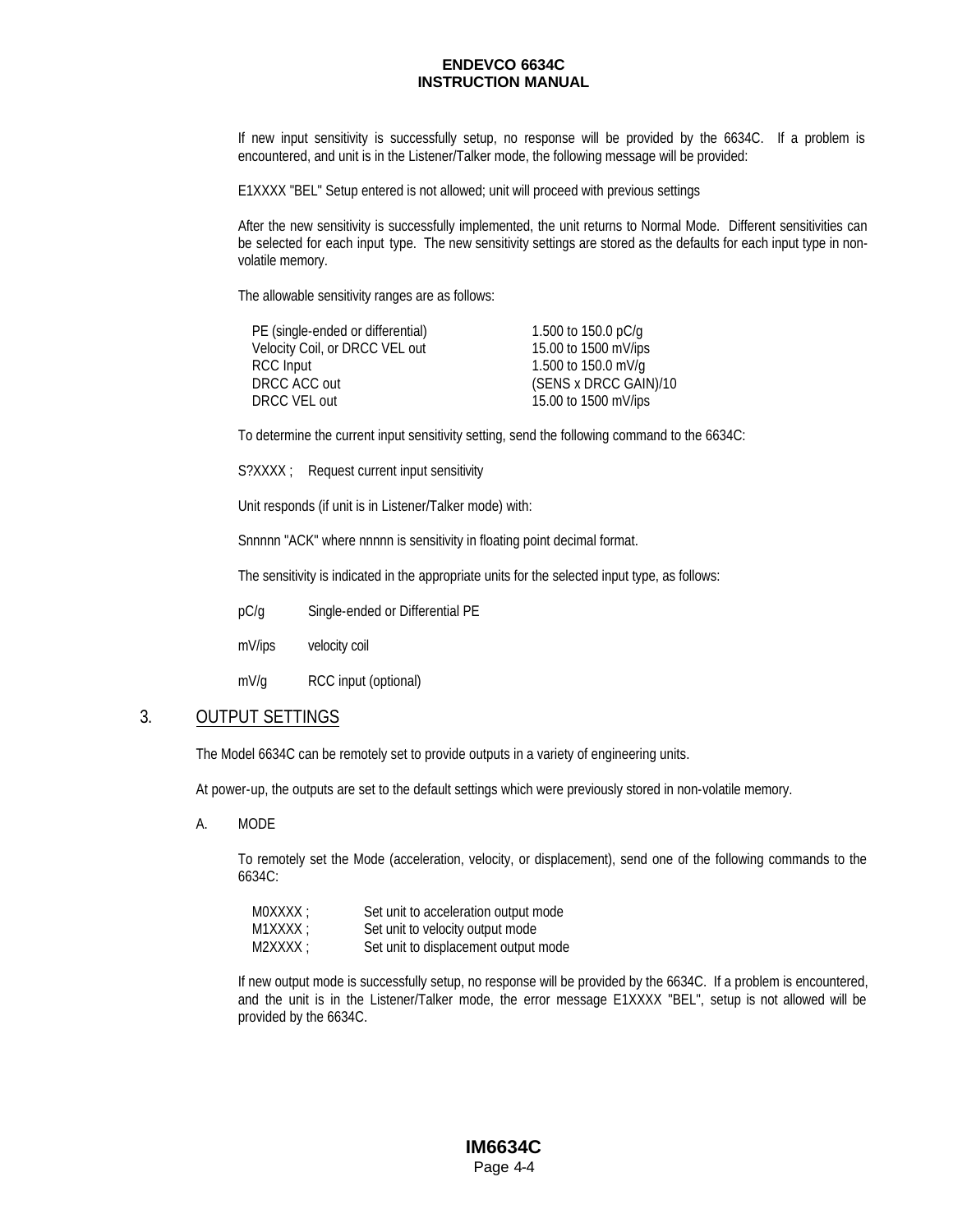To determine the current output mode setting, send the following command to the 6634C (after selecting the specific 6634C unit as Listener/Talker using the InnXXX; command):

M?XXXX ; Request current output mode

Unit responds with:

MnXXXX "ACK" where n is the number corresponding to byte 1 of the input type command, i.e.: M0XXXX "ACK" = acceleration output mode M1XXXX "ACK" = velocity output mode M2XXXX "ACK" = displacement output mode

Different Output engineering units can be selected for each input type (PE, Velocity Coil, RCC Input). The new output choices are stored as the defaults for each input type in non-volatile memory.

#### B. DC OUT

To remotely set the DC Output units (RMS, average, or peak) send one of the following commands to the 6634C:

| DOXXXX : | Set DC output mode to RMS                             |
|----------|-------------------------------------------------------|
| D1XXXX : | Set DC output mode to average                         |
| D2XXXX : | Set DC output mode to peak ("pk-pk" for displacement) |

If new DC output mode is successfully setup, mo response will be provided by the 6634C. If a problem is encountered, and the unit is in the Listener/Talker mode, the "setup is not allowed" error message E1XXXX "BEL", will be provided by the 6634C.

To determine the current DC output mode setting, send the following command to the 6634C (after selecting the specific 6634C unit as Listener/Talker using the InnXXX; command):

D?XXXX ; Request current DC output mode

Unit responds with:

DnXXXX "ACK" where n is the number corresponding to byte 1 of the input type command, i.e.: D0XXXX "ACK" = RMS DC output mode D1XXXX "ACK" = average DC output mode D2XXXX "ACK" = peak DC output mode ("pk-pk" for displacement)

Different DC Output mode units can be selected for each input type (PE, Velocity Coil, RCC Input). The new output choices are stored as the defaults for each input type in non-volatile memory.

#### C. FULL SCALE

To remotely set the Full Scale output, send the following command to the 6634C:

Onnnnn ; Set full scale output to nnnnn, where nnnnn is in floating point decimal format. Its value is equal to 0.(byte0)(byte1)(byte2)(byte3) E (byte4).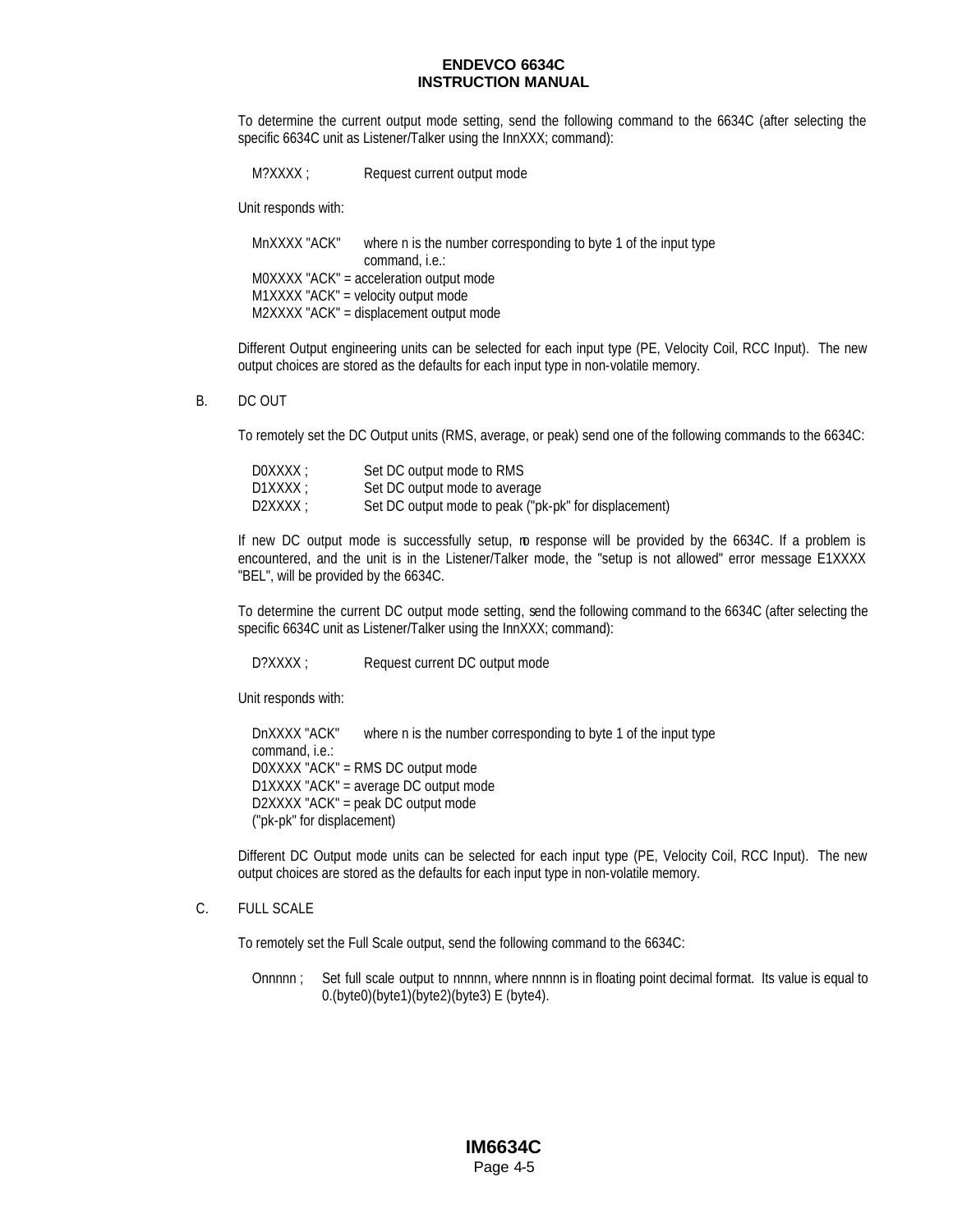If new full-scale output is successfully setup, no response will be provided by the 6634C. If a problem is encountered, and the unit is in the Listener/Talker mode, the "setup is not allowed" error message E1XXXX "BEL", will be provided by the 6634C.

The allowable full -scale output ranges are as follows:

| Acceleration | 2.00 to 200.0 g pk       |
|--------------|--------------------------|
| Velocity     | 1.00 to 100 ips pk       |
| Displacement | 0.500 to 50.0 mils pk-pk |

To determine the current full-scale output setting, send the following command to the 6634C (after selecting the specific 6634C unit as Listener/Talker using the InnXXX; command):

O?XXXX ; Request current input sensitivity

Unit responds with:

Onnnnn "ACK" where nnnnn is full scale output in floating point decimal format.

After the new full scale output is successfully implemented, the unit returns to Normal Mode. Different full scale outputs can be selected for each input type and output mode combination. The new full scale output settings are stored as the defaults for each input type and output mode combination in non-volatile memory.

### 4. PROGRAMMABLE FILTER

The optional programmable filter may be remotely set to limit the frequency range of the signal being measured and output.

At power-up, the filter corner frequencies are set to the default settings which were previously stored in non-volatile memory.

#### A. FILTER IN/OUT

To remotely set the Filter (in the circuit or out of the circuit), send one of the following commands to the 6634C:

| FOXXXX : | Select filter out |
|----------|-------------------|
| F1XXXX : | Select filter in  |

If new condition is successfully setup, no response will be provided by the 6634C. If a problem is encountered, and the unit is in Listener/Talker mode, one of the two error messages (E0XXXXBEL, filter not installed or E1XXXXBEL, setup is not allowed) will be provided by the 6634C.

To determine the current filter status, send the following command to the 6634C (after selecting the specific 6634C unit as Listener/Talker using the InnXXX; command):

F?XXXX ; Request current filter condition

Unit responds with:

FnXXXX "ACK" where n is the number corresponding to byte 1 of the filter command, i.e.:

F0XXXX "ACK" = filter out F1XXXX "ACK" = filter in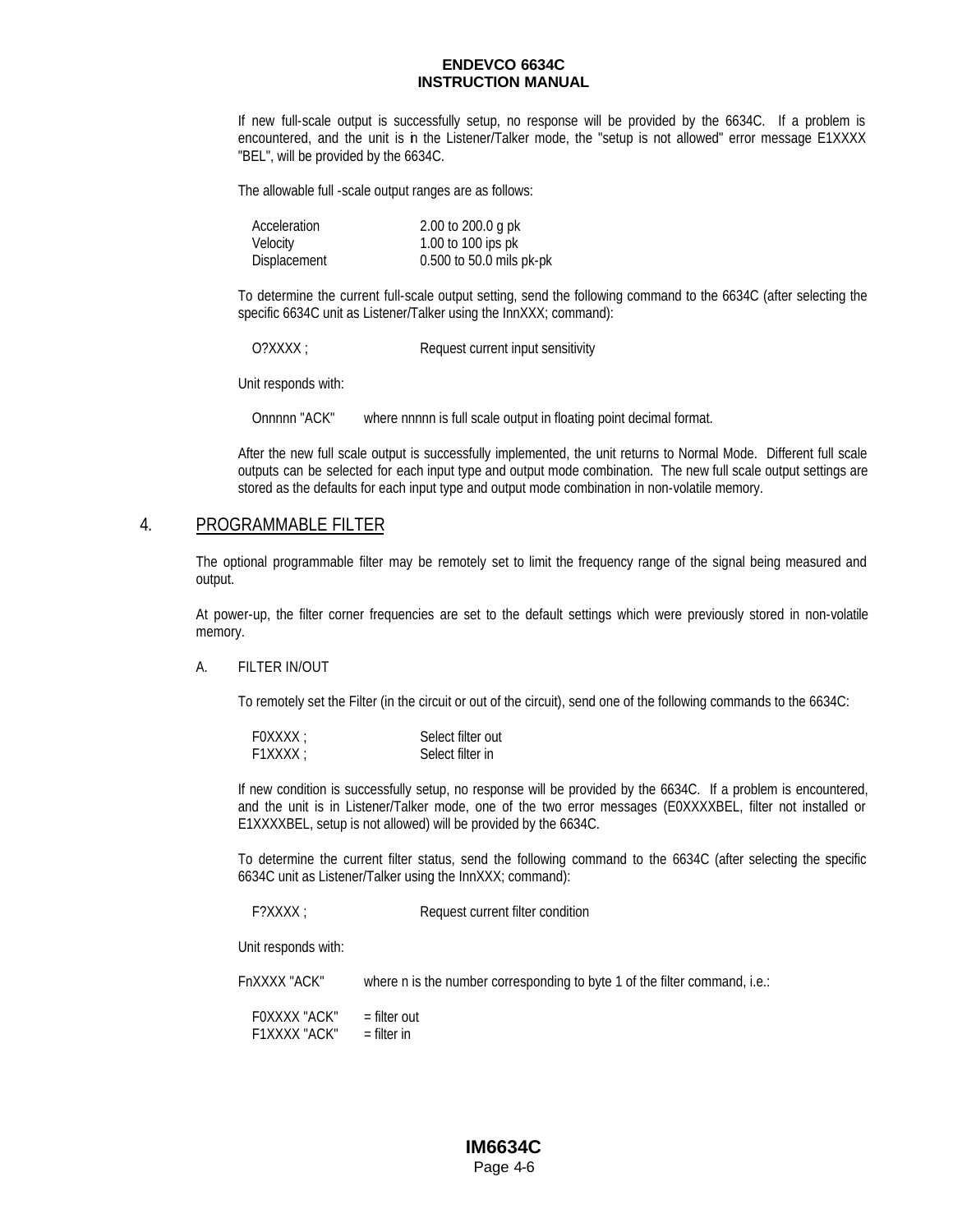Different filter conditions can be selected for each input type (PE, Velocity Coil, RCC Input) and output mode. The new filter condition choices are stored as the defaults for each input type and output mode in non-volatile memory.

### B. CUTOFF FREQUENCIES

To remotely set a Cutoff Frequency (-3 dB point), send one of the following commands to the 6634C:

| Lnnnnn: | Set lower cutoff to nnnnn, where nnnnn is Hz in floating point |
|---------|----------------------------------------------------------------|
|         | decimal format. Its value is equal to 0. (byte0) (byte1)       |
|         | (byte2)(byte3) E(byte4).                                       |
|         |                                                                |

Unnnnn; Set upper cutoff to nnnnn, where nnnnn is Hz in floating point decimal format. Its value is equal to 0.(byte0)(byte1) (byte2)(byte3) E (byte4).

If new filter cutoff frequency is successfully setup, no response will be provided by the 6634C. If a problem is encountered, and the unit is in Listener/Talker mode, one of the two error messages (E0XXXX "BEL", filter not installed or E1XXXX "BEL", setup is not allowed) will be provided by the 6634C.

The High and Low Pass Filters provide 36 dB/octave rolloffs with the allowable Cutoff (-3dB) Frequency ranges as follows:

| Lower Cutoff (High Pass) | 5 to 500 Hz                                                         |
|--------------------------|---------------------------------------------------------------------|
| Upper Cutoff (Low Pass)  | 50 to 5000 Hz, Jumper selected<br>100 to 10,000 Hz, Jumper selected |

NOTE: The -5% frequency point can be obtained by multiplying the Cutoff Frequency by 1.2 for the high pass filter and by 0.833 for the low pass filter.

To determine the current filter cutoff settings, send the following commands to the 6634C (after selecting the specific 6634C unit as Listener/Talker using the InnXXX; command):

L?XXXX ; Request current lower cutoff frequency for high pass filter

U?XXXX ; Request current upper cutoff frequency for low pass filter

Unit responds with:

Lnnnnn "ACK" where nnnnn is lower cutoff frequency in floating point decimal format.

Unnnnn "ACK" where nnnnn is upper cutoff frequency in floating point decimal format.

After the new filter cutoff frequency(ies) are successfully implemented, the unit returns to Normal Mode. (If filter cutoff frequency(ies) cannot be implemented, unit provides "Err" message if in Listener/Talker mode and then returns to normal mode.) Different filter cutoff frequencies can be selected for each input type and output mode. The new filter cutoff frequency settings are stored as the defaults for each input type and output mode in nonvolatile memory.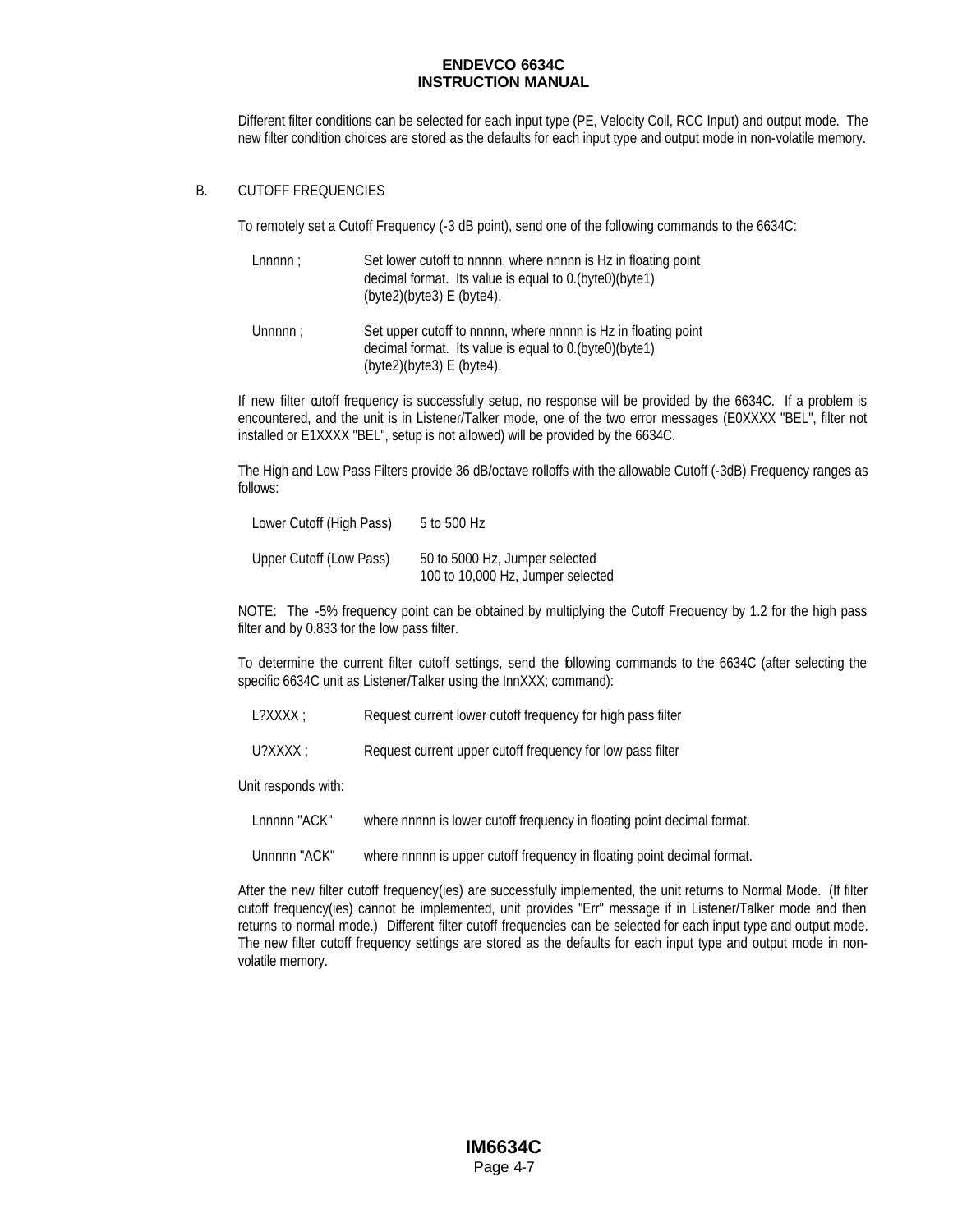### C. EXTERNAL FILTER

To use the 6634C in the external filter mode, install filter between pin 2, "BB-OUT", and pin 13, "BB-IN", of the 25 pin Output connector. Move jumper W3 (internal to unit) from the 1-2 position to the 3-4 position. With W3 in the 3-4 position, either an external filter must be installed, or a jumper must be installed between pins 2 and 13 of the Output connector to complete the signal path. When using an external filter you are still able to use an internal filter with the "FILTER IN/OUT" key on the front panel.

### 5. ALARM

Warning and Alert alarms are remotely programmed and provide RS-232 signals when the vibration signal exceeds preset levels.

At power-up, the alarm levels are set to the default settings which were previously stored in non-volatile memory. A . ALARM LEVELS

To remotely set the warning and alert Alarm Levels, send the following commands to the 6634C:

Whnnnn: Set Warning Alarm Level, where nnnnn is % of Full Scale in floating point decimal format. Its value is equal to 0.(byte0)(byte1) (byte2)(byte3) E (byte4).

Annnnn; Set Alert Alarm Level, to nnnnn, where nnnnn is % of Full Scale in floating point decimal format. Its value is equal to 0.(byte0) (byte1)(byte2)(byte3) E (byte4).

If new Alarm Levels are successfully setup, no response will be provided by the 6634C. If a problem is encountered, and the unit is in Listener/Talker mode, the error message E1XXXX "BEL", setup is not allowed, will be provided by the 6634C.

The Alarm Level is stated in percent of Full Scale, and the allowable levels are from 1.0% to 100.0% of Full Scale. Setting an Alarm Level of 100.0% disables the alarm.

To determine the current Alarm Level settings, send the following commands to the 6634C (after selecting the specific 6634C unit as Listener/Talker using the InnXXX; command):

| A?XXX: | Request current Alert Alarm Level |
|--------|-----------------------------------|
|        |                                   |

Unit responds with:

| Wnnnnn "ACK" | where nnnnn is Warning Alarm Level in floating point decimal format. |
|--------------|----------------------------------------------------------------------|
| Annnnn "ACK" | where nnnnn is Alert Alarm Level in floating point decimal format.   |

After the new Alarm Levels are successfully implemented, the unit returns to Normal Mode. (If Alarm Levels cannot be implemented, unit provides "Err" message if in Listener/Talker mode and then returns to normal mode.) Different Alarm Levels can be selected for each input type/output units combination. The new Alarm Level settings are stored as the defaults for each input type/output units combination in non-volatile memory.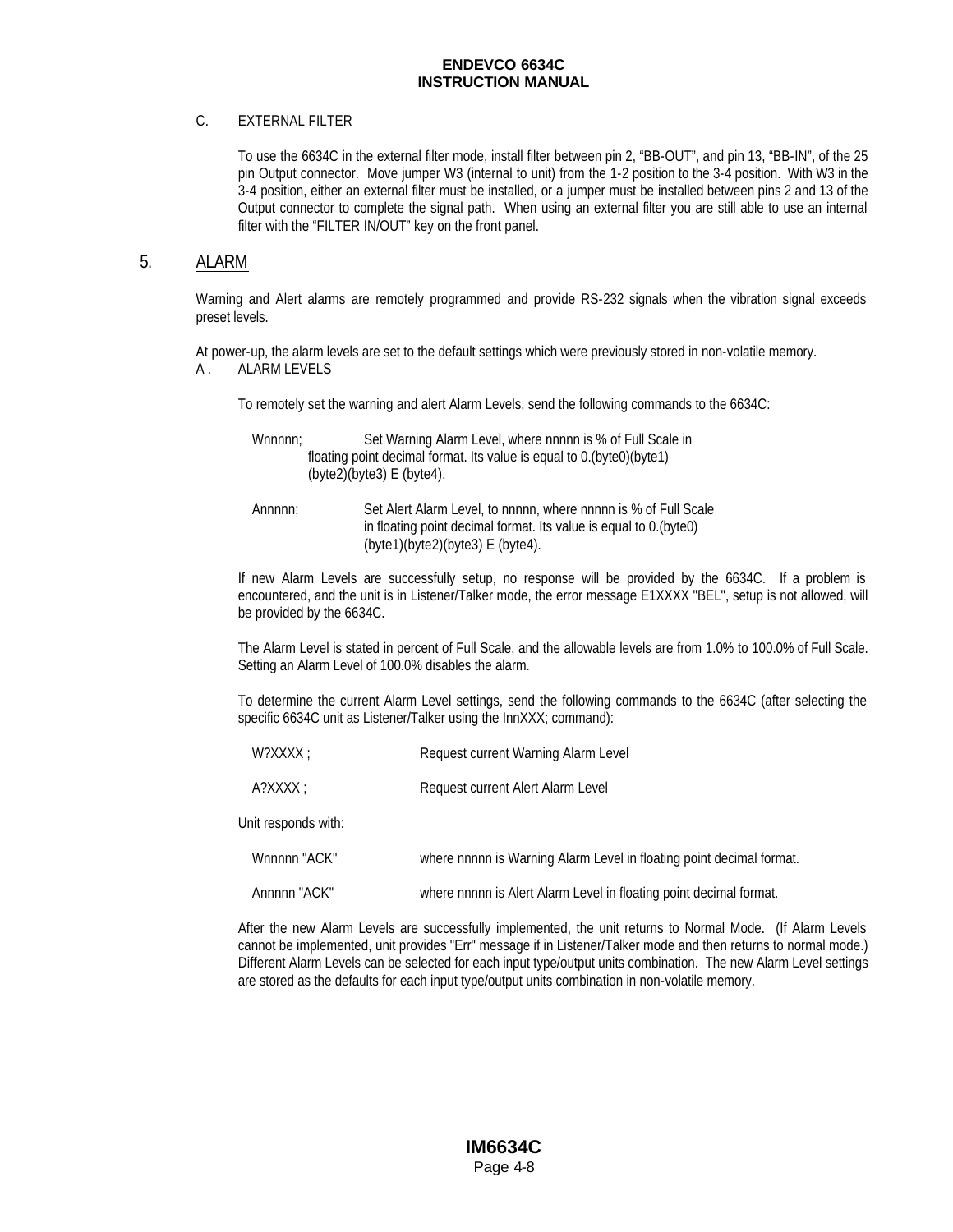#### B. RS-232 ALARM

When the vibration levels exceed either Alarm Level, the 6634C sends the following signals on the RS-232 bus (if unit is in Listener/Talker mode):

| KOXXXX "BEL" | Warning alarm just triggered. |
|--------------|-------------------------------|
| K1XXXX "BEL" | Alert alarm just triggered.   |

To determine if either of the alarms have been triggered, send the following command to the 6634C (after selecting the specific 6634C unit as Listener/Talker using the InnXXX; command):

| K?XXXX : | Request current Alarm Status |
|----------|------------------------------|
|          |                              |

Unit responds with:

K0XXXX "BEL" Warning alarm has been triggered.

K1XXXX "BEL" Alert alarm has been triggered.

These Warning and/or Alert Alarm responses are given even though the vibration signal has subsequently dropped below the corresponding Alarm Level.

### C. ALARM RESET

Because the Warning and/or Alert Alarm indication is maintained even though the vibration signal subsequently drops below the corresponding Alarm Level, the Alarms must be Reset to provide valid current indications.

To remotely Reset the Alarms, send the following command to the 6634C:

RXXXX ; RXXXX ; Reset both alarms

### 6. EXTERNAL CALIBRATION

In External Calibration, critical parameters of the 6634C are adjusted to ensure performance within specification.

Before remotely initiating the External Calibration of the 6634C, an external calibration source must be connected to the EXT CAL input on the rear panel of the unit. The external calibration source must be adjusted to provide a 5.000V pk, 300.0 Hz sinewave signal at the EXT-CAL input (and at the VEL COIL/RCC input if velocity coil or RCC calibration is required).

To initiate the External Calibration process, send the following command to the 6634C:

CXXXXX; CALIDRATE System

Allow 3 minutes for the calibration to be completed.

If the calibration is successfully completed, the following response is provided by the 6634C (if the unit is in Listener/Talker mode):

CXXXXX "BEL" Calibration successfully completed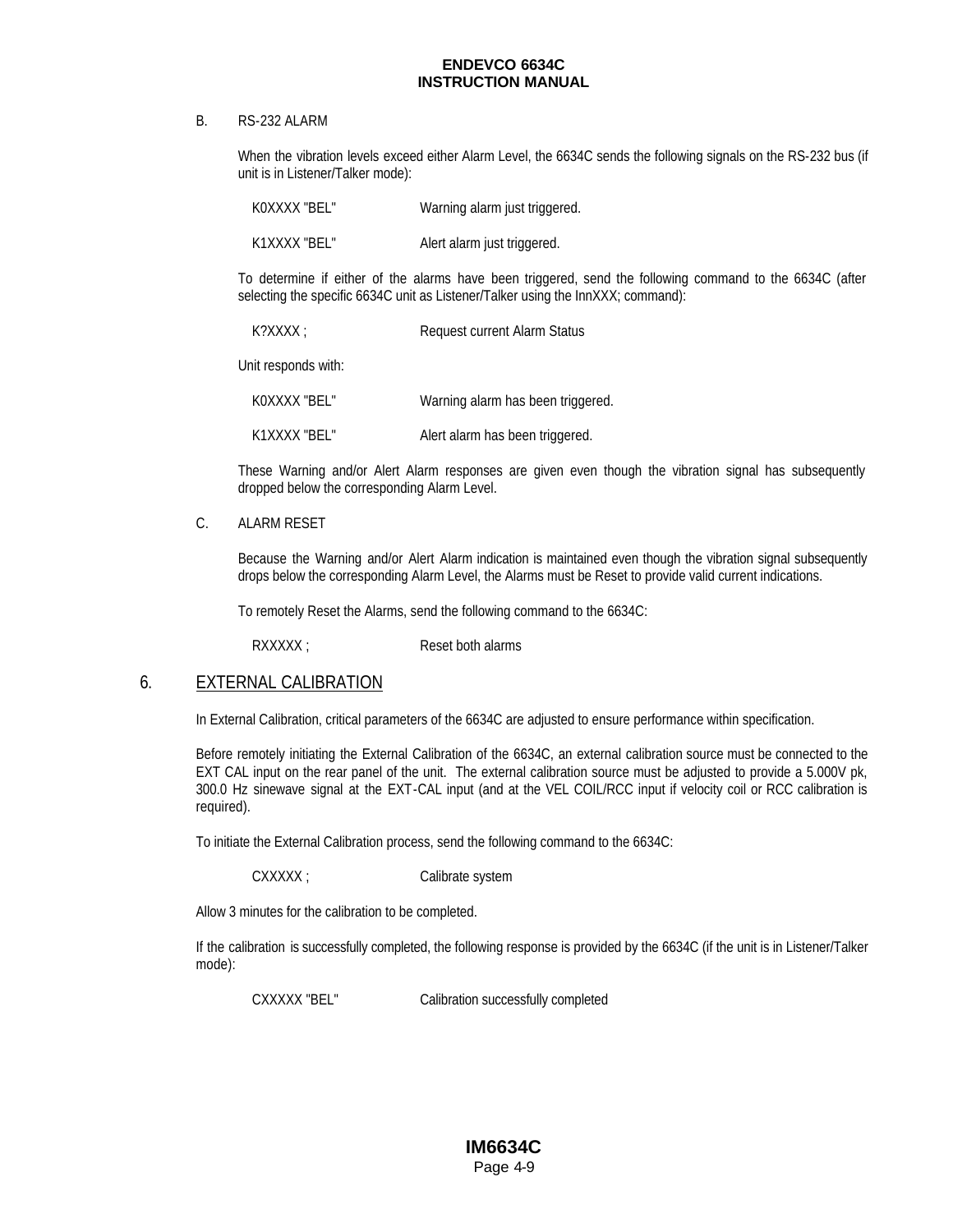If a problem is encountered, the most probable error message is:

E7XXXX "BEL" Calibration signal out-of-range, unit will revert to last calibration status

For more detailed testing of the unit, such as frequency response, etc., an external electrical input can be used or the transducers can be placed on a transducer calibration system (shaker, etc.) for providing a calibrated input at any frequency of interest.

### 7. STORE AND RECALL SETUPS

Up to 10 separate setups can be stored and recalled by command over the RS-232 bus.

#### A. STORE AND RECALL SETUP

The 6634C permits storing up to 10 setups in non-volatile memory for rapid and accurate test preparation. To store the current setup for later recall, send the following command over the RS-232 bus:

 $PnXXX$ ; Store setup n, where  $n = 0$  to 9

To recall a stored setup and implement that setup in the 6634C, send the following command over the RS-232 bus:

 $\text{OnXXX}$  ; Recall setup n, where  $n = 0$  to 9

If an attempt is made to recall a setup, which was not previously stored, the following response is sent from the 6634C (if unit is set to Listener/ Talker mode):

E1XXXX "BEL" Setup not previously stored

### 8. STATUS

Status is sent to the controller in response to specified status requests.

#### A. SETUP STATUS

As described in Section 4.2 through 4.5, the setup status of the 6634C can be determined by replacing Byte 1 in a command with a question mark. For example, to determine the Input Type setting of the unit, send [T?XXXX ;] and the unit will respond with the question mark replaced by the appropriate Input Type number and the semicolon replaced by "ACK". For example:

Query:

T?XXXX ;

Produces response:

T1XXXX "ACK" when unit setup for velocity coil input

#### B. ALARM STATUS

The alarm status of the 6634C can be determined by sending the following query (after selecting the specific 6634C unit as Listener/Talker using the InnXXX; command):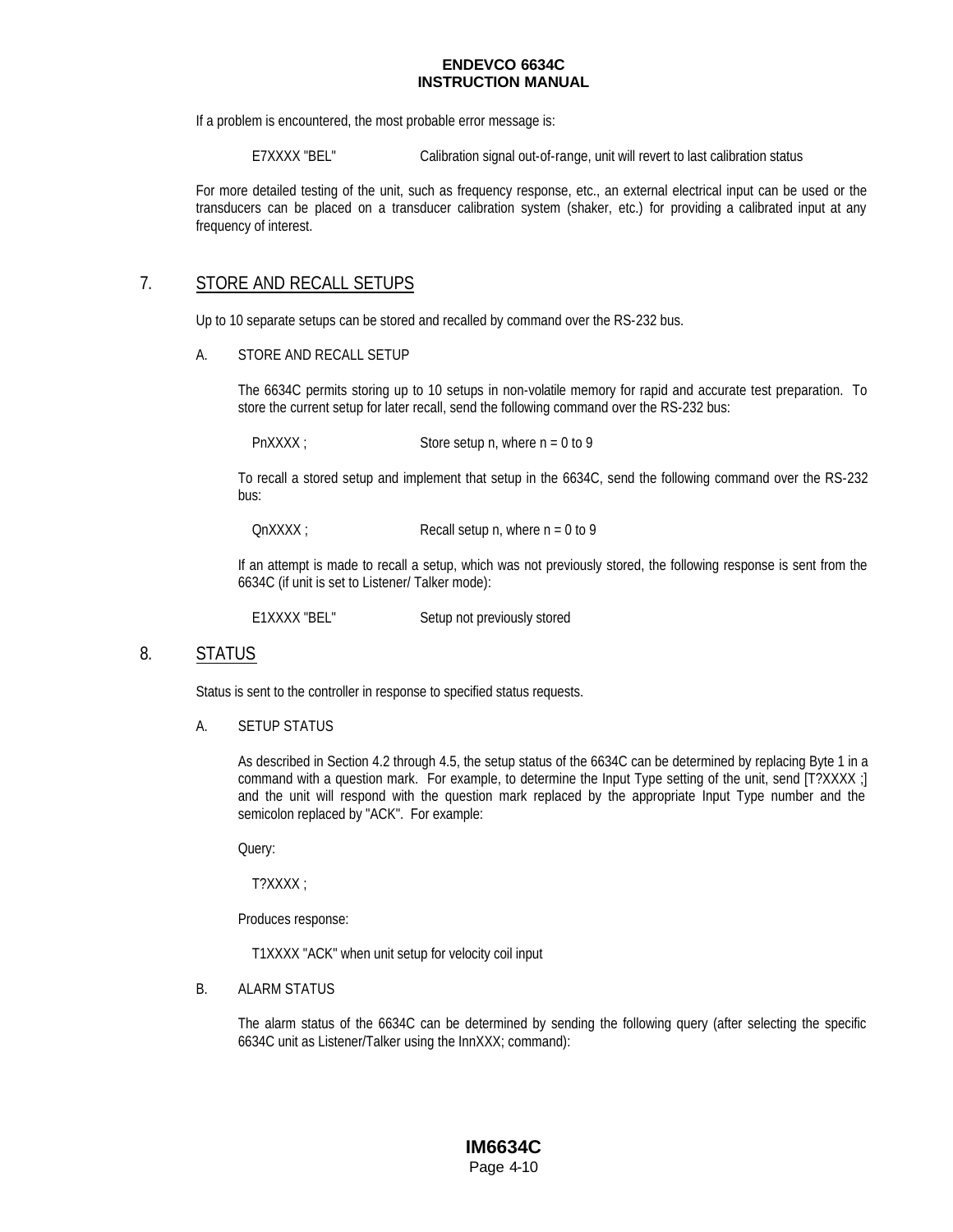| $K?XXX$ :<br><b>Request current Alarm Status</b> |
|--------------------------------------------------|
|--------------------------------------------------|

Unit responds with:

| KOXXXX "BEL" | Warning alarm has been triggered. |
|--------------|-----------------------------------|
| K1XXXX "BEL" | Alert alarm has been triggered    |

C. ERROR STATUS

The error status of the 6634C, during power-up, can be determined by sending the following query (after selecting the specific 6634C unit as Listener/Talker using the InnXXX; command):

E?XXXX ; Request current error status

Unit may respond with any of the following error messages:

| F2XXXX "BFI " | <b>ROM Checksum Error</b>                                                      |
|---------------|--------------------------------------------------------------------------------|
| E3XXXX "BEL"  | <b>RAM Error</b>                                                               |
| E4XXXX "BEL"  | Setup RAM Checksum Error, unit has proceeded with default<br>setup parameters. |
| E5XXXXBEL     | Calibration RAM Checksum Error, unit has proceeded with no<br>calibration.     |

### D. DATA REQUEST

The 6634C can be requested to output the current vibration level data over the RS-232 bus. The vibration data can be requested by sending the following query (after selecting the specific 6634C unit as Listener/Talker using the InnXXX; command):

Unit may respond with either of the following messages:

| EOLXXX "ACK" | Signal is overloading                                                                                                                                                                                                 |
|--------------|-----------------------------------------------------------------------------------------------------------------------------------------------------------------------------------------------------------------------|
| Vnnnnn "ACK" | Vibration level is nnnnn, where nnnnn is vibration output (q, ips,<br>or mils)(rms, avg, or pk (pk-pk for mils)) in floating point decimal<br>format. Its value is equal to 0.(byte0)(byte1)(byte2)(byte3) E (byte4). |

### E. CHANNEL ADDRESS

The current active Listener/Talker channel address can be determined by sending the following query;

Unit responds with: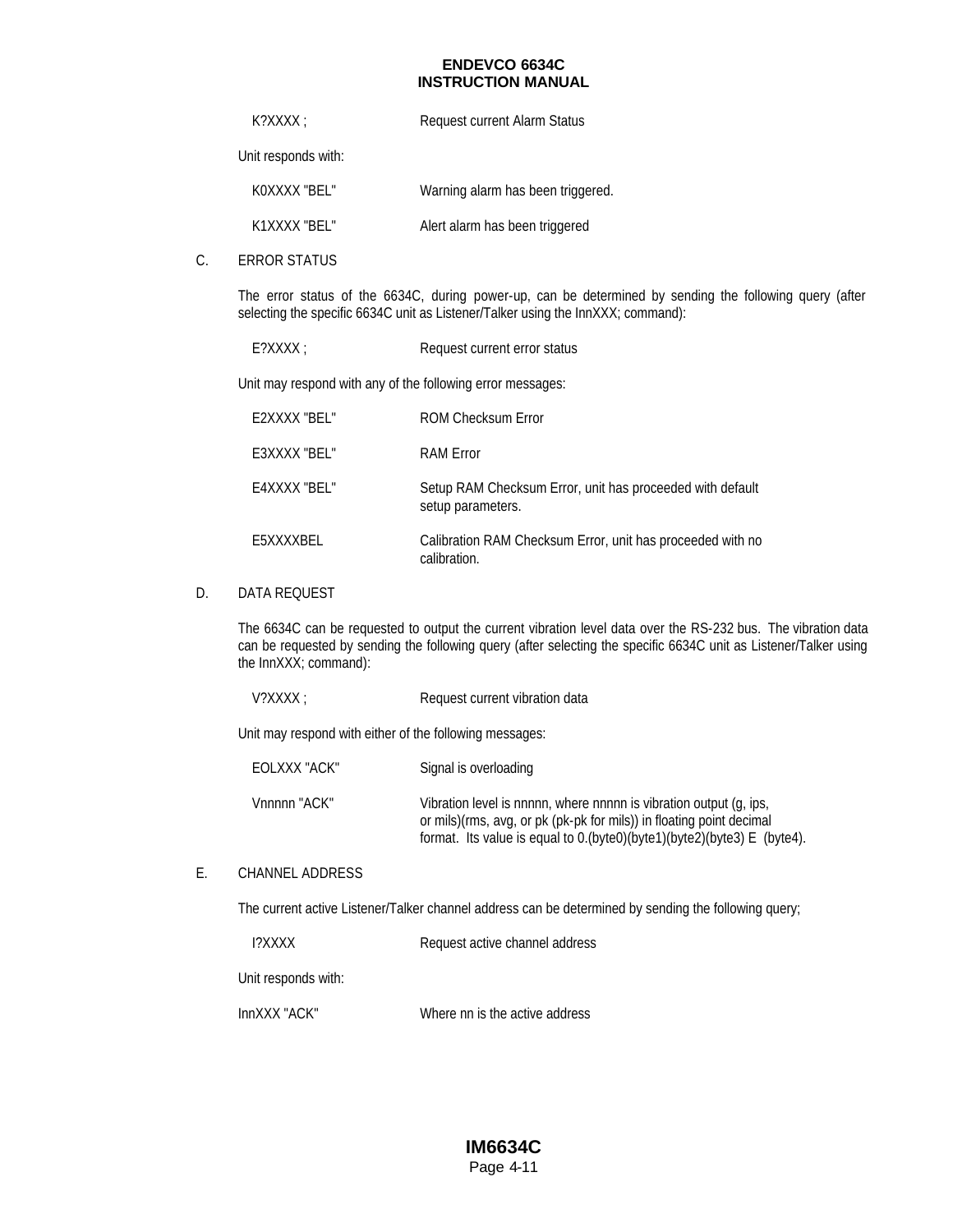# 9. ASCII CHARACTER SET TABLE

| <b>ASCII</b>    | <b>EQUIVALENT FORMS</b> |            |                  | <b>ASCI</b>    |                          | <b>EQUIVALENT FORMS</b> |            |            |            |                                | <b>ASCII EQUIVALENT FORMS</b> |            |     |            |
|-----------------|-------------------------|------------|------------------|----------------|--------------------------|-------------------------|------------|------------|------------|--------------------------------|-------------------------------|------------|-----|------------|
| CHAR            | <b>BINARY</b>           | <b>OCT</b> | <b>DEC</b>       | <b>HEX</b>     | CHAR                     | <b>BINARY</b>           | <b>OCT</b> | <b>DEC</b> | <b>HEX</b> | CHAR                           | <b>BINARY</b>                 | <b>OCT</b> | DEC | <b>HEX</b> |
|                 |                         |            |                  |                |                          |                         |            |            |            |                                |                               |            |     |            |
| <b>NUL</b>      | 00000000                | 000        | $\boldsymbol{0}$ | $00\,$         | $\ddot{}$                | 00101011                | 053        | 43         | 2B         | $\vee$                         | 01010110                      | 126        | 86  | 56         |
| SOH             | 00000001                | 001        | $\mathbf{1}$     | 01             | $\overline{1}$           | 00101100                | 054        | 44         | 2C         | W                              | 01010111                      | 127        | 87  | 57         |
| <b>STX</b>      | 00000010                | 002        | $\overline{2}$   | 02             | ÷,                       | 00101101                | 055        | 45         | 2D         | Χ                              | 01011000                      | 130        | 88  | 58         |
| <b>ETX</b>      | 00000011                | 003        | 3                | 03             | $\ddot{\phantom{a}}$     | 00101110                | 056        | 46         | 2E         | Y                              | 01011001                      | 131        | 89  | 59         |
| E0T             | 00000100                | 004        | 4                | 04             | $\sqrt{2}$               | 00101111                | 057        | 47         | 2F         | Z                              | 01011010                      | 132        | 90  | 5A         |
| ENQ             | 00000101                | 005        | 5                | 05             | $\boldsymbol{0}$         | 00110000                | 060        | 48         | 30         | ĺ                              | 01011011                      | 133        | 91  | 5B         |
| <b>ACK</b>      | 00000110                | 006        | 6                | 06             | $\mathbf 1$              | 00110001                | 061        | 49         | 31         | \                              | 01011100                      | 134        | 92  | 5C         |
| <b>BEL</b>      | 00000111                | 007        | 7                | 07             | $\overline{2}$           | 00110010                | 062        | 50         | 32         | $\begin{array}{c} \end{array}$ | 01011101                      | 135        | 93  | 5D         |
| <b>BS</b>       | 00001000                | 010        | 8                | 08             | $\mathfrak{Z}$           | 00110011                | 063        | 51         | 33         | $\boldsymbol{\wedge}$          | 01011110                      | 136        | 94  | 5E         |
| HT              | 00001001                | 011        | 9                | 09             | $\sqrt{4}$               | 00110100                | 064        | 52         | 34         |                                | 01011111                      | 137        | 95  | 5F         |
| LF              | 00001010                | 012        | 10               | 0A             | 5                        | 00110101                | 065        | 53         | 35         | $\overline{\cdot}$             | 01100000                      | 140        | 96  | 60         |
| VT              | 00001011                | 013        | 11               | 0B             | 6                        | 00110110                | 066        | 54         | 36         | a                              | 01100001                      | 141        | 97  | 61         |
| FF              | 00001100                | 014        | 12               | 0 <sup>C</sup> | $\overline{1}$           | 00110111                | 067        | 55         | 37         | b                              | 01100010                      | 142        | 98  | 62         |
| CR              | 00001101                | 015        | 13               | 0 <sub>D</sub> | 8                        | 00111000                | 070        | 56         | 38         | $\mathsf{C}$                   | 01100011                      | 143        | 99  | 63         |
| S <sub>O</sub>  | 00001110                | 016        | 14               | 0E             | 9                        | 00111001                | 071        | 57         | 39         | d                              | 01100100                      | 144        | 100 | 64         |
| SI              | 00001111                | 017        | 15               | 0F             |                          | 00111010                | 072        | 58         | 3A         |                                | 01100101                      | 145        | 101 | 65         |
| <b>DLE</b>      | 00010000                | 020        | 16               | 10             | $\vdots$                 | 00111011                | 073        | 59         | 3B         | $\mathbf{e}$<br>f              | 01100110                      |            | 102 | 66         |
|                 |                         |            |                  |                | $\frac{1}{\ell}$         |                         |            |            |            |                                |                               | 146        |     |            |
| DC <sub>1</sub> | 00010001                | 021        | 17               | 11             | $\overline{\phantom{a}}$ | 00111100                | 074        | 60         | 3C         | g                              | 01100111                      | 147        | 103 | 67         |
| DC <sub>2</sub> | 00010010                | 022        | 18               | 12             | $\equiv$                 | 00111101                | 075        | 61         | 3D         | h                              | 01101000                      | 150        | 104 | 68         |
| DC <sub>3</sub> | 00010011                | 023        | 19               | 13             | $\rightarrow$            | 00111110                | 076        | 62         | 3E         | i                              | 01101001                      | 151        | 105 | 69         |
| DC4             | 00010100                | 024        | 20               | 14             | $\overline{\phantom{a}}$ | 00111111                | 077        | 63         | 3F         | j                              | 01101010                      | 152        | 106 | 6A         |
| <b>NAK</b>      | 00010101                | 025        | 21               | 15             | $^{\circledR}$           | 01000000                | 100        | 64         | 40         | k                              | 01101011                      | 153        | 107 | 6B         |
| SYN             | 00010110                | 026        | 22               | 16             | $\sf A$                  | 01000001                | 101        | 65         | 41         | I                              | 01101100                      | 154        | 108 | 6C         |
| ETB             | 00010111                | 027        | 23               | 17             | B                        | 01000010                | 102        | 66         | 42         | m                              | 01101101                      | 155        | 109 | 6D         |
| CAN             | 00011000                | 030        | 24               | 18             | $\mathcal{C}$            | 01000011                | 103        | 67         | 43         | n                              | 01101110                      | 156        | 110 | 6E         |
| EM              | 00011001                | 031        | 25               | 19             | D                        | 01000100                | 104        | 68         | 44         | $\overline{0}$                 | 01101111                      | 157        | 111 | 6F         |
| <b>SUB</b>      | 00011010                | 032        | 26               | 1A             | E                        | 01000101                | 105        | 69         | 45         | p                              | 01110000                      | 160        | 112 | 70         |
| ESC             | 00011011                | 033        | 27               | 1B             | F                        | 01000110                | 106        | 70         | 46         | q                              | 01110001                      | 161        | 113 | 71         |
| FS              | 00011100                | 034        | 28               | 1C             | G                        | 01000111                | 107        | 71         | 47         | r                              | 01110010                      | 162        | 114 | 72         |
| GS              | 00011101                | 035        | 29               | 1D             | $\overline{H}$           | 01001000                | 110        | 72         | 48         | S                              | 01110011                      | 163        | 115 | 73         |
| <b>RS</b>       | 00011110                | 036        | 30               | 1E             | $\mathsf{I}$             | 01001001                | 111        | 73         | 49         | t                              | 01110100                      | 164        | 116 | 74         |
| <b>US</b>       | 00011111                | 037        | 31               | 1F             | J                        | 01001010                | 112        | 74         | 4A         | u                              | 01110101                      | 165        | 117 | 75         |
| Space           | 00100000                | 040        | 32               | 20             | K                        | 01001011                | 113        | 75         | 4B         | $\mathsf{V}$                   | 01110110                      | 166        | 118 | 76         |
| Ţ               | 00100001                | 041        | 33               | 21             | L                        | 01001100                | 114        | 76         | 4C         | W                              | 01110111                      | 167        | 119 | 77         |
| $\mathbf{u}$    | 00100010                | 042        | 34               | 22             | M                        | 01001101                | 115        | 77         | 4D         | Χ                              | 01111000                      | 170        | 120 | 78         |
| $\#$            | 00100011                | 043        | 35               | 23             | N                        | 01001110                | 116        | 78         | 4E         | y                              | 01111001                      | 171        | 121 | 79         |
| \$              | 00100100                | 044        | 36               | 24             | $\mathbf 0$              | 01001111                | 117        | 79         | 4F         | Z                              | 01111010                      | 172        | 122 | 7A         |
| %               | 00100101                | 045        | 37               | 25             | $\mathsf{P}$             | 01010000                | 120        | 80         | 50         | $\{$                           | 01111011                      | 173        | 123 | 7B         |
| &               | 00100110                | 046        | 38               | 26             | $\Omega$                 | 01010001                | 121        | 81         | 51         |                                | 01111100                      | 174        | 124 | 7C         |
|                 | 00100111                | 047        | 39               | 27             | R                        | 01010010                | 122        | 82         | 52         | }                              | 01111101                      | 175        | 125 | 7D         |
| (               | 00101000                | 050        | 40               | 28             | S                        | 01010011                | 123        | 83         | 53         | $\ddot{ }$                     | 01111110                      | 176        | 126 | 7E         |
|                 | 00101001                | 051        | 41               | 29             | T                        | 01010100                | 124        | 84         | 54         | DEL                            | 01111111                      | 177        | 127 | 7F         |
| $\star$         | 00101010                | 052        | 42               | 2A             | U                        | 01010101                | 125        | 85         | 55         |                                |                               |            |     |            |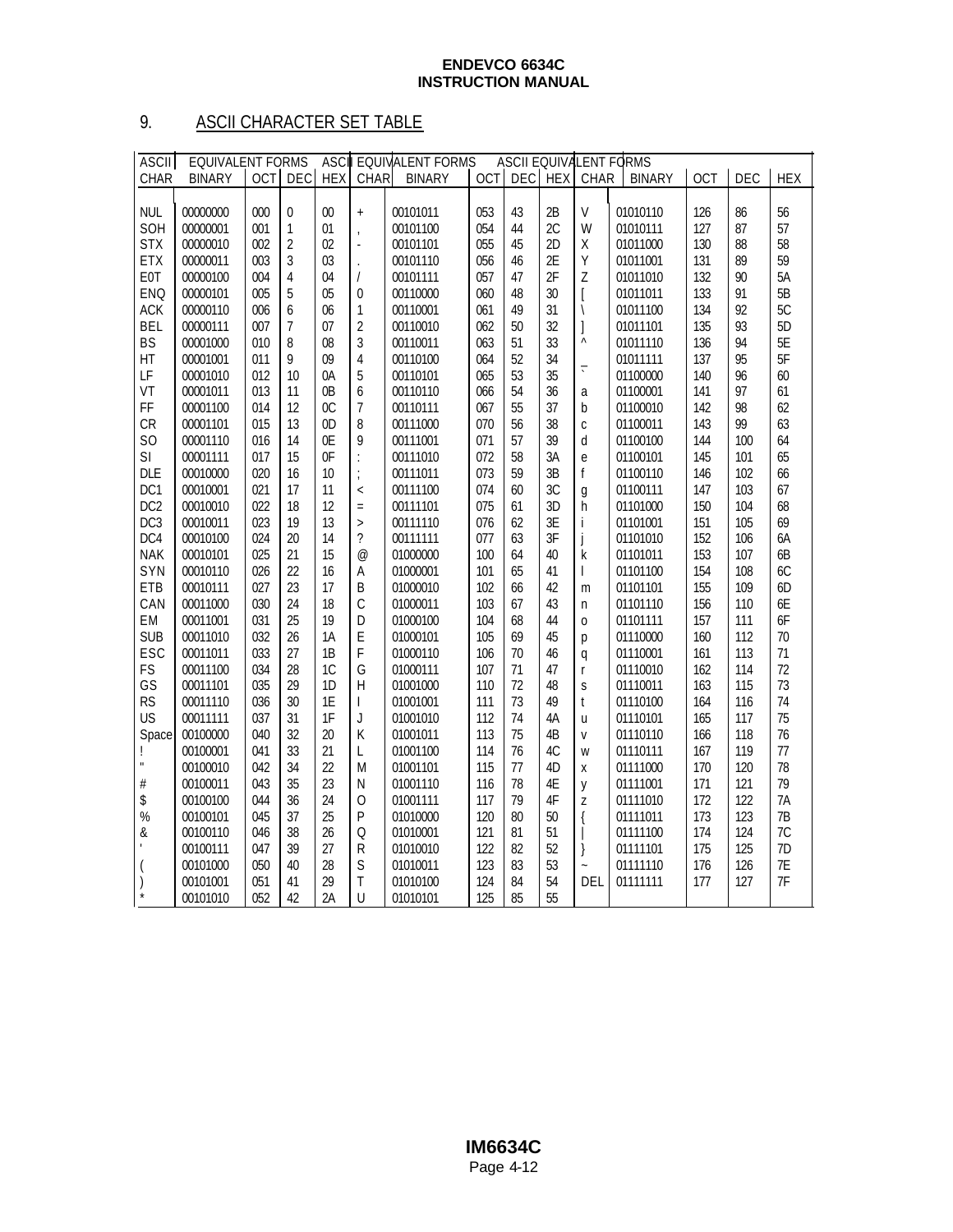### **SECTION 5: MAINTENANCE**

### 1. ROUTINE MAINTENANCE AND HANDLING

The ENDEVCO Model 6634C is a rugged, self-contained piece of electronic equipment which requires minimal maintenance and permits rapid replacement of modular assemblies.

The ENDEVCO 6634C Vibration Amplifier is designed to require no component-level repair by the user. However, detailed schematics are available upon request. When requesting schematics, specify: SC29214, SC29216, and SC29218.

The only periodic functions performed by the user, except for quality calibration considerations, are to check the integrity of any external wires and connectors in use. Any component failures simply require that the faulty subassembly be removed by the user and returned to ENDEVCO, to be replaced with a fully functional item.

#### **WARNING: REMOVE POWER BEFORE OPENING UNIT.**

Some suggestions for simple routine maintenance operations are:

A. REPLACING FUSES

Make certain that the correct fuse is installed for the power voltage selected. The Model 6634C has a 2 amp fuse. Fuse holder is located to the left of the power supply on the main board. (See Figure 5-1) If a fuse is blown, take steps to determine the cause. In particular, make certain that the line power in use matches the voltage marked on the switch. The use of improper voltages and fuse ratings can seriously damage the electronic components and void the warranty of the system.

### B. IN CASE OF ACCIDENTS

If any accidental damage to the equipment occurs, such as dropping the rack, spilling liquids on the case, etc., take the following steps:

During Operation: Power down, suspends the test and visually examines the equipment. If no damage is noticed, power-up and repeat calibration as described in Section 2. If damage is observed or calibration indicates functional problems, refer to Section 5.2.

Non-Operational: Visually examine the equipment, removing and reinserting the cards if necessary. If no damage is noted, repeat power-up and calibration as described above.

### 2. VERIFYING AND EXCHANGING FAULTY ASSEMBLIES

Procedures for returning nonworking assemblies to ENDEVCO.

The ENDEVCO Model 6634C is manufactured to be a rugged, dependable electronic instrument. Occasionally, however, electronic boards, power supplies, etc., develop problems that make replacement necessary. The error messages previously described indicate when certain hardware problems have occurred and will assist in locating the problem. The 6634C Vibration Amplifier is comprised of plug-in cards to enable the user to quickly and easily replace faulty cards when they are shown to be defective.

If an error message indicates a failure, first check all cables and connections for breaks and proper seating. If necessary, replace cables with others that are known to be reliable. Next, switch the malfunctioning card with one that is known to be functioning correctly to see if the trouble persists. In this manner the fault can be traced to a plug-in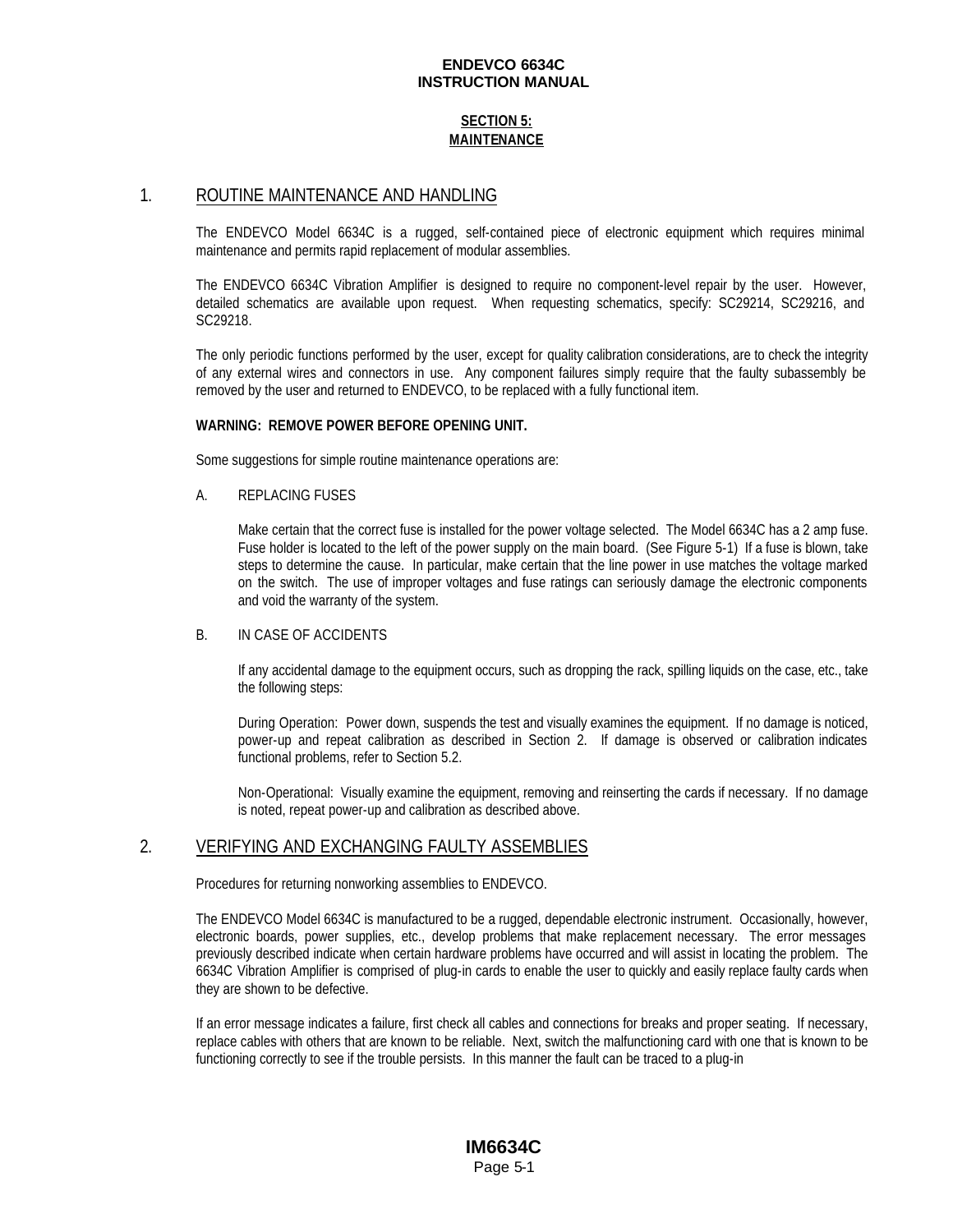card. There are no user serviceable assemblies in the 6634C Vibration Amplifier. If a card is determined to be faulty, return it to ENDEVCO following the policy stated below.

#### A. FACTORY SERVICE

ENDEVCO maintains factory service for repair of all ENDEVCO instruments. To obtain repair or replacement of a defective instrument, return the instrument to the factory at the following address:

ENDEVCO 30700 Rancho Viejo Road San Juan Capistrano, CA 92675 949-493-8181

To return an instrument, please:

- 1- Ensure proper packaging, preferably in the original shipping cartons.
- 2- Prepay shipping and insurance charges.

### B. WARRANTY RETURNS

ENDEVCO warrants each new electronic instrument to be free from defects in material and workmanship. Please refer to the appropriate Warranty Policies for terms and warranty period. Instruments returned under warranty will be repaired or replaced at no charge if the failure is due to defective material or workmanship and the unit is returned within the time period and conditions of ENDEVCO's warranty policy.

#### C. OUT-OF-WARRANTY-RETURNS

Enclose a purchase order not to exceed \$300 authorizing repair/calibration along with a full explanation of the failure or symptoms observed to help in fixing the problem. A copy of a Report of Failure Checklist is attached immediately following this section to assist in describing the failure that occurred. The instrument will be repaired/calibrated, returned and invoiced for the actual repair charges. If the instrument cannot be repaired for \$300 or less, ENDEVCO will submit a written quotation for the cost of the repair and/or replacement of the unit.

### 3. REPLACING EPROMS

Firmware upgrades are implemented by installing a new EPROM on the main circuit board.

To replace the 27256 EPROM (U38 on the Main Board), remove power by unplugging power cord from rear of unit, and remove cover by removing 4 head-head screws in top surface of unit.

#### **WARNING: HANDLE UNCOVERED UNIT ONLY AFTER GROUNDING YOUR BODY WITH AN ESD DEVICE, SUCH AS A GROUNDED WRIST STRAP.**

Locate the 27256 (U38) EPROM as shown in Figure 5-1. Using a DIP IC removal tool, pull U38 from its socket and store it in anti-static wrapping. Check the pin alignment on the replacement IC. Straighten pins if necessary. Orient the EPROM as shown in Figure 5-1. Install the IC by carefully lining up the pins with the socket holes and pressing the IC into the socket.

Replace the cover and tighten the four screws through the top surface of the cover into the unit.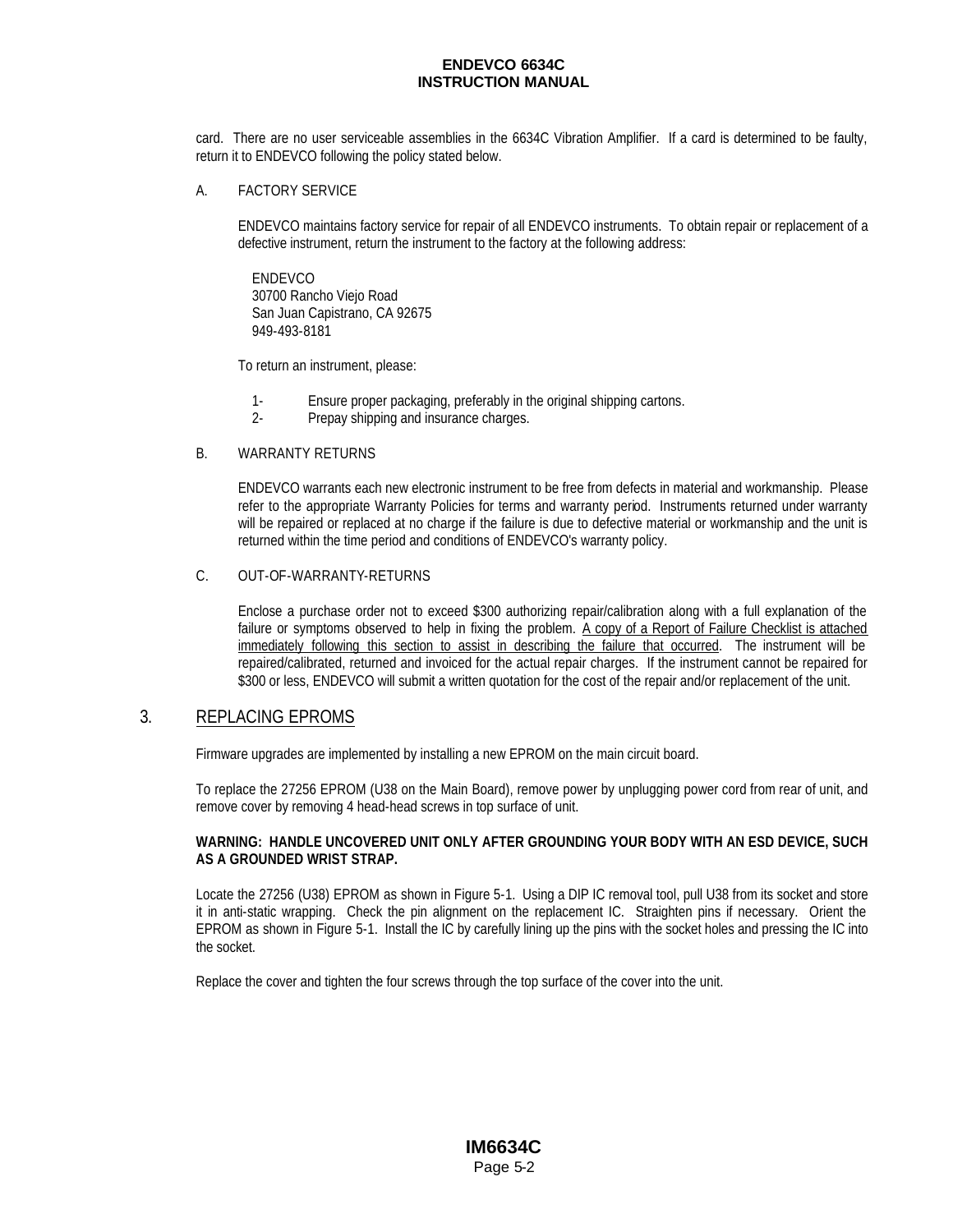### A. POWER-UP

After replacing the EPROM, follow the Power-Up procedure in Section 2.



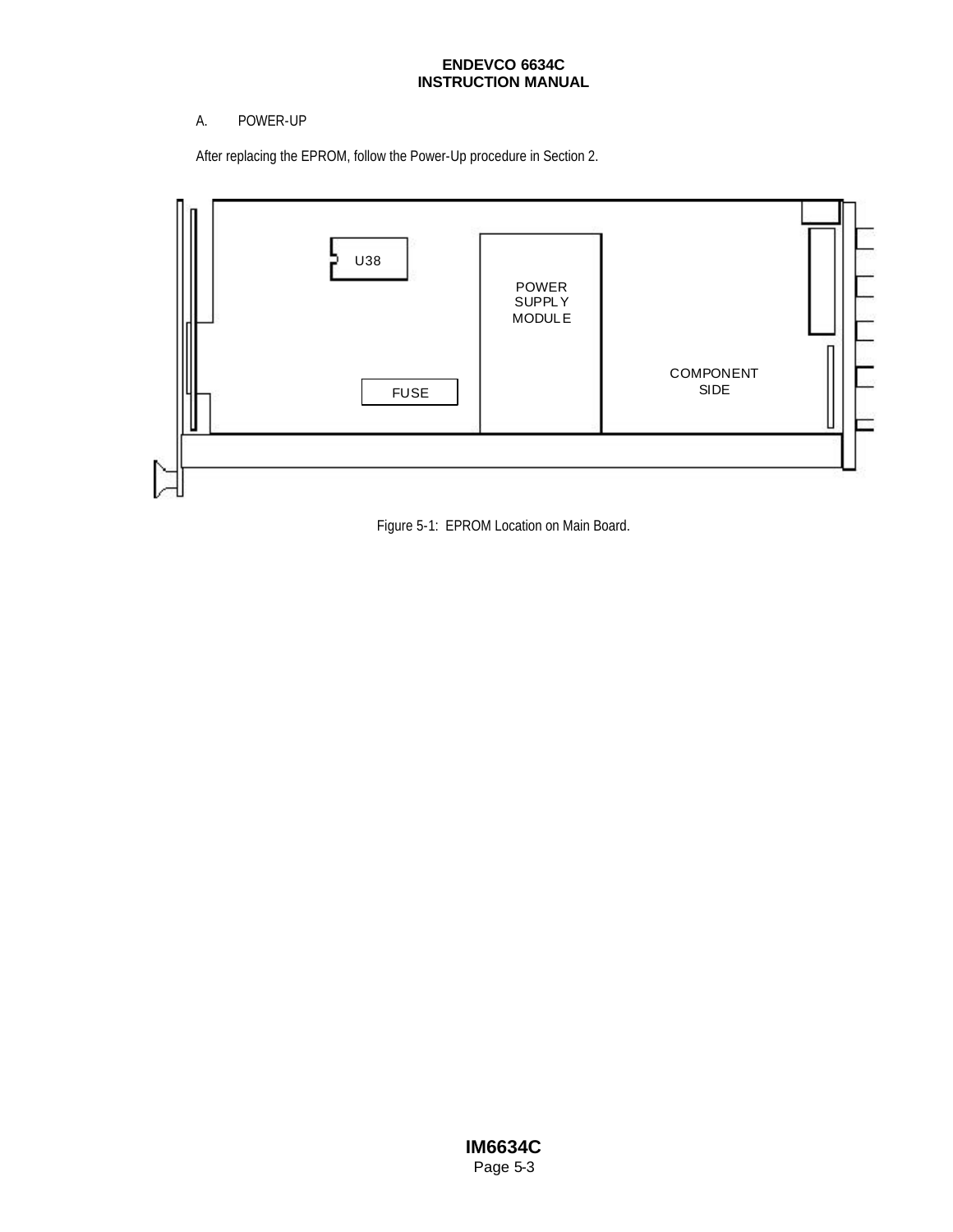#### **APPENDIX A: DETAILED THEORY OF OPERATION**

### 1. AMPLIFICATION

The ENDEVCO Model 6634C is a single-channel amplifier which provides a wide range of modes and gains.

The ENDEVCO Model 6634C Vibration Amplifier is a programmable amplifier system composed of an Input Amplification Section, a Sensitivity Amplifier, a Filter Section (treated in Section A.3), and an Output Amplification (and integration) Section.

#### A. INPUT AMPLIFICATION

Input signals can be directed through a Charge Amplifier section or an Instrumentation Amplifier. (With the RCC option, either the Instrumentation Amplifier or the RCC amplifier can be enabled by an internal jumper. The RCC amplifier is discussed in Section A.2.)

The Charge Amplifier Section is used for single-ended or differential piezoelectric sensors, and can also be driven by an AC voltage source (up to 10 V pk) into the Ext Cal input through an internal 1000 pF ( $\pm$ 0.5%) coupling capacitor. The maximum charge input must be limited to 33,000 pC pk and must be driven from a source resistance of 10 Megohms, minimum. The 6634C can handle sensor sensitivities of 1.500 to 150.0 pC/g. The Charge Amplifier operates at a fixed gain of 0.3030 mV/pC.

The Instrumentation Amplifier is used for velocity coil sensors and other voltage sources, and can be driven directly by an external voltage source for calibration. The input connection is differential and provides 100 kilohms input impedance. The 6634C can handle sensor sensitivities of 15.00 to 1500.0 mV/ips. The Instrumentation Amplifier operates at a fixed gain of 0.0606 mV/mV.

### B. SENSITIVITY AMPLIFIER

The Sensitivity Amplifier input is programmable switched between the Charge Amplifier output and the Instrumentation Amplifier output. The Sensitivity Amplifier gain can be programmable adjusted from 1.1 to 110 in steps of 0.1%. The output of the sensitivity amplifier is available at the BB-OUT connector pin. It is also routed to the optional programmable filter or directly to the following integrator stages.

### C. INTEGRATORS

The output of the Sensitivity Amplifier (or optional Filter) is routed to the Integrator stages and is available at the ACCEL-OUT connector pin. The first (Velocity) integrator provides a 6 dB/octave transfer function rolloff, with unity gain at 122.8 Hz. The output of the velocity integrator is available at the VEL-OUT connector pin, and is routed to the input of the second (Displacement) integrator. The displacement integrator provides a 6 dB/octave transfer function rolloff, with unity gain at 636.6 Hz. The output of the displacement integrator is available at the DISP-OUT connector pin.

The ACCEL-OUT, VEL-OUT, and DISP-OUT signals are normalized to fixed sensitivities; the Acceleration Output is 50 mV/g pk, the Velocity Output is 100 mV/ips pk, and the Displacement Output is 200 mV/mil pk-pk.

#### D. RANGE AMPLIFIER

The Range Amplifier input is programmable switched between the signals at the ACCEL-OUT, VEL-OUT, or DISP-OUT connector pins. The Range Amplifier gain can be programmable adjusted from 1 to 100 in steps of 0.1%. The output of the Range Amplifier is buffered in a gain of 0.1 and provided at the AC-OUT connector pin. The output amplifier gain can be selected to 0.5 or 1.0 by using the W5 internal jumper. See Figure 2-4 for jumper locations.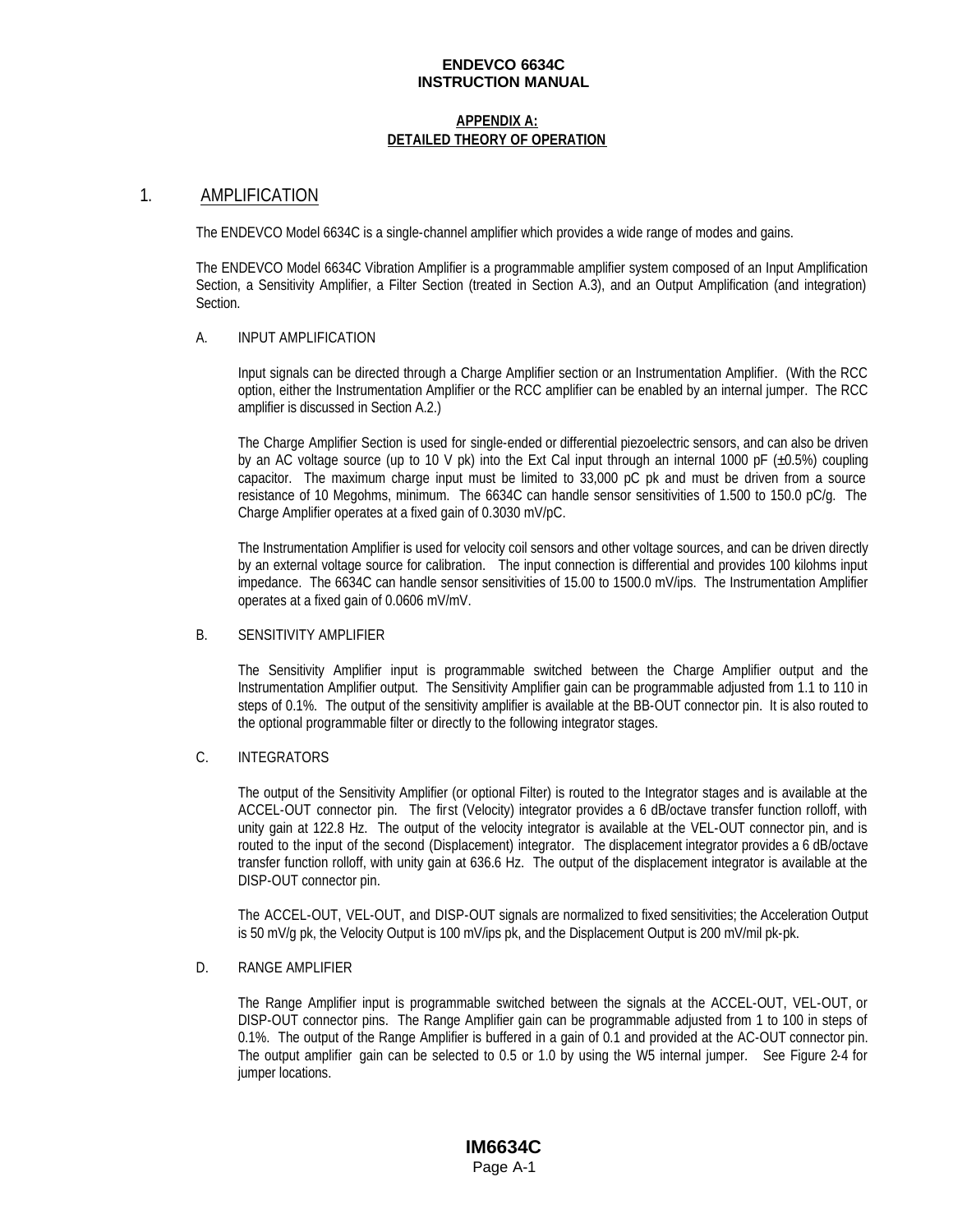The Range Amplifier output is also routed to the RMS-DC Converter. The RMS-DC converter's output is provided to the Analog to Digital (A/D) converter which converts the DC signal to 10-bit digital data for processing by the microcontroller.

The microcontroller performs all of the Alarm functions as well as providing digital data to the Digital to Analog (D/A) converter. The analog DC output is buffered in a gain of 0.1 amplifier and provided at the DC-OUT connector pin. The output amplifier gain can be selected to 0.5 or 1.0 using the W7 by internal jumper. See Figure 2-4 for jumper locations.

### 2 . RCC/ISOTRON OPERATION

The optional RCC input of the ENDEVCO Model 6634C provides power to and amplifies the output from a remote charge converter or a transducer with integral electronics.

A Remote Charge Converter (RCC) is a remote electronic package which amplifies the output of Piezoelectric Accelerometers and converts from a charge signal at high impedance to a voltage signal at low impedance. ISOTRON® accelerometers contain integral electronics which generate an output voltage at low impedance. ISOTRON accelerometers are powered from the input connector of the 6634C. Calibration of the ISOTRON accelerometer is provided in mV/g, and is independent of cable length.

#### A. SENSOR OUTPUT SWING

Each 6634C input channel contains a constant current supply (see Figure A2) for an RCC or ISOTRON transducer. This supply is set up to deliver 8.6mA,  $\pm$ 10% to the RCC or ISOTRON, from a voltage source of 22  $\pm$ 2 Volts (the compliance voltage). The AC data signal from the remote device travels along the same wire carrying DC power to the device. A typical ISOTRON operates at a bias voltage of +10  $\pm$ 1.5VDC, and the output can swing from zero volts to the compliance voltage. The AC output voltage is coupled through a capacitor in the input section of the 6634C to remove the DC bias voltage.

### B. HIGH FREQUENCY RESPONSE

High frequency response limits must also be considered when using long cable to couple an RCC or ISOTRON to the 6634C. The current that is available to drive a cable, the peak signal level, and the cable capacitance are all important and interrelated factors that determine frequency response of the coupling system.

Assume that 2 mA of the 8.6 mA of supplied current are required for the operation of the ISOTRON. Therefore, the remaining 6.6 mA are available to drive the capacitance load of the cable. At low frequencies, the input voltage swing can reach about 10 Volts, peak. With a 300 foot long cable (300 x 32 pF/ft = 9600 pF), the frequency at which the voltage swing will begin to decrease is given by:<br> $f_{\text{max}} = 1/(2 \pi \text{ V C})$  (or use Nomogran  $f_{\text{mov}} = \frac{1}{(2 \pi V C)}$  (or use Nomograph Figure A-3)

|       | ' max  |     |                                                                                                                                      | $\frac{1}{2}$ and the control apply the control $\pi$ -           |
|-------|--------|-----|--------------------------------------------------------------------------------------------------------------------------------------|-------------------------------------------------------------------|
|       | where: |     | $I = \alpha$ available drive current, in Amperes<br>$V =$ peak sine wave signal, in Volts, and<br>$C =$ cable capacitance, in Farads |                                                                   |
| Then, |        |     |                                                                                                                                      |                                                                   |
|       | max    | $=$ |                                                                                                                                      | $0.0066$ / (2 $\pi$ ) (10) (9600 x 10 <sup>-12)</sup> = 10,942 Hz |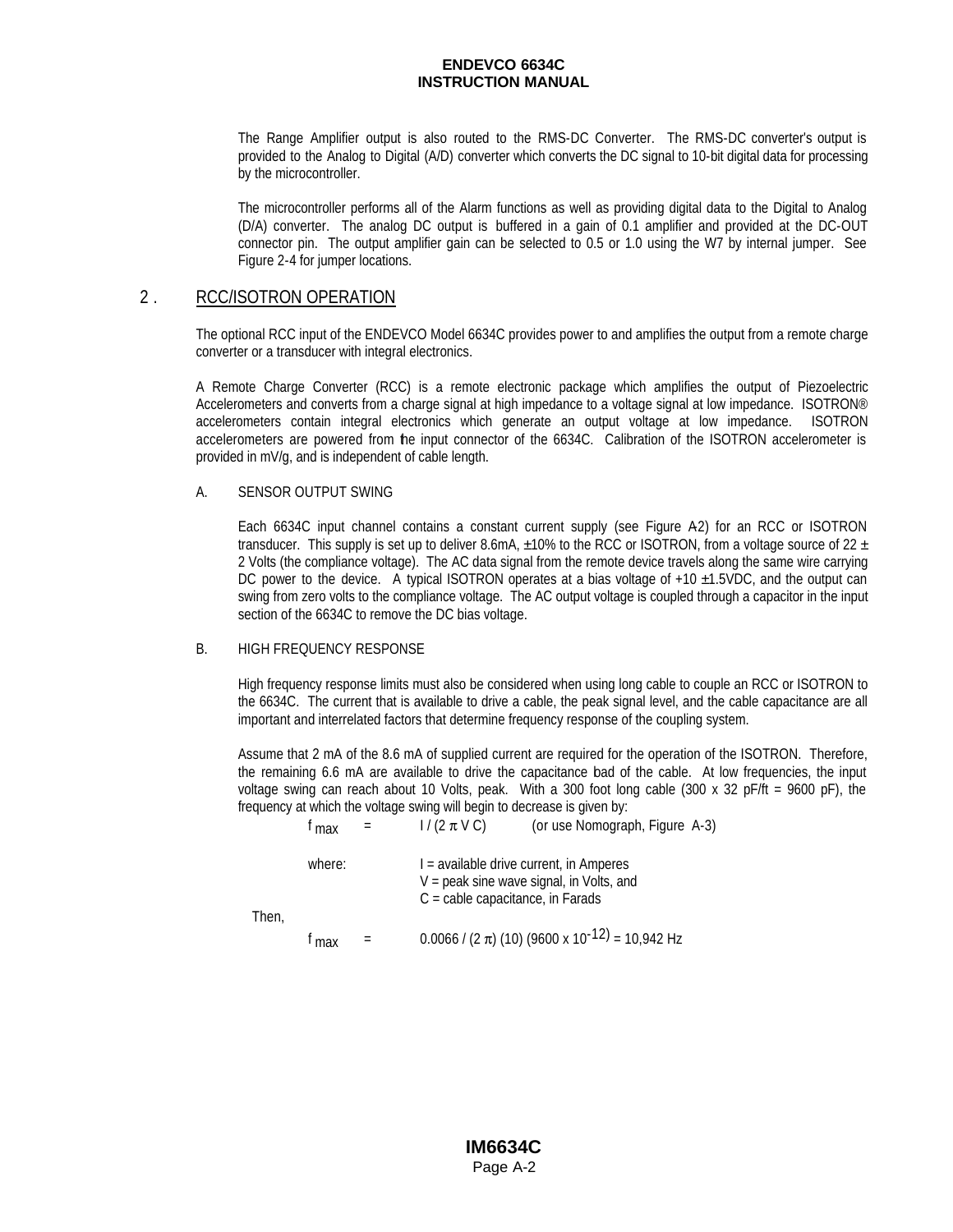

Figure A-1: Simplified block diagram of the amplification scheme of the Model 6634C. NOTE: See Figure 2-1 for connector and pin designations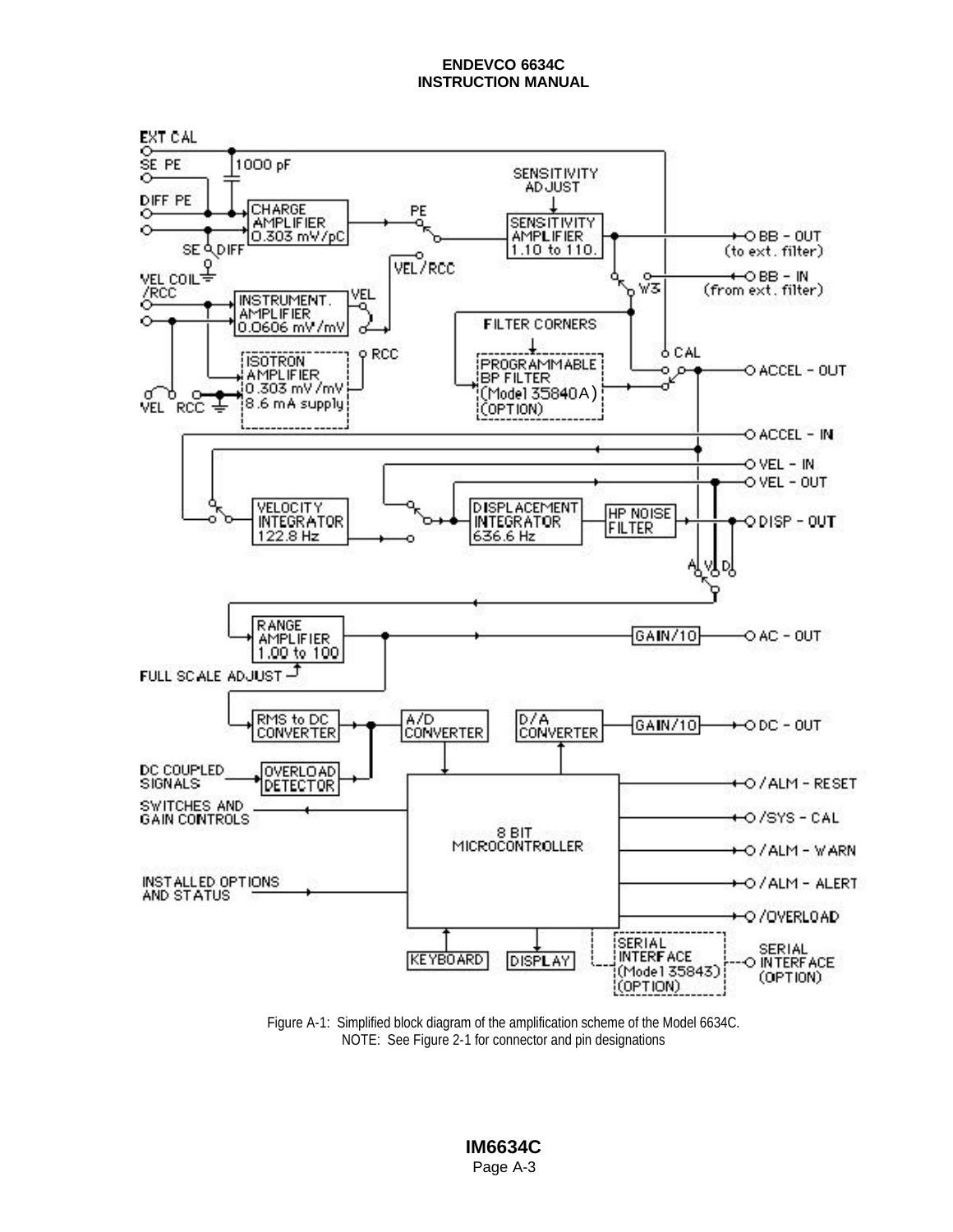

Figure A-2: Simplified Schematic of RCC/ISOTRON Circuitry.



Figure A-3: RCC/ISOTRON Frequency Response Nomograph.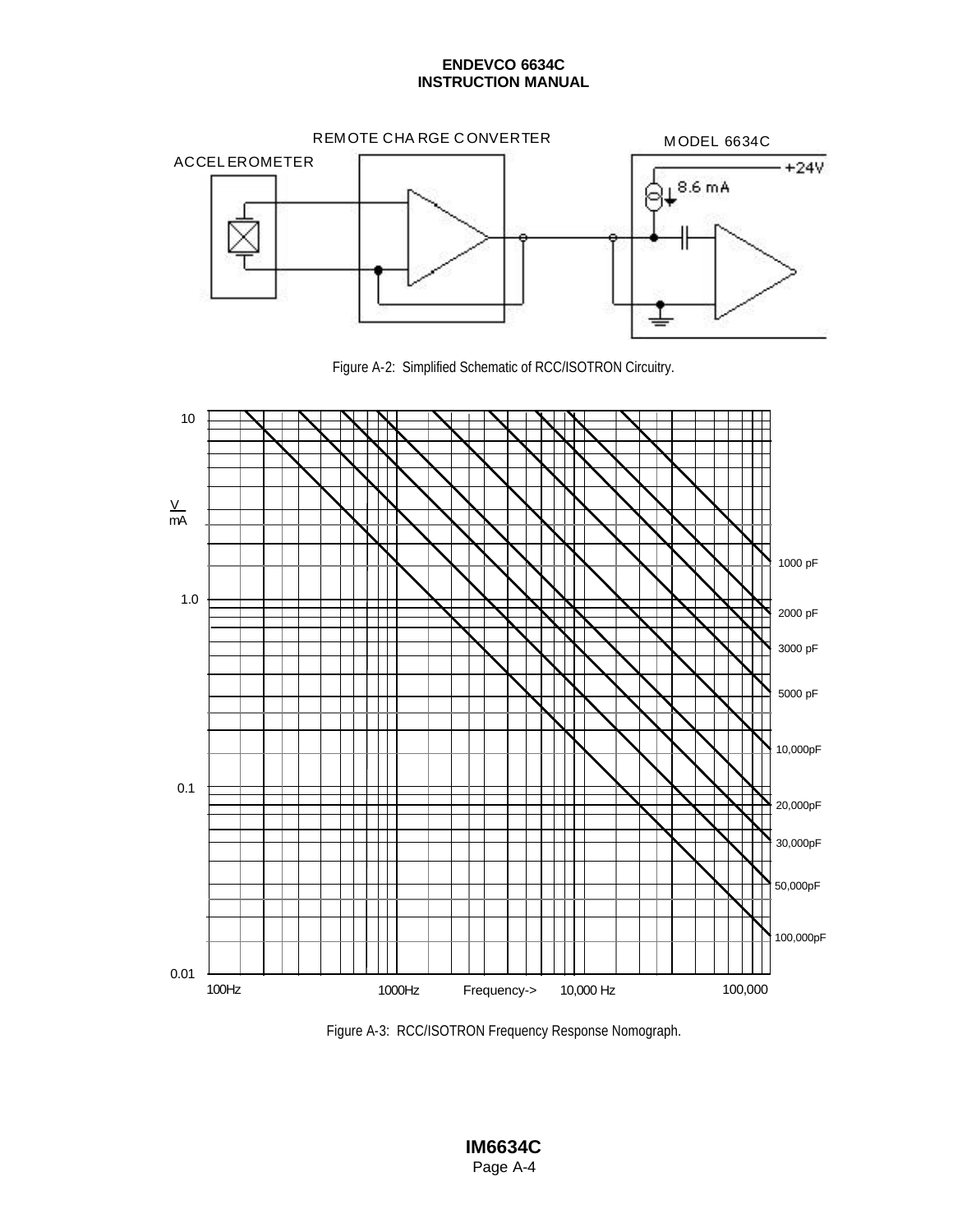## 3. SIGNAL FILTERING (OPTIONAL)

The vibration signal can be filtered in the optional Model 35840A Filter.

The normalized acceleration signal is routed, when the optional Model 35840A is installed through the programmable internal filter to the output stage.

### A. FILTER CHARACTERISTICS

The optional Model 35840A Programmable Filter provides adjustable band-pass settings. The high-pass and lowpass filters are 6-pole Butterworth, with 36 dB/octave (120 dB/decade) slope. The selected cutoff frequency is the frequency at which the gain is 3 dB lower than the midrange (reference) gain.

### B. FILTER CALIBRATION

The Programmable Filter is set to the desired cutoff frequencies by digital command of the internal microcontroller from either front panel keyboard commands or from commands transmitted over the RS-232 bus (optional). The filter cutoff frequencies are set to the nominal value (approximately  $\pm$ 15%) by the programming alone. To achieve the full accuracy of  $\pm 5\%$ , calibration should be performed. Calibration requires inputting a 5.000 V pk, 300.0 Hz sinewave signal at EXT-CAL input. During the overall calibration, the filter cutoff frequency offset is adjusted to within 5%.

The midband gain is not adjustable and is factory set to  $1.00 \pm 0.5\%$ .

#### C. EXTERNAL FILTER

To use the 6634C in the external filter mode, install filter between pin 2, "BB-OUT", and pin 13, "BB-IN", of the 25 pin Output connector. Move jumper W3 (internal to unit) from the 1-2 position to the 3-4 position. With W3 in the 3-4 position, either an external filter must be installed, or a jumper must be installed between pins 2 and 13 of the Output connector to complete the signal path. When using an external filter you are still able to use an internal filter with the "FILTER IN/OUT" key on the front panel.

The internal filter cal can be used to compensate for small errors in the external filter, but it is recommended to jumper the external filter out of the circuit before calibrating the internal filter.

### 4. ANALOG-TO-DIGITAL CONVERSION CIRCUITRY

An A/D conversion provides data for use by the microcontroller and for display on the front panel and outputting on the RS-232 bus.

The AC output signal from the range amplifier is converted to DC in an RMS-to-DC converter. The analog DC output signal is then converted to digital format in an internal analog-to-digital (A/D) converter. This digital data is used by the microcontroller to perform calibrations, to trigger the Alarm settings, to convert to engineering units for display on the front panel, and for outputting on the RS-232 bus in response to a data request.

The microcontroller also outputs digital data to a D/A converter which generates a DC output signal proportional to vibration level (in appropriately scaled units).

A simplified Digital Signal Flow Diagram, Figure A4, describes the A/D and D/A signal processing inside the microcontroller.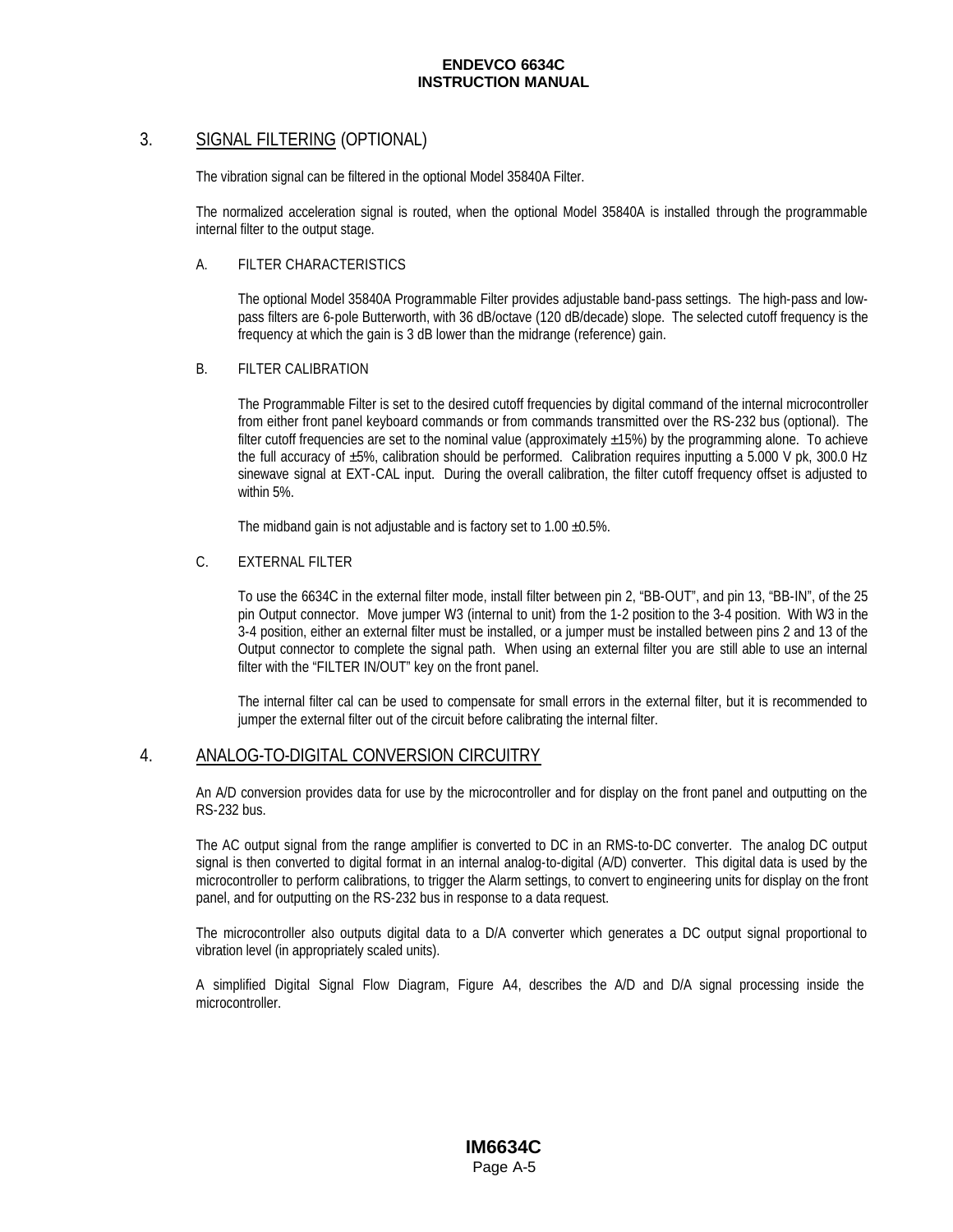

Figure A-4: Digital Signal Flow Diagram

# 5. PHASE RESPONSE FOR 6634C

The 6634C Phase Response for Broadband output, Acceleration output, Velocity output, and Displacement output are shown in Figure A-5. This phase response represents the output without the Signal Filtering option (Model 35840A).